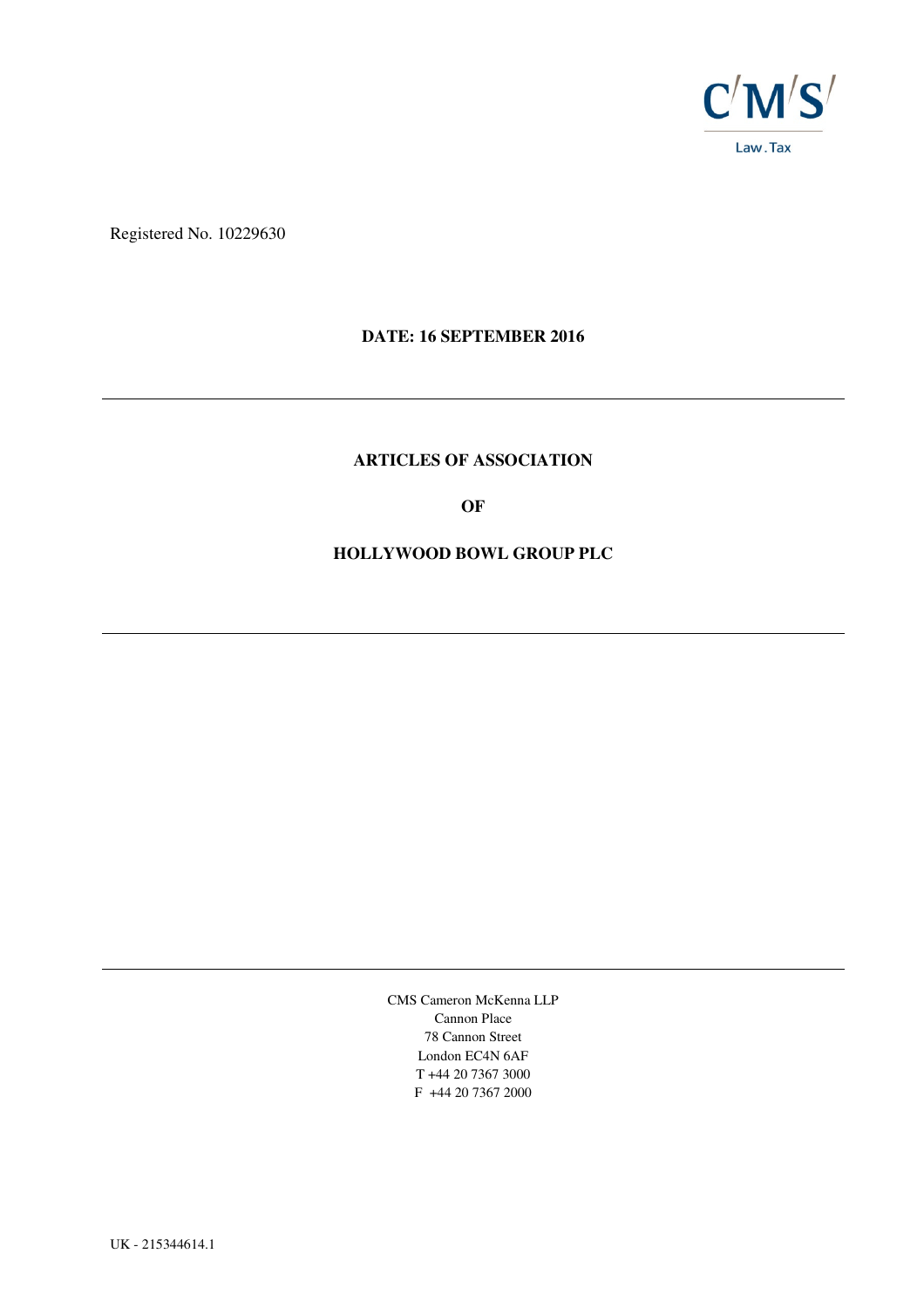# **TABLE OF CONTENTS**

| 1.          |                                                                   |  |
|-------------|-------------------------------------------------------------------|--|
| 2.          |                                                                   |  |
| 3.          |                                                                   |  |
| 4.          |                                                                   |  |
|             |                                                                   |  |
| 5.          |                                                                   |  |
| 6.          |                                                                   |  |
| 7.          |                                                                   |  |
| 8.          |                                                                   |  |
| 9.          |                                                                   |  |
| 10.         |                                                                   |  |
|             |                                                                   |  |
| 11.         |                                                                   |  |
| 12.         |                                                                   |  |
| 13.         |                                                                   |  |
| 14.         |                                                                   |  |
| <b>LIEN</b> |                                                                   |  |
| 15.         |                                                                   |  |
| 16.         |                                                                   |  |
| 17.         |                                                                   |  |
| 18.         |                                                                   |  |
|             |                                                                   |  |
| 19.         |                                                                   |  |
| 20.         |                                                                   |  |
|             |                                                                   |  |
| 21.         |                                                                   |  |
| 22.         |                                                                   |  |
| 23.         | SUMS DUE ON ALLOTMENT OR BY WAY OF INSTALMENT TREATED AS CALLS  7 |  |
| 24.         |                                                                   |  |
| 25.         |                                                                   |  |
|             |                                                                   |  |
| 26.         |                                                                   |  |
| 27.         |                                                                   |  |
| 28.         |                                                                   |  |
| 29.         |                                                                   |  |
| 30.         |                                                                   |  |
| 31.         |                                                                   |  |
|             |                                                                   |  |
| 32.         |                                                                   |  |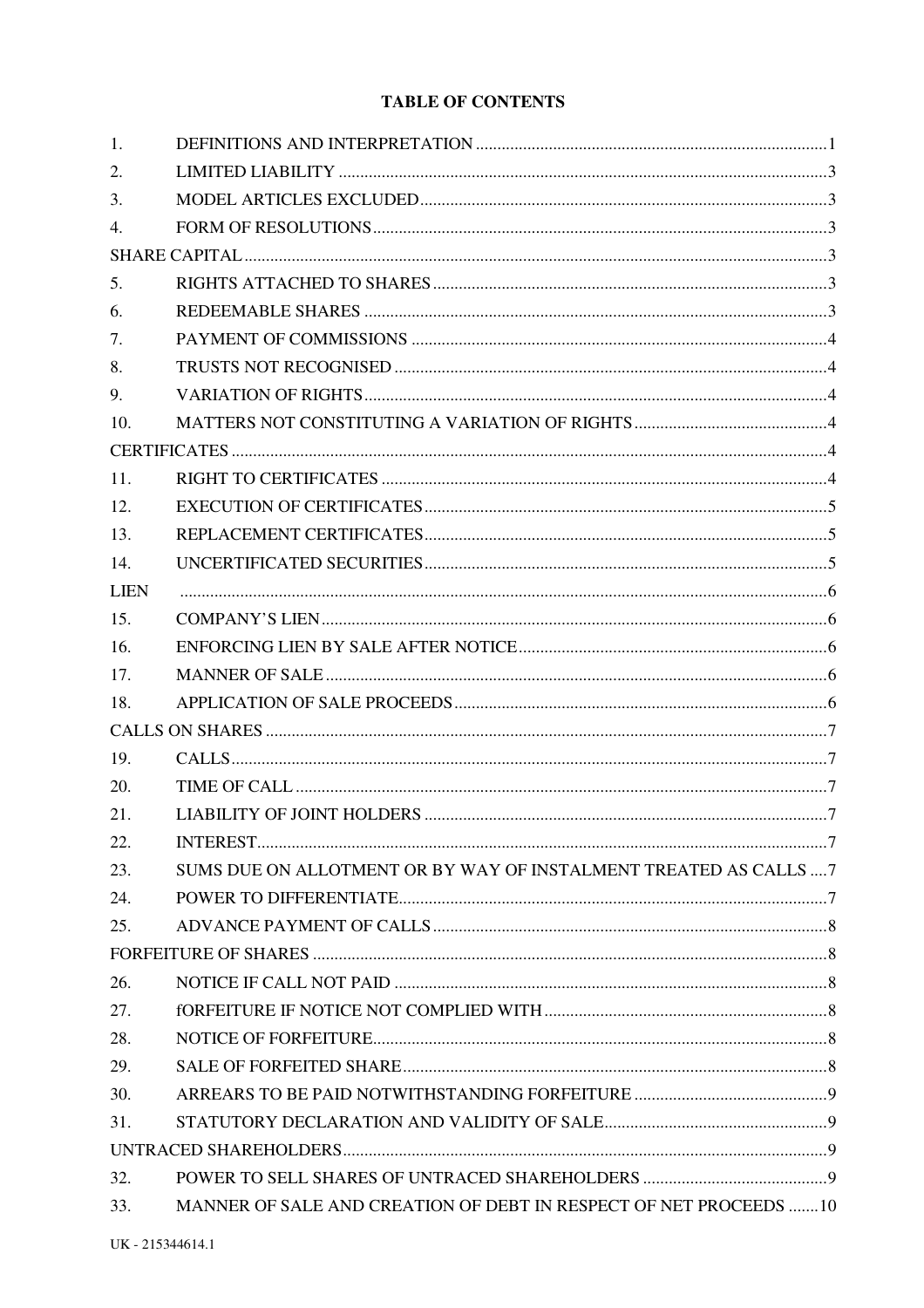| 34. |                                                               |  |
|-----|---------------------------------------------------------------|--|
| 35. |                                                               |  |
| 36. |                                                               |  |
| 37. |                                                               |  |
| 38. |                                                               |  |
| 39. |                                                               |  |
| 40. |                                                               |  |
|     |                                                               |  |
| 41. |                                                               |  |
| 42. |                                                               |  |
| 43. |                                                               |  |
|     |                                                               |  |
| 44. |                                                               |  |
|     |                                                               |  |
| 45. |                                                               |  |
|     |                                                               |  |
| 46. |                                                               |  |
|     |                                                               |  |
| 47. |                                                               |  |
| 48. |                                                               |  |
| 49. |                                                               |  |
| 50. |                                                               |  |
|     |                                                               |  |
| 51. |                                                               |  |
| 52. |                                                               |  |
| 53. |                                                               |  |
| 54. |                                                               |  |
| 55. | MEETING AT MORE THAN ONE PLACE AND/OR IN A SERIES OF ROOMS 16 |  |
| 56. |                                                               |  |
| 57. |                                                               |  |
| 58. |                                                               |  |
|     |                                                               |  |
| 59. |                                                               |  |
| 60. |                                                               |  |
| 61. |                                                               |  |
| 62. |                                                               |  |
| 63. |                                                               |  |
| 64. |                                                               |  |
| 65. |                                                               |  |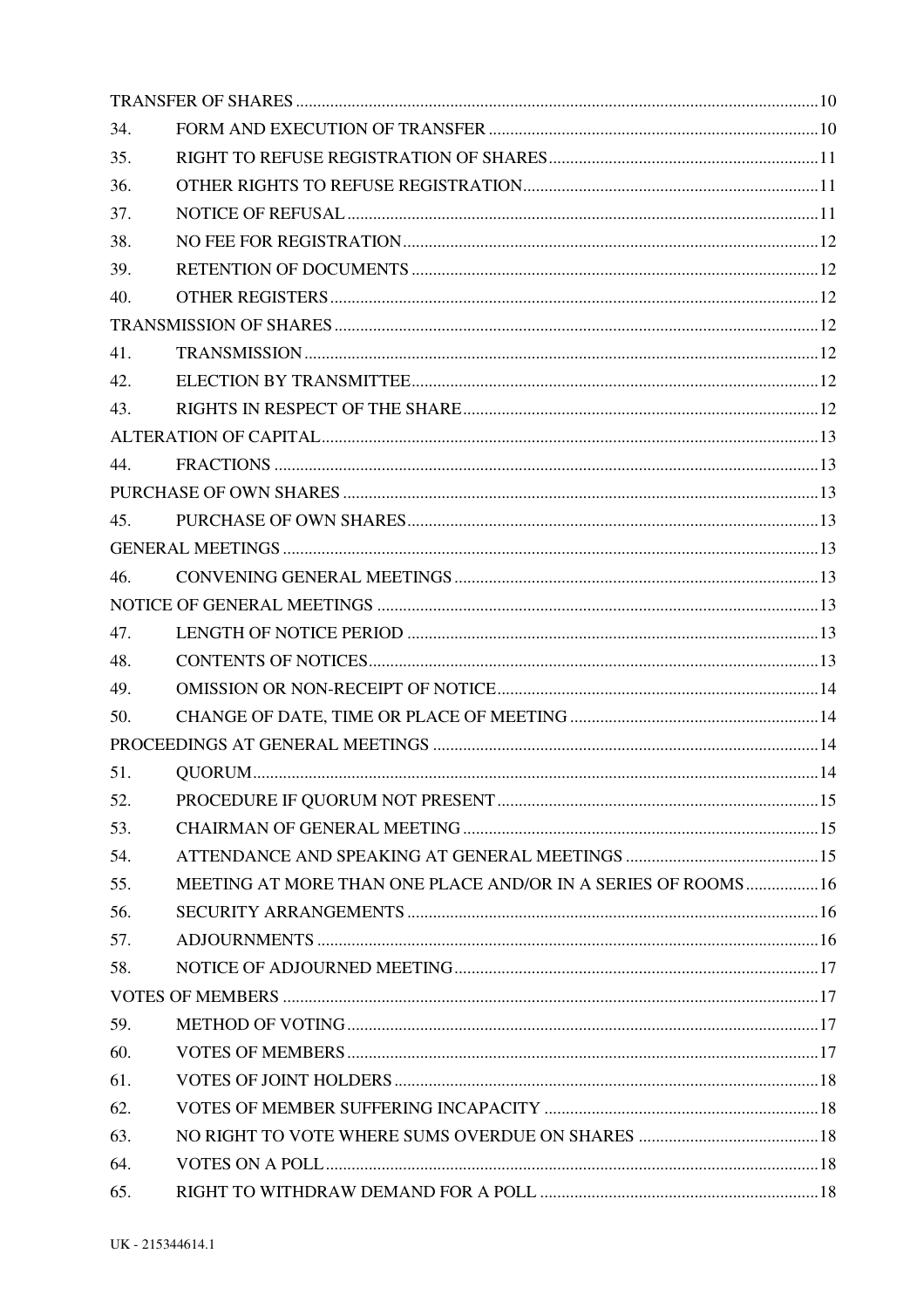| 66. |                                                                  |  |
|-----|------------------------------------------------------------------|--|
| 67. |                                                                  |  |
| 68. | CONTINUANCE OF OTHER BUSINESS AFTER POLL DEMANDED  19            |  |
| 69. |                                                                  |  |
| 70. |                                                                  |  |
| 71. |                                                                  |  |
| 72. |                                                                  |  |
|     |                                                                  |  |
| 73. |                                                                  |  |
| 74. |                                                                  |  |
| 75. |                                                                  |  |
| 76. |                                                                  |  |
| 77. |                                                                  |  |
|     |                                                                  |  |
| 78. |                                                                  |  |
| 79. |                                                                  |  |
| 80. |                                                                  |  |
| 81. |                                                                  |  |
| 82. |                                                                  |  |
|     |                                                                  |  |
| 83. |                                                                  |  |
| 84. | ALTERNATE TO BE RESPONSIBLE FOR HIS OWN ACTS AND REMUNERATION OF |  |
|     |                                                                  |  |
|     |                                                                  |  |
| 85. |                                                                  |  |
|     |                                                                  |  |
| 86. | GENERAL POWERS OF THE COMPANY VESTED IN THE BOARD26              |  |
|     |                                                                  |  |
| 87. |                                                                  |  |
| 88. |                                                                  |  |
| 89. |                                                                  |  |
| 90. |                                                                  |  |
|     |                                                                  |  |
| 91. |                                                                  |  |
| 92. |                                                                  |  |
| 93. |                                                                  |  |
|     |                                                                  |  |
| 94. |                                                                  |  |
| 95. |                                                                  |  |
| 96. |                                                                  |  |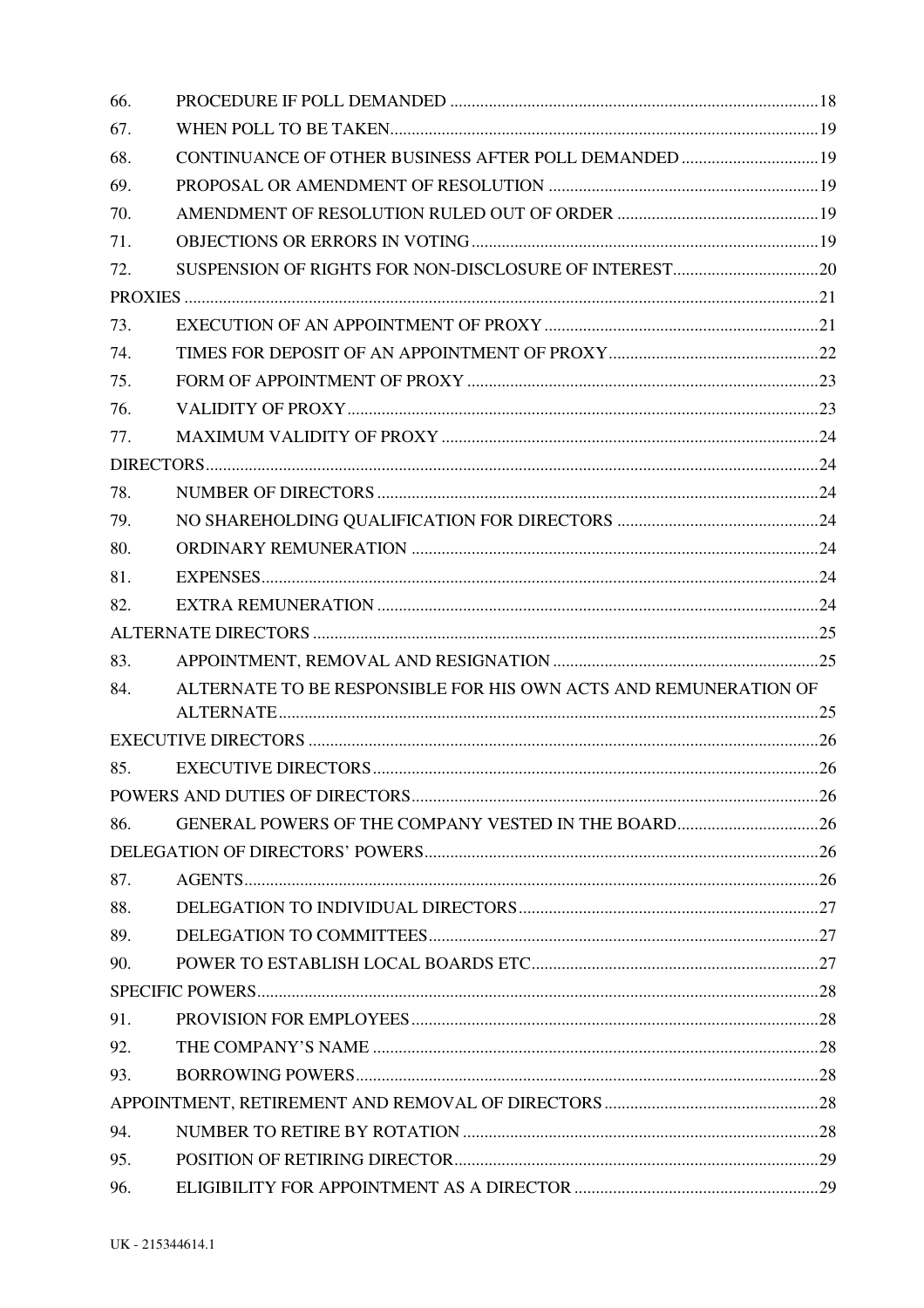| 97.  |                                                                 |  |
|------|-----------------------------------------------------------------|--|
| 98.  |                                                                 |  |
| 99.  | COMPANY'S POWER TO REMOVE A DIRECTOR AND APPOINT ANOTHER IN HIS |  |
| 100. |                                                                 |  |
|      |                                                                 |  |
| 101. |                                                                 |  |
| 102. | CONFLICTS OF INTEREST REQUIRING BOARD AUTHORISATION 33          |  |
|      |                                                                 |  |
| 103. |                                                                 |  |
| 104. |                                                                 |  |
| 105. |                                                                 |  |
| 106. |                                                                 |  |
| 107. |                                                                 |  |
| 108. |                                                                 |  |
| 109. |                                                                 |  |
| 110. |                                                                 |  |
| 111. |                                                                 |  |
| 112. |                                                                 |  |
| 113. |                                                                 |  |
| 114. |                                                                 |  |
|      |                                                                 |  |
| 115. |                                                                 |  |
|      |                                                                 |  |
| 116. |                                                                 |  |
|      |                                                                 |  |
| 117. |                                                                 |  |
| 118. | BOARD MAY PAY INTERIM DIVIDENDS AND FIXED DIVIDENDS38           |  |
| 119. |                                                                 |  |
| 120. |                                                                 |  |
| 121. |                                                                 |  |
| 122. |                                                                 |  |
| 123. |                                                                 |  |
| 124. | RIGHT TO DEDUCT AMOUNTS DUE ON SHARES FROM DIVIDENDS41          |  |
| 125. |                                                                 |  |
| 126. |                                                                 |  |
| 127. |                                                                 |  |
| 128. |                                                                 |  |
| 129. |                                                                 |  |
|      |                                                                 |  |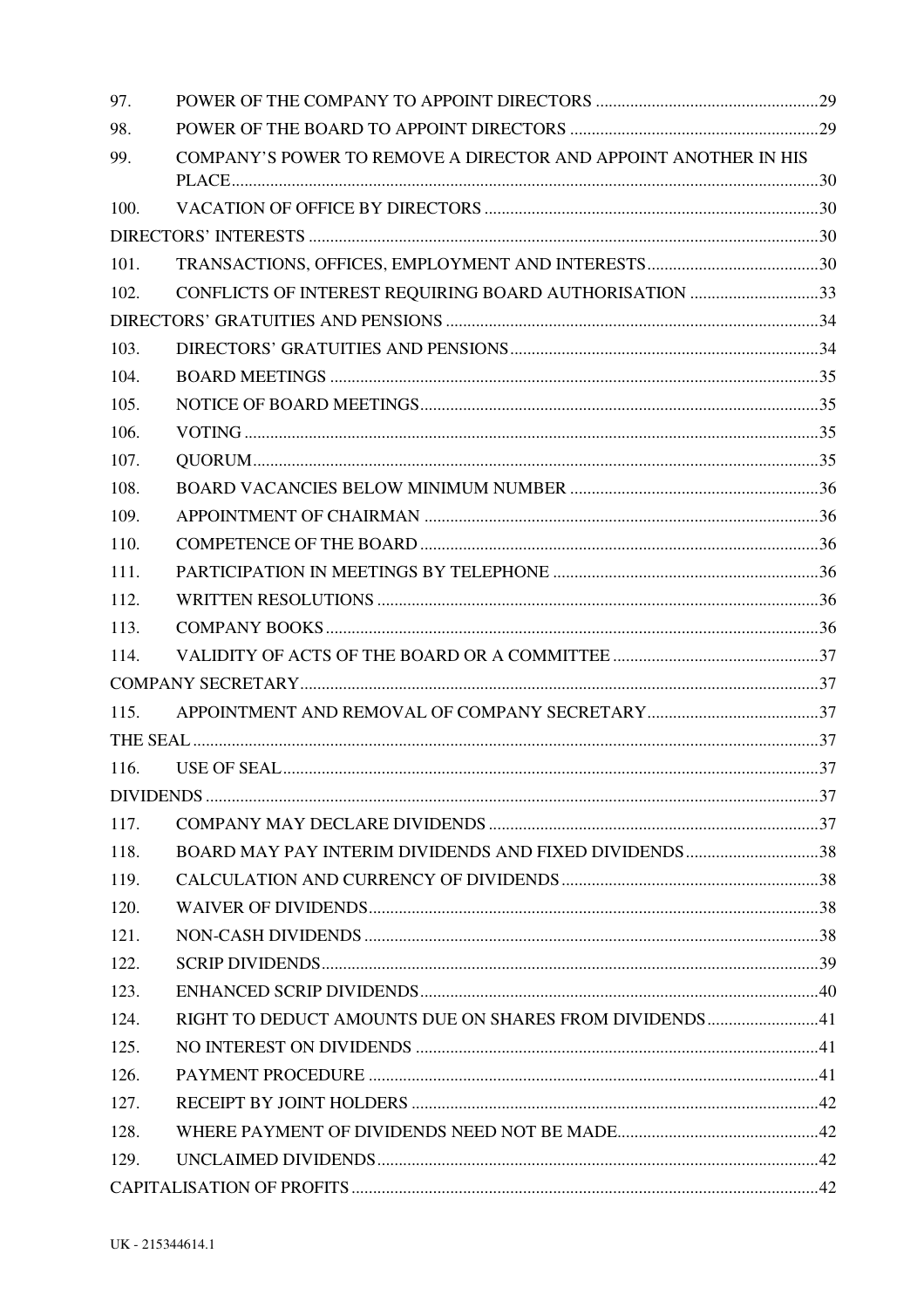| 130. |  |
|------|--|
|      |  |
| 131. |  |
|      |  |
| 132. |  |
|      |  |
| 133. |  |
| 134. |  |
| 135. |  |
|      |  |
| 136. |  |
| 137. |  |
| 138. |  |
| 139. |  |
| 140. |  |
| 141. |  |
| 142. |  |
| 143. |  |
|      |  |
| 144. |  |
|      |  |
| 145. |  |
| 146. |  |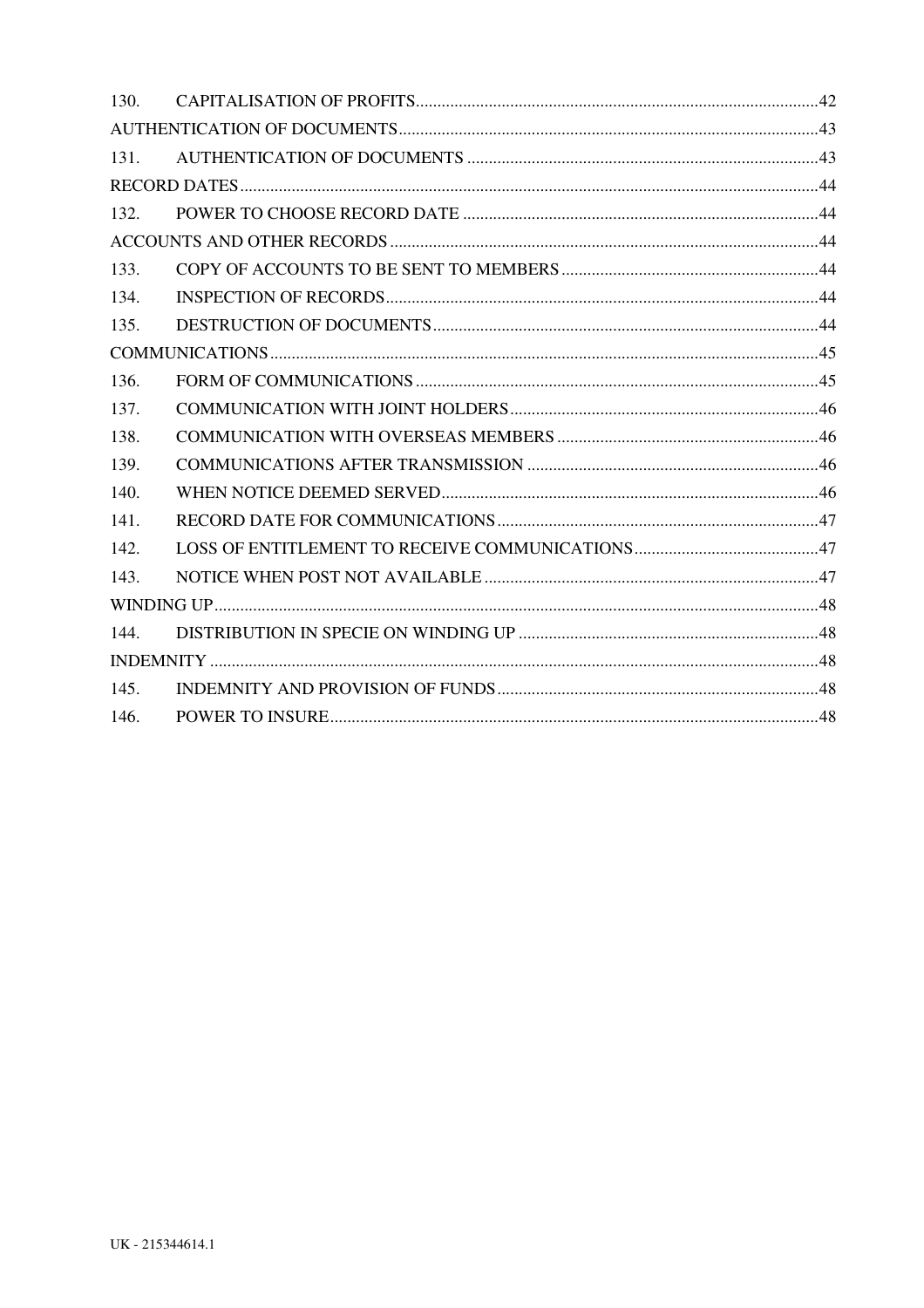#### **The Companies Acts**

#### **Public Company Limited by Shares**

# **ARTICLES OF ASSOCIATION**

## $\mathbf{f}$

# **HOLLYWOOD BOWL GROUP PLC**

# <span id="page-6-0"></span>**(Adopted in substitution for and to the exclusion of all existing articles by a special resolution passed on 16 September 2016)**

#### **1. DEFINITIONS AND INTERPRETATION**

1.1 In these Articles, the following words and expressions have the meanings indicated below:

"**these Articles**": these articles of association as originally adopted or as altered from time to time;

"**Auditors**": the auditors of the Company for the time being or, in the case of joint auditors, any one of them;

"**Board**": the board of Directors from time to time of the Company or those Directors present at a duly convened meeting of the Directors at which a quorum is present;

"**clear days**": in relation to the period of a notice, that period excluding the day when the notice is given or deemed to be given and the day for which it is given or on which it is to take effect;

"**Deferred Shares**": means the deferred shares issued by the Company from time to time;

"Director": a director for the time being of the Company;

"**holder**": in relation to shares, the member whose name is entered in the Register as the holder of the shares (but, to the extent that these Articles would otherwise conflict with the Statutes, not including the Company itself in relation to shares held as treasury shares);

"**London Stock Exchange**": the London Stock Exchange plc;

"**member**": a member of the Company (but, to the extent that these Articles would otherwise conflict with the Statutes, not including the Company itself in relation to shares held as treasury shares);

"**Office**": the registered office of the Company;

"**paid up**": paid up or credited as paid up;

"**Register**": the register of members of the Company;

"**Regulations**": the Uncertificated Securities Regulations 2001;

"**relevant system**": the computer-based system, and procedures, which enable title to units of a security to be evidenced and transferred without a written instrument, and which facilitate supplementary and incidental matters in accordance with the Regulations;

"**Seal**": the common seal of the Company or any official seal kept by the Company pursuant to the Statutes;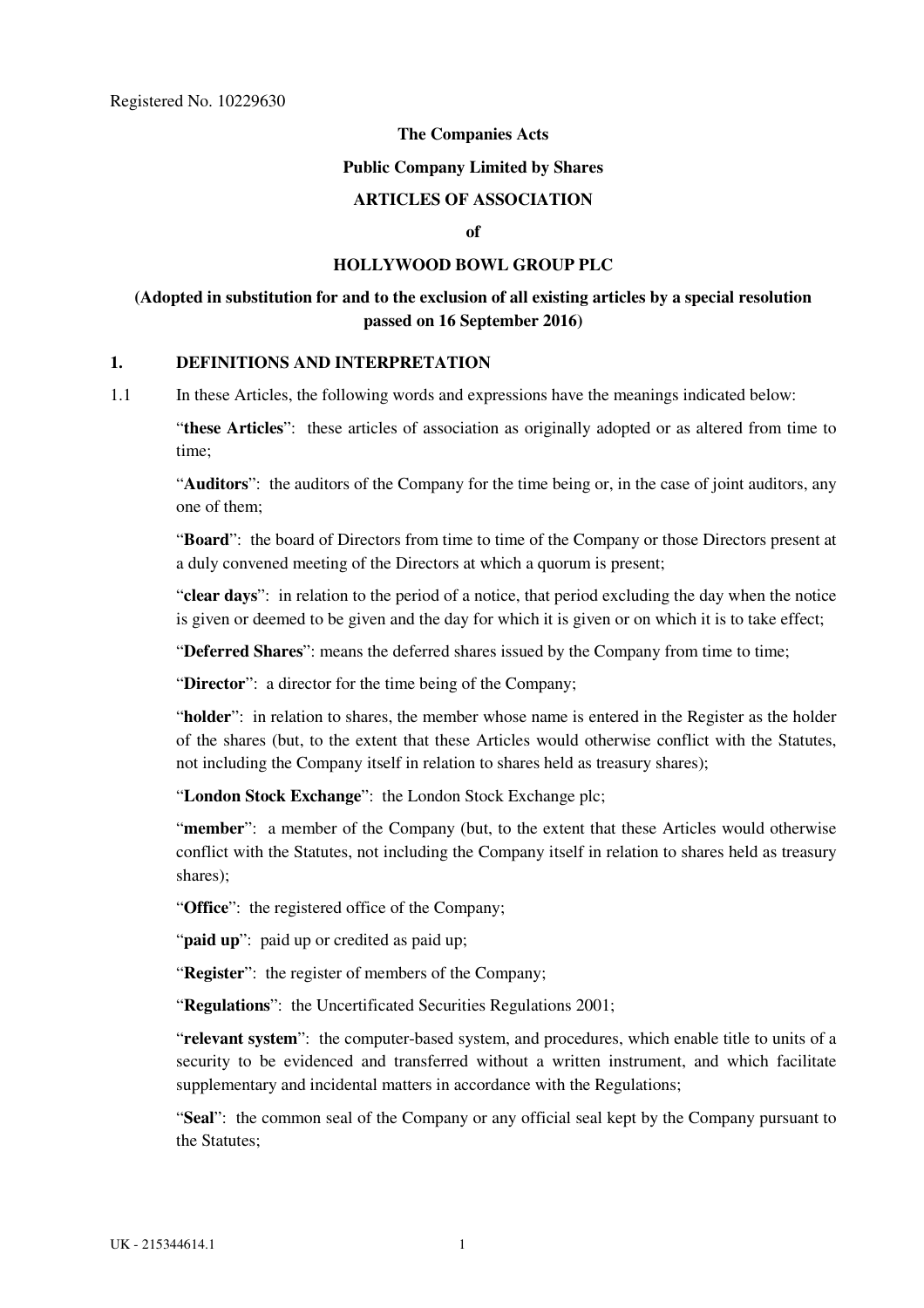"**Secretary**": the secretary of the Company or any other person appointed to perform the duties of the secretary of the Company, including a joint, assistant or deputy secretary and any person appointed to perform the duties of secretary temporarily or in any particular case;

"**Statutes**": every statute (including any statutory instrument, order, regulation or subordinate legislation made under it) concerning companies that are incorporated in England and Wales to the extent that it is for the time being in force or (where the context requires) was in force at a particular time, including the Companies Act 2006 and the Regulations;

"**system's rules**": the rules, regulations, procedures, facilities and requirements of the relevant system concerned;

"**transfer instruction**": a properly authenticated dematerialised instruction on a relevant system in accordance with the Regulations in such form, in such manner and from such person as the Board may determine;

"**transmittee**": a person entitled to a share in consequence of the death or bankruptcy of a member or of any other event giving rise to its transmission by operation of law;

"**UK Listing Authority**": the Financial Conduct Authority acting in its capacity as the competent authority for the purposes of Part VI of the Financial Services and Markets Act 2000;

"**United Kingdom**": Great Britain and Northern Ireland;

- 1.2 The expressions "debenture" and "debenture holder" include "debenture stock" and "debenture stockholder".
- 1.3 References to writing include any method of reproducing or representing words, symbols or other information in such form (including in electronic form or by making it available on a website) that it can be read or seen with the naked eye and a copy of it can be retained.
- 1.4 References to the execution of a document (including where execution is implied, such as in the giving of a written consent) include references to its being executed under hand or under seal or by any other method, and, in relation to anything sent or supplied in electronic form, include references to its being executed by such means and incorporating such information as the Board may from time to time stipulate for the purpose of establishing its authenticity and integrity.
- 1.5 Unless the context otherwise requires, words or expressions used in these Articles that are defined in the Regulations or the Companies Act 2006 bear those meanings in these Articles (but as if the definitions contemplated their use in these Articles as well as in the relevant legislation), except that the word "company" shall include any body corporate.
- 1.6 Except where the contrary is stated or the context otherwise requires, any reference to a statute or statutory provision includes any order, regulation, instrument or other subordinate legislation made under it for the time being in force, and any reference to a statute, statutory provision, order, regulation, instrument or other subordinate legislation includes any amendment, extension, consolidation, re-enactment or replacement of it for the time being in force.
- 1.7 Words importing the singular number only include the plural and vice versa. Words importing the masculine gender include the feminine and neuter gender. Words importing persons include corporations.
- 1.8 References to a meeting shall not be taken as requiring more than one person to be present if any quorum requirement can be satisfied by one person.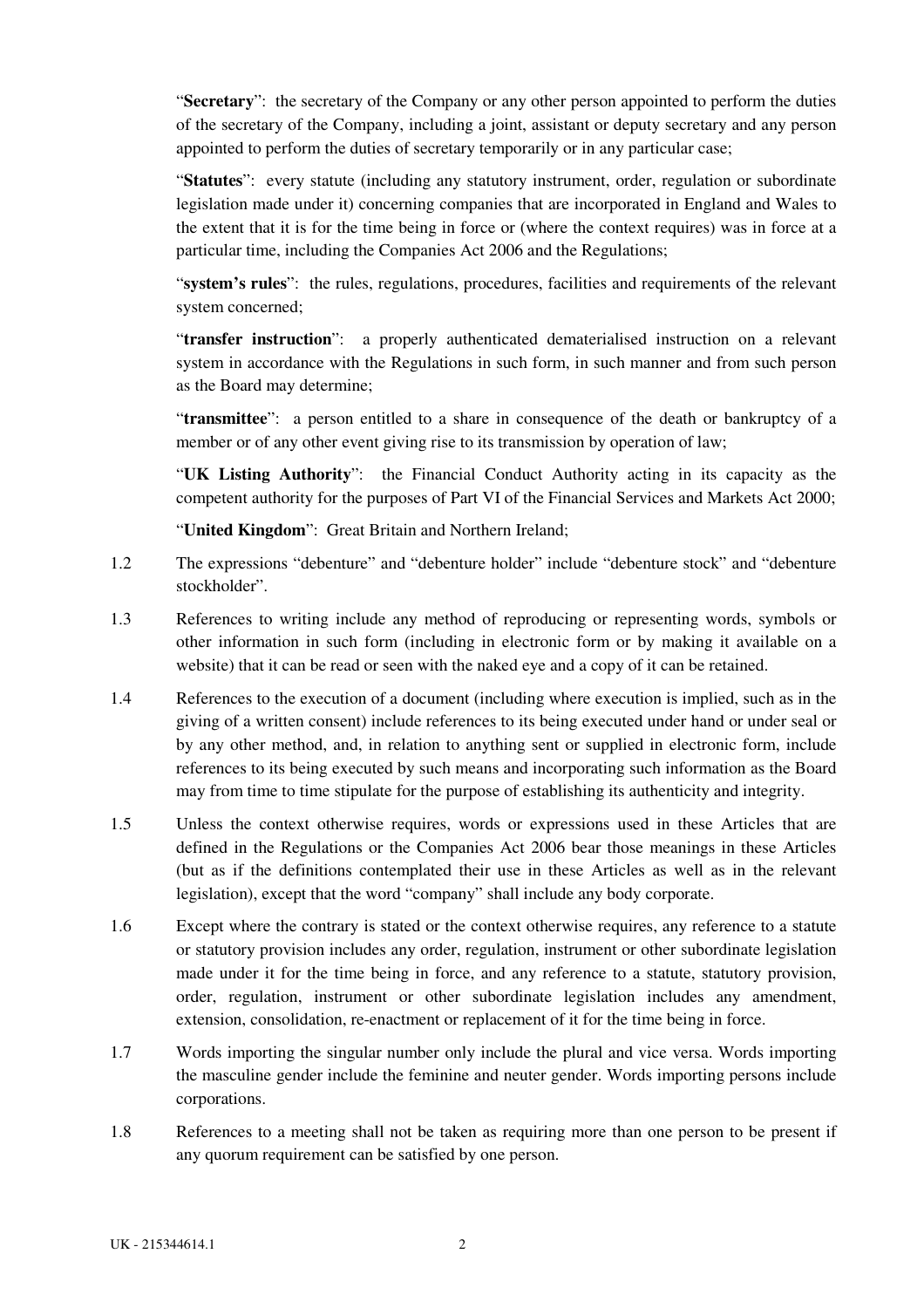- <span id="page-8-0"></span>1.9 References to any security as being in certificated form or uncertificated form refer, respectively, to that security being a certificated unit of a security or an uncertificated unit of a security for the purposes of the Regulations.
- 1.10 Headings are inserted for convenience only and shall not affect the construction of these Articles.

## **2. LIMITED LIABILITY**

The liability of the members is limited to the amount, if any, unpaid on the shares held by them.

## **3. MODEL ARTICLES EXCLUDED**

None of the relevant model articles (within the meaning of section 20 of the Companies Act 2006) shall apply as regulations of the Company.

## **4. FORM OF RESOLUTIONS**

A special resolution shall be effective for any purpose for which an ordinary resolution is expressed to be required under the Statutes or these Articles.

## **SHARE CAPITAL**

# **5. RIGHTS ATTACHED TO SHARES**

Subject to the Statutes and without prejudice to any rights attached to any existing shares, any share may be issued with such rights or restrictions as the Company may by ordinary resolution determine (or, in the absence of any such determination or in so far as such ordinary resolution does not make specific provision, as the Board may determine).

## **6. REDEEMABLE SHARES**

The Company may issue shares which are to be redeemed, or are liable to be redeemed at the option of the Company or the holder, and the Board may determine the terms, conditions and manner of redemption of any such shares.

## **7. DEFERRED SHARES**

- 7.1 As regards income: subject to Article 7.2.2 below, the holders of the Deferred Shares shall not (in that capacity) be entitled to any participation in the profits or the assets of the Company.
- 7.2 As regards capital: on a return of assets on liquidation, reduction of capital or otherwise, the surplus assets of the Company remaining after payment of its liabilities shall be applied and be distributed amongst the holders of the Shares in the following order of priority:
	- 7.2.1 first, in paying to the holders of the Ordinary Shares (*pari passu* as if the same constituted one class of share), an amount equal to the amount paid up on such shares; and
	- 7.2.2 next and subject thereto, the balance of such assets shall belong to and be distributed amongst the holders of the Ordinary Shares (*pari passu* as if the same constituted one class of share) provided that after the distribution of the first £500 million of such balance, the holders of the Deferred Shares (if any) shall be entitled to receive (in priority to any further distribution) an amount per share equal to the nominal value of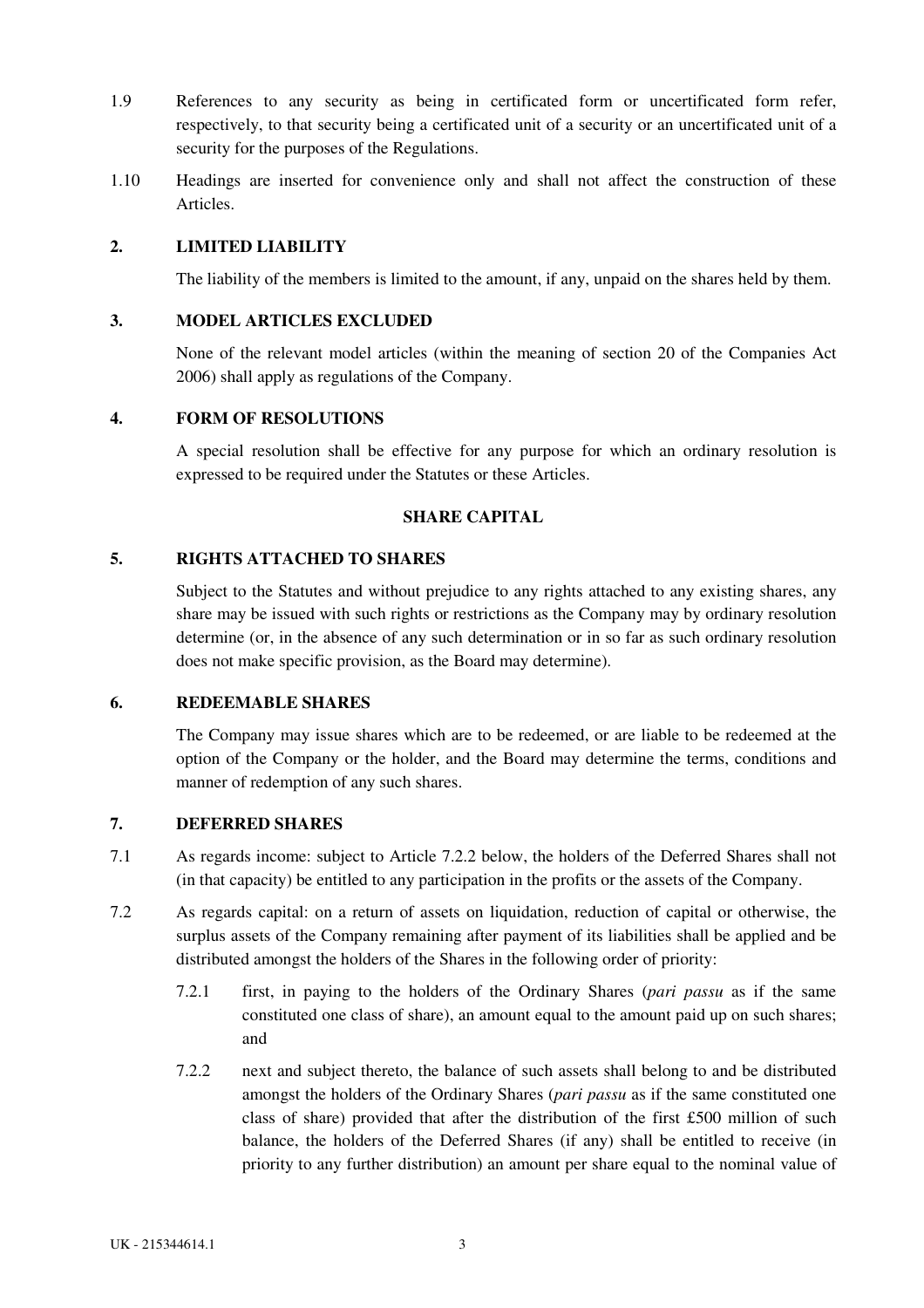a Deferred Share whereafter the balance shall be distributed amongst the holders of the Ordinary Shares (*pari passu* as aforesaid).

<span id="page-9-0"></span>7.3 As regards voting: Notwithstanding any other provision of these Articles, the Deferred Shares shall not confer on any holder thereof (in that capacity) any right to receive notice of or to attend, speak or vote at any general meeting of the Company or to vote on any resolution of the Company.

# **8. PAYMENT OF COMMISSIONS**

The Company may exercise the powers of paying commissions and brokerage conferred or permitted by the Statutes. Subject to the Statutes, any such commission may be satisfied by the payment of cash or by the allotment (or an option to call for the allotment) of fully or partly paid shares or partly in one way and partly the other.

### **9. TRUSTS NOT RECOGNISED**

Except as required by law, no person shall be recognised by the Company as holding any share upon any trust and the Company shall not be bound by or recognise (except as otherwise provided by these Articles or by law or under an order of a court of competent jurisdiction) any interest in any share except an absolute right to the whole of the share in the holder.

### **10. VARIATION OF RIGHTS**

The provisions of the Statutes as to variation of class rights shall apply to the variation or abrogation of the special rights attached to some only of the shares of any class as if each group of shares of the class differently treated formed a separate class.

## **11. MATTERS NOT CONSTITUTING A VARIATION OF RIGHTS**

- 11.1 The rights attached to any share or class of shares shall not, unless otherwise expressly provided by its terms of issue, be deemed to be varied, abrogated or breached by:
- 11.2 the creation or issue of further shares ranking *pari passu* with it; or
- 11.3 the purchase or redemption by the Company of any of its own shares (whether of that or any other class) or the sale of any shares (of that class or any other class) held as treasury shares.

## **CERTIFICATES**

# **12. RIGHT TO CERTIFICATES**

12.1 Except as otherwise provided in these Articles, every person whose name is entered in the Register as a holder of shares in the Company shall be entitled, within the time specified by the Statutes and without payment, to one certificate for all the shares of each class registered in his name. Upon a transfer of part of the shares of any class registered in his name, every holder shall be entitled without payment to one certificate for the balance in certificated form of his holding. Upon request and upon payment, for every certificate after the first, of such reasonable sum (if any) as the Board may determine, every holder shall be entitled to receive several certificates for certificated shares of one class registered in his name (subject to surrender for cancellation of any existing certificate representing such shares). Every holder shall be entitled to receive one certificate in substitution for several certificates for certificated shares of one class registered in his name upon surrender to the Company of all the share certificates representing such shares.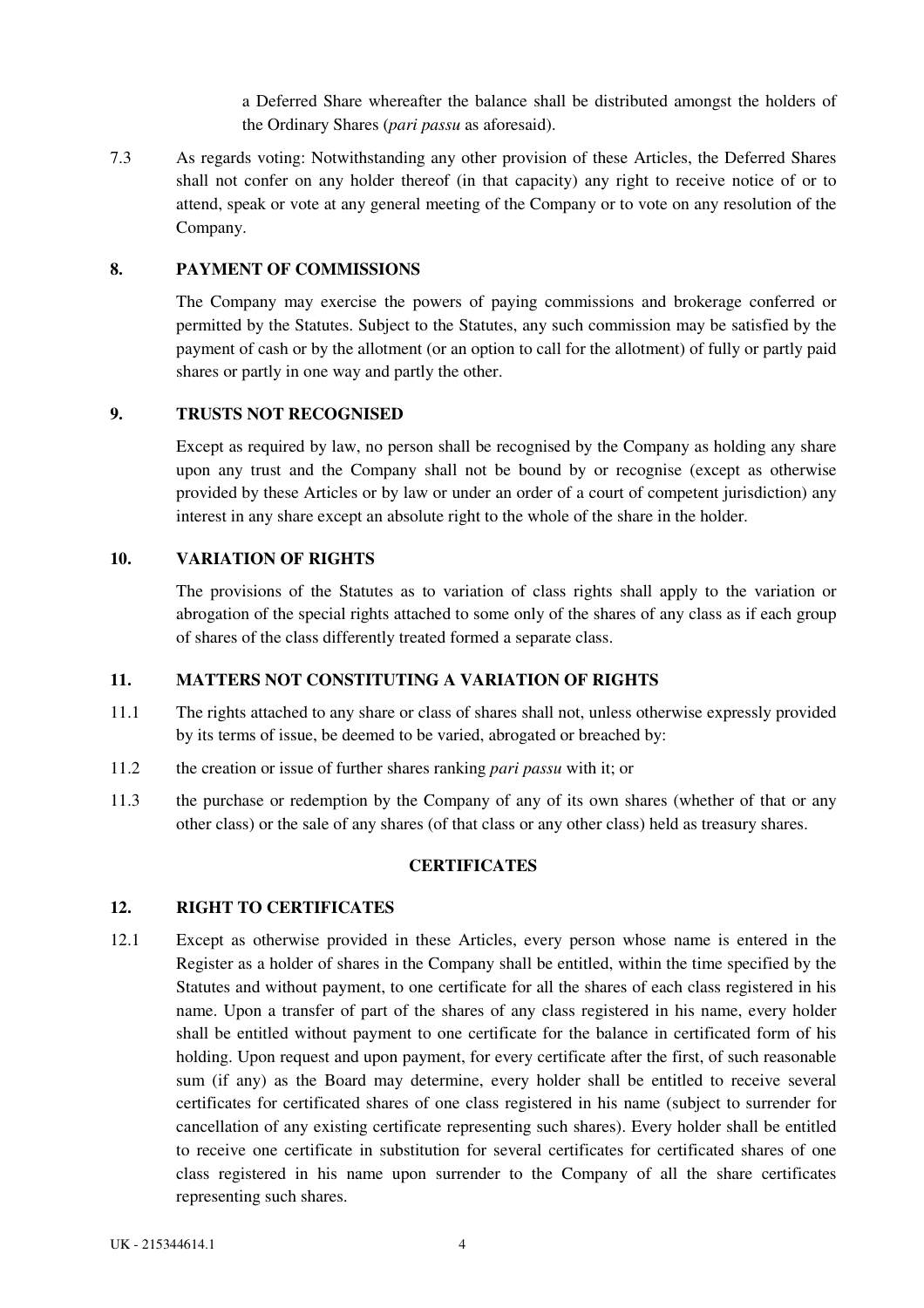<span id="page-10-0"></span>12.2 Subject as provided in the preceding part of this Article, the Company shall not be bound to issue more than one certificate in respect of certificated shares registered in the names of two or more persons and delivery of a certificate to one joint holder shall be a sufficient delivery to all of them.

## **13. EXECUTION OF CERTIFICATES**

Every certificate for share or loan capital or other securities of the Company (other than letters of allotment, scrip certificates or similar documents) shall be issued under the Seal (or in such other manner as the Board, having regard to the terms of issue, the Statutes and the requirements of the UK Listing Authority may authorise) and each share certificate shall specify the shares to which it relates, the distinguishing number (if any) of the shares and the amount paid up on the shares. The Board may determine, either generally or in relation to any particular case, that any signature on any certificate need not be autographic but may be applied by some mechanical or other means, or printed on the certificate, or that certificates need not be signed.

## **14. REPLACEMENT CERTIFICATES**

If a share certificate for certificated shares is worn out, defaced or damaged then, upon its surrender to the Company, it shall be replaced free of charge. If a share certificate for certificated shares is or is alleged to have been lost or destroyed it may be replaced without fee but on such terms (if any) as to evidence and indemnity and to payment of any exceptional outof-pocket expenses of the Company in investigating such evidence and preparing such indemnity as the Board thinks fit. The Company shall be entitled to treat an application for a replacement certificate made by one of joint holders as being made on behalf of all the holders concerned.

## **15. UNCERTIFICATED SECURITIES**

- 15.1 Unless otherwise determined by the Board and permitted by the Regulations, the Company shall not issue and no person shall be entitled to receive a certificate in respect of any share or other security issued by the Company for so long as it is in uncertificated form.
- 15.2 Conversion of securities in certificated form into uncertificated form, and vice versa, may be made in such manner as the Board may, in its absolute discretion, think fit (subject always to the Statutes and the facilities and requirements of the relevant system).
- 15.3 All registers of holders relating to securities issued by the Company will be maintained as required by the Regulations and by the rules of the relevant system and will distinguish between securities held in uncertificated form and securities held in certificated form. Unless the Board shall otherwise determine, holdings of the same holder or joint holders in certificated form shall be treated as separate from the same person or persons' holdings in uncertificated form, but a class of securities shall not be treated as two classes by virtue only of the fact that it comprises securities in certificated form and securities in uncertificated form (even if, as a result of any provision of these Articles or the Regulations, securities are treated differently according to whether they are in certificated or uncertificated form).
- 15.4 No certificate will normally be issued in respect of securities held by a financial institution.
- 15.5 The provisions of these Articles shall not apply to shares of any class which are in uncertificated form to the extent that such Articles are inconsistent with:
	- 15.5.1 the holding of shares of that class in uncertificated form;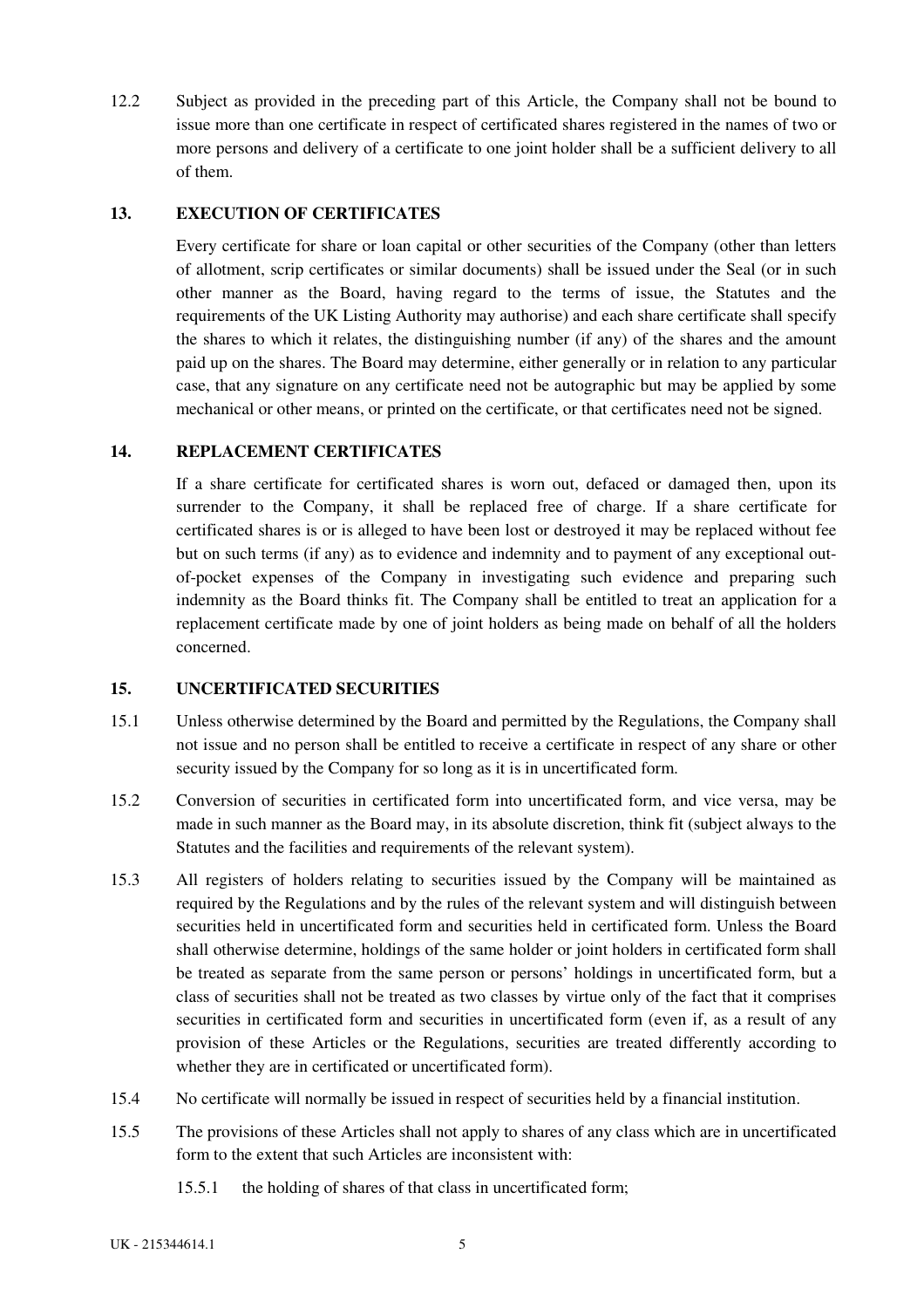<span id="page-11-0"></span>15.5.2 the transfer of title to shares of that class by means of a relevant system; or

15.5.3 any provision of the Regulations

but notwithstanding this the Board may require the Operator of a relevant system to convert any share held in uncertificated form into certificated form in order to enable the Company to deal with the share in accordance with these Articles.

### **LIEN**

#### **16. COMPANY'S LIEN**

- 16.1 The Company shall have a first and paramount lien on every share (not being a fully paid share) for all monies (whether presently payable or not) called or payable at a fixed time in respect of that share. The Company's lien on a share shall extend to any amount payable in respect of it.
- 16.2 The Board may at any time resolve that any share shall be wholly or in part exempt from this Article.

## **17. ENFORCING LIEN BY SALE AFTER NOTICE**

The Company may sell, in such manner as the Board determines, any shares on which the Company has a lien if a sum in respect of which the lien exists is presently payable and is not paid within 14 clear days after a notice has been given to the holder of the share or the relevant transmittee, demanding payment and indicating that if the notice is not complied with the shares will be sold.

## **18. MANNER OF SALE**

- 18.1 To give effect to a sale, the Board may:
	- 18.1.1 in the case of shares held in certificated form, authorise and instruct some person (which may include the holder of shares concerned) to execute an instrument of transfer of the shares sold; and
	- 18.1.2 in the case of shares held in uncertificated form, subject to the system's rules, require the Operator of a relevant system to convert any such share into certificated form in order to enable the Company to deal with the share in accordance with this Article, and after such conversion authorise and instruct some person to execute an instrument of transfer of the share (and to take such other steps as may be necessary to give effect to the sale);

in each case to, or in accordance with the directions of, the purchaser and the transfer will be valid even if in respect of any of the shares no certificate accompanies the instrument of transfer. The transferee shall not be bound to see to the application of the purchase money and his title to the shares shall not be affected by any irregularity or invalidity of the proceedings in reference to the sale.

# **19. APPLICATION OF SALE PROCEEDS**

The net proceeds of the sale, after payment of the costs, shall be applied in or towards payment of so much of the sum for which the lien exists as is presently payable, and any residue shall (in the case of shares held in certificated form, upon surrender to the Company for cancellation of the certificate for the shares sold and in the case of shares held in uncertificated form, within a reasonable time following receipt by the Company of the net proceeds of sale and subject in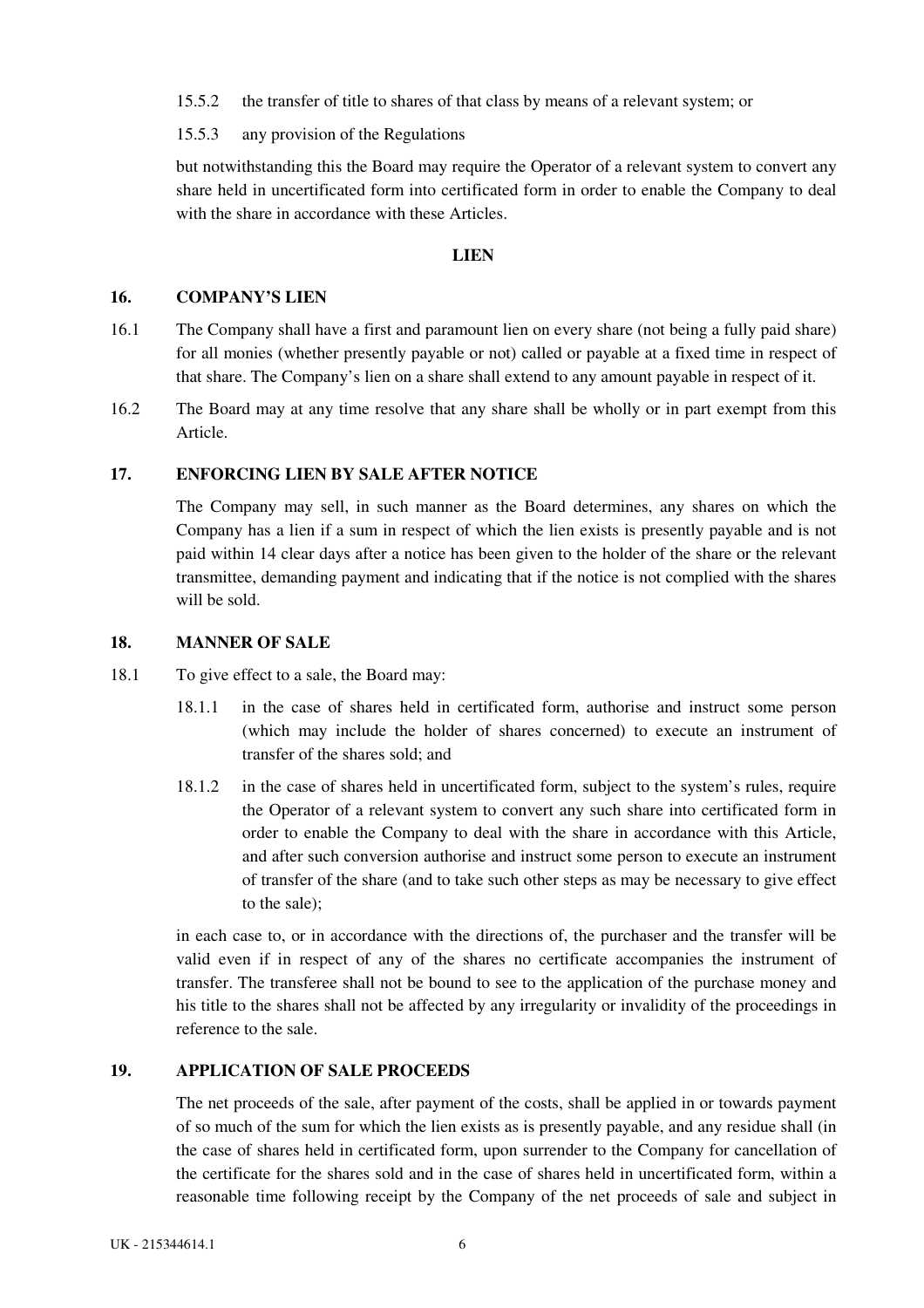<span id="page-12-0"></span>each such case to a like lien for any monies not presently payable as existed upon the shares before the sale) be paid to the person entitled to the shares immediately before the sale.

## **CALLS ON SHARES**

## **20. CALLS**

- 20.1 Subject to the terms of issue, the Board may from time to time make calls upon the members in respect of any money unpaid on their shares (whether in respect of the nominal amount or by way of premium). Each member shall (subject to receiving at least 14 clear days' notice specifying when and where payment is to be made) pay to the Company as required by the notice the amount called on his shares. A call may be made payable by instalments. A call may, at any time before receipt by the Company of any sum due under the call, be revoked in whole or in part and payment of a call may be postponed in whole or in part, as the Board may determine.
- 20.2 A person upon whom a call is made shall remain liable for all calls made upon him notwithstanding the subsequent transfer of the shares in respect of which the call was made.

## **21. TIME OF CALL**

A call shall be deemed to have been made at the time when the resolution of the Board authorising the call was passed.

## **22. LIABILITY OF JOINT HOLDERS**

The joint holders of a share shall be jointly and severally liable to pay all calls in respect of the share.

## **23. INTEREST**

If a call remains unpaid after it has become due and payable, the person from whom it is due and payable shall pay all costs, charges and expenses that the Company may have incurred by reason of such non-payment, together with interest on the amount unpaid from the day it became due and payable until the day it is paid at the rate fixed by the terms of issue of the share or in the notice of the call or, if no rate is fixed, at the appropriate rate (as defined by section 609 of the Companies Act 2006) but the Board may waive payment of the interest wholly or in part.

## **24. SUMS DUE ON ALLOTMENT OR BY WAY OF INSTALMENT TREATED AS CALLS**

An amount payable in respect of a share on allotment or at any fixed date, whether in respect of the nominal amount of the share or by way of premium or as an instalment of a call, shall be deemed to be a call and, if it is not paid these Articles shall apply as if that amount had become due and payable by virtue of a call.

## **25. POWER TO DIFFERENTIATE**

Subject to the terms of issue, the Board may, on the issue of shares, differentiate between the allottees or holders in the amount of calls to be paid and the times of payment.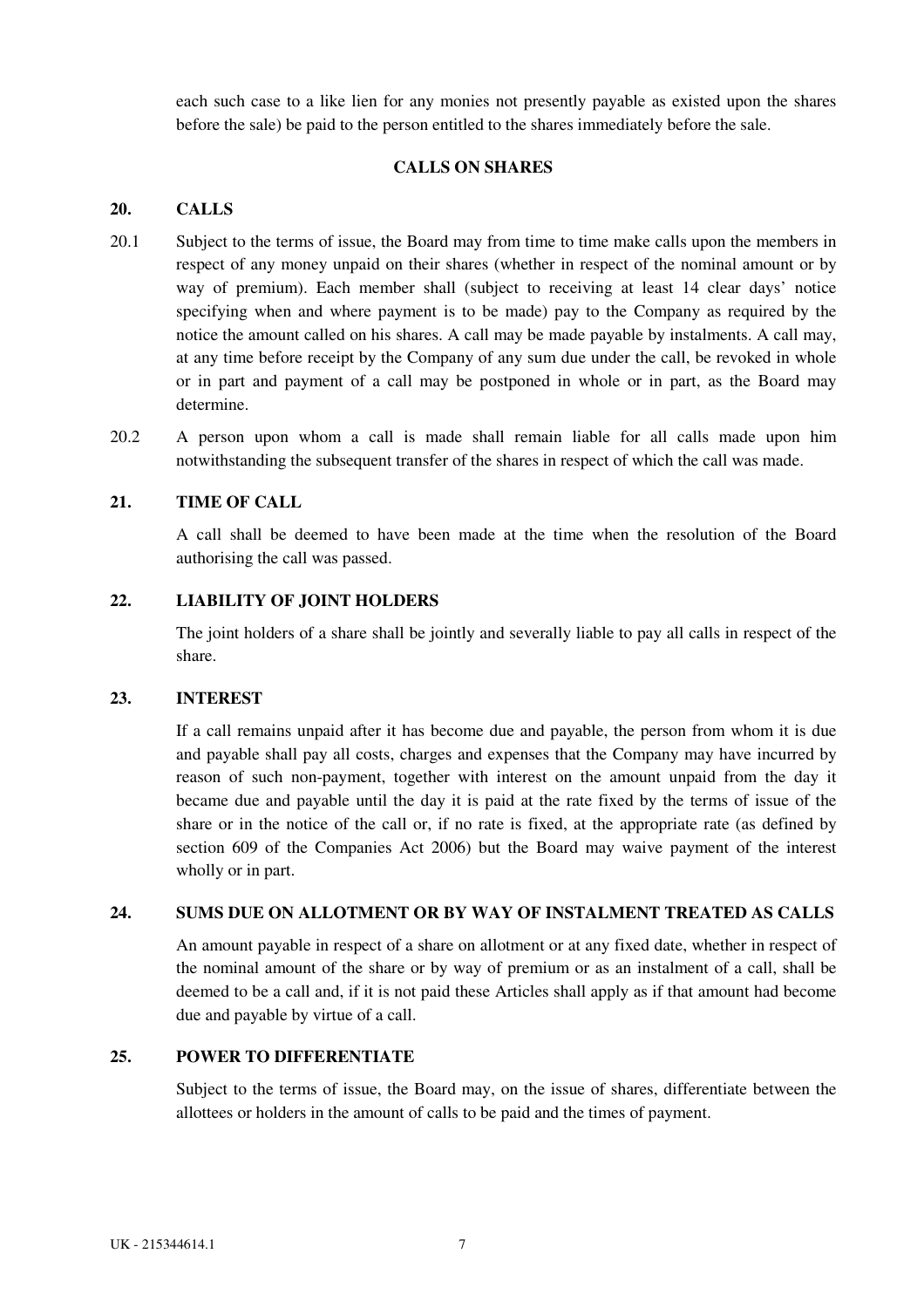## <span id="page-13-0"></span>**26. ADVANCE PAYMENT OF CALLS**

- 26.1 The Board may, if it thinks fit, receive from any member willing to advance them all or any part of the monies unpaid and uncalled upon the shares held by him and may pay interest upon the monies so advanced (to the extent such monies exceed the amount of the calls due and payable upon the shares in respect of which they have been advanced) at such rate (not exceeding 15 per cent. per annum unless the Company by ordinary resolution otherwise directs) as the Board may determine.
- 26.2 A payment in advance of calls shall extinguish, to the extent of it, the liability upon the shares in respect of which it is advanced.

## **FORFEITURE OF SHARES**

## **27. NOTICE IF CALL NOT PAID**

- 27.1 If a call or instalment of a call remains unpaid after it has become due and payable, the Board may at any time serve a notice on the holder requiring payment of so much of the call or instalment as remains unpaid together with any interest which may have accrued thereon and any costs, charges and expenses incurred by the Company by reason of such non-payment. The notice shall specify a further day (not being less than 14 clear days from the date of the notice) on or before which, and the place where the payment required by the notice is to be made and shall indicate that if the notice is not complied with the shares in respect of which the call was made or instalment is payable will be liable to be forfeited.
- 27.2 The Board may accept the surrender of any share liable to be forfeited and, in such case, references in these Articles to forfeiture shall include surrender.

# **28. FORFEITURE IF NOTICE NOT COMPLIED WITH**

If any notice served under the immediately preceding Article (Notice if call not paid) is not complied with, any share in respect of which the notice was given may, before payment of all calls or instalments and interest due in respect of it is made, be forfeited by (and with effect from the time of the passing of) a resolution of the Board that such share be forfeited. The forfeiture shall include all dividends declared and other monies payable in respect of the forfeited shares and not paid before the forfeiture.

## **29. NOTICE OF FORFEITURE**

When any share has been forfeited, notice of the forfeiture shall be served upon the person who was, before the forfeiture, the holder of the share, but a forfeiture shall not be invalidated by any failure to give such notice. An entry of such notice and an entry of the forfeiture with the date thereof shall forthwith be made in the Register in respect of such share. However, no forfeiture shall be invalidated by any omission to make such entries as aforesaid.

## **30. SALE OF FORFEITED SHARE**

30.1 Until cancelled in accordance with the Statutes, a forfeited share shall be deemed to be the property of the Company and may be sold, re-allotted or otherwise disposed of either to the person who was the holder before the forfeiture or to any other person upon such terms and in such manner as the Board thinks fit. To give effect to a sale or other disposal, the Board may: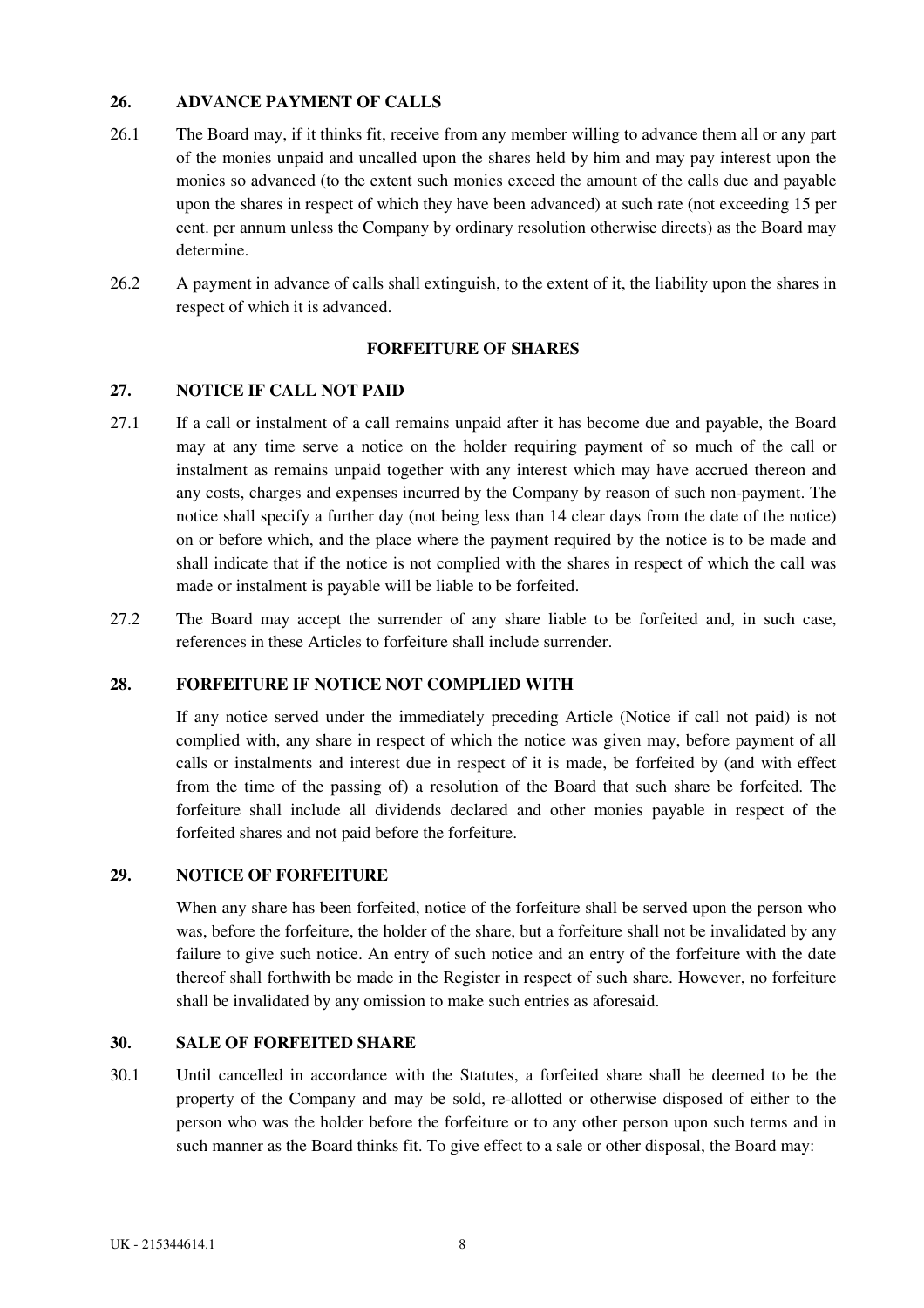- <span id="page-14-0"></span>30.1.1 in the case of shares held in certificated form, authorise and instruct some person (which may include the holder of shares concerned) to execute an instrument of transfer of the shares; and
- 30.1.2 in the case of shares held in uncertificated form, subject to the system's rules, require the Operator of a relevant system to convert any such share into certificated form in order to enable the Company to deal with the share in accordance with this Article, and after such conversion authorise and instruct some person to execute an instrument of transfer of the share (and to take such other steps as may be necessary to give effect to the sale or disposal);

to the designated transferee (and the transfer will be valid even if in respect of any of the shares no certificate accompanies the instrument of transfer). The Company may receive any consideration given for the share on its disposal and may register the transferee as holder of the share. At any time before a sale, re-allotment or other disposition, the forfeiture may be cancelled on such terms as the Board thinks fit.

## **31. ARREARS TO BE PAID NOTWITHSTANDING FORFEITURE**

- 31.1 A person whose shares have been forfeited shall cease to be a member in respect of the forfeited shares and, in the case of shares held in certificated form, shall surrender to the Company for cancellation the certificate for the forfeited shares but in all cases shall remain liable to the Company for all monies which at the date of forfeiture were presently payable by him to the Company in respect of those shares with interest thereon from the date of forfeiture until payment at such rate (not exceeding 15 per cent. per annum) as the Board may determine.
- 31.2 The Board may waive payment wholly or in part and the Board may enforce payment without any allowance for the value of the shares at the time of forfeiture or for any consideration received on their disposal.

## **32. STATUTORY DECLARATION AND VALIDITY OF SALE**

A statutory declaration by a Director or the Secretary that a share has been forfeited on a specified date shall be conclusive evidence of the facts stated in it as against all persons claiming to be entitled to the share. The declaration shall (subject to the completion of any formalities necessary to effect a transfer) constitute a good title to the share and the person to whom the share is disposed of shall be registered as the holder of the share and shall be discharged from all calls made prior to such disposition and shall not be bound to see to the application of the consideration (if any), nor shall his title to the share be affected by any irregularity in or invalidity of the proceedings in reference to the forfeiture, sale, re-allotment or other disposal of the share.

## **UNTRACED SHAREHOLDERS**

# **33. POWER TO SELL SHARES OF UNTRACED SHAREHOLDERS**

- 33.1 Subject to the Regulations, the Company shall be entitled to sell at the best price reasonably obtainable any shares of a holder or transmittee if in respect of those shares:
	- 33.1.1 no cheque, warrant or other financial instrument or payment sent by the Company in the manner authorised by these Articles has been cashed for a period of at least 12 years (the "qualifying period") and in the qualifying period the Company has paid at least three dividends and no dividend has been claimed;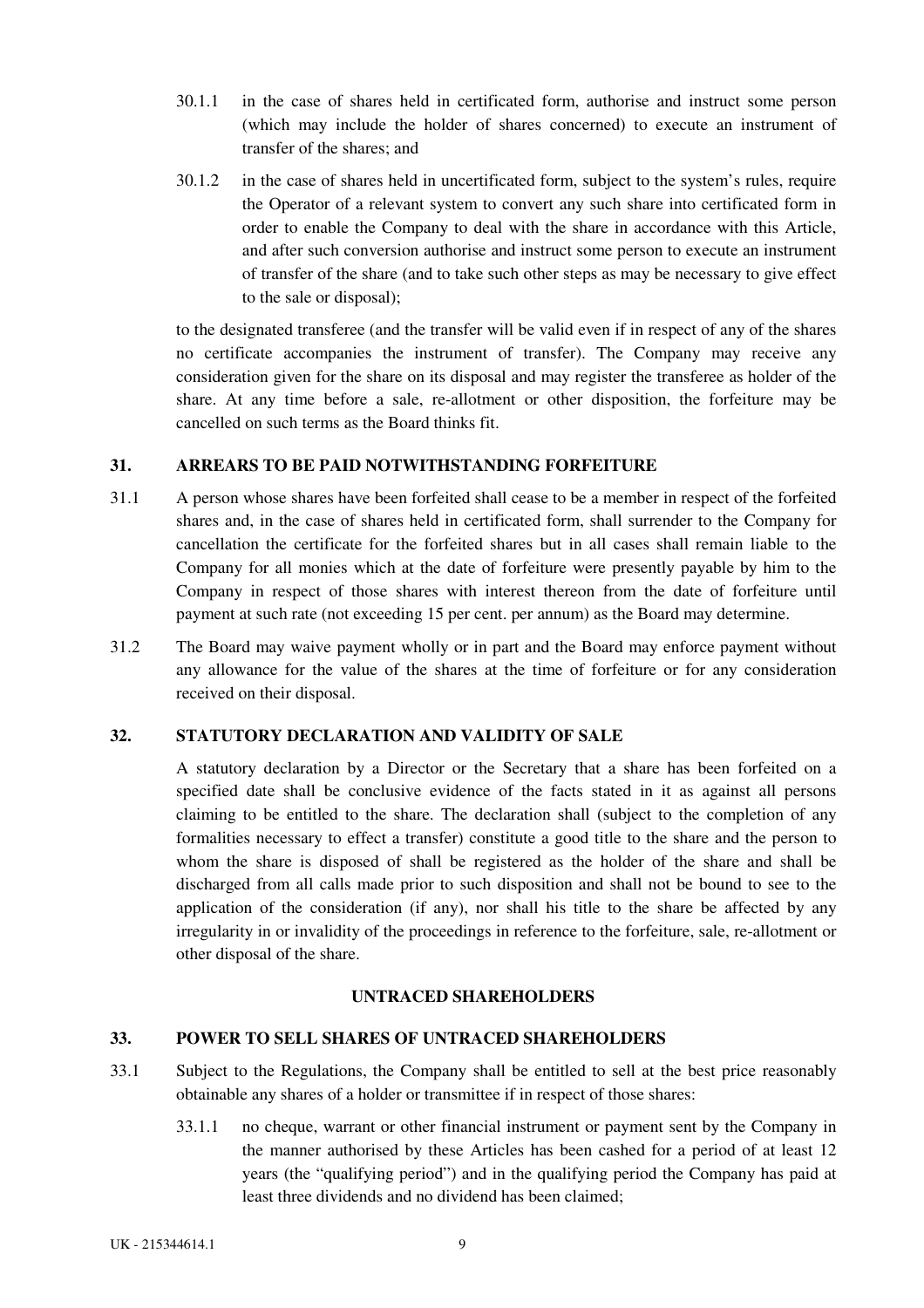- <span id="page-15-0"></span>33.1.2 the Company has at the expiration of the qualifying period given notice of its intention to sell such shares by two advertisements, one in a national newspaper published in the United Kingdom and the other in a newspaper circulating in the area in which the last known address of the holder or the address at which service of notices may be effected in the manner authorised by these Articles is located;
- 33.1.3 so far as the Board is aware, the Company has not during the qualifying period or the period of three months after the date of such advertisements (or the later of the two dates if they are published on different dates) and prior to the exercise of the power of sale received any communication from the holder or transmittee

and where this power has arisen and at the time of its exercise that holder or transmittee holds, or is entitled by transmission to hold, any other shares issued in right of the shares to be sold, this power shall be deemed to have arisen also in relation to those other shares.

## **34. MANNER OF SALE AND CREATION OF DEBT IN RESPECT OF NET PROCEEDS**

- 34.1 To give effect to any sale pursuant to the immediately preceding Article, the Board may:
	- 34.1.1 in the case of shares held in certificated form, authorise and instruct some person (which may include the holder of shares concerned) to execute an instrument of transfer of the shares; and
	- 34.1.2 in the case of shares held in uncertificated form, subject to the system's rules, require the Operator of a relevant system to convert any such share into certificated form in order to enable the Company to deal with the share in accordance with this Article, and after such conversion authorise and instruct some person to execute an instrument of transfer of the share (and to take such other steps as may be necessary to give effect to the sale or disposal);

and such instrument of transfer and the taking of such other steps as may be necessary shall be as effective as if they had been executed by the holder or transmittee of the shares. The transfer will be valid even if in respect of any of the shares no certificate accompanies the instrument of transfer. The transferee shall not be bound to see to the application of the purchase money and his title shall not be affected by any irregularity in, or invalidity of, the proceedings relating to the sale.

34.2 The net proceeds of sale shall belong to the Company, which shall be indebted to the former holder or transmittee for an amount equal to such proceeds and shall enter the name of such former member or other person in the books of the Company as a creditor for such amount. No trust shall be created in respect of the debt, no interest shall be payable in respect of it and the Company shall not be required to account for any monies earned on the net proceeds, which may be employed in the business of the Company or otherwise invested as the Board thinks fit.

## **TRANSFER OF SHARES**

# **35. FORM AND EXECUTION OF TRANSFER**

35.1 Subject to such of the restrictions of these Articles as may be applicable, a member may transfer all or any of his shares, in the case of shares held in certificated form, by an instrument of transfer in any usual form or in any other form which the Board may approve or, in the case of shares held in uncertificated form, in accordance with the Regulations and the system's rules and otherwise in such manner as the Board in its absolute discretion shall determine. An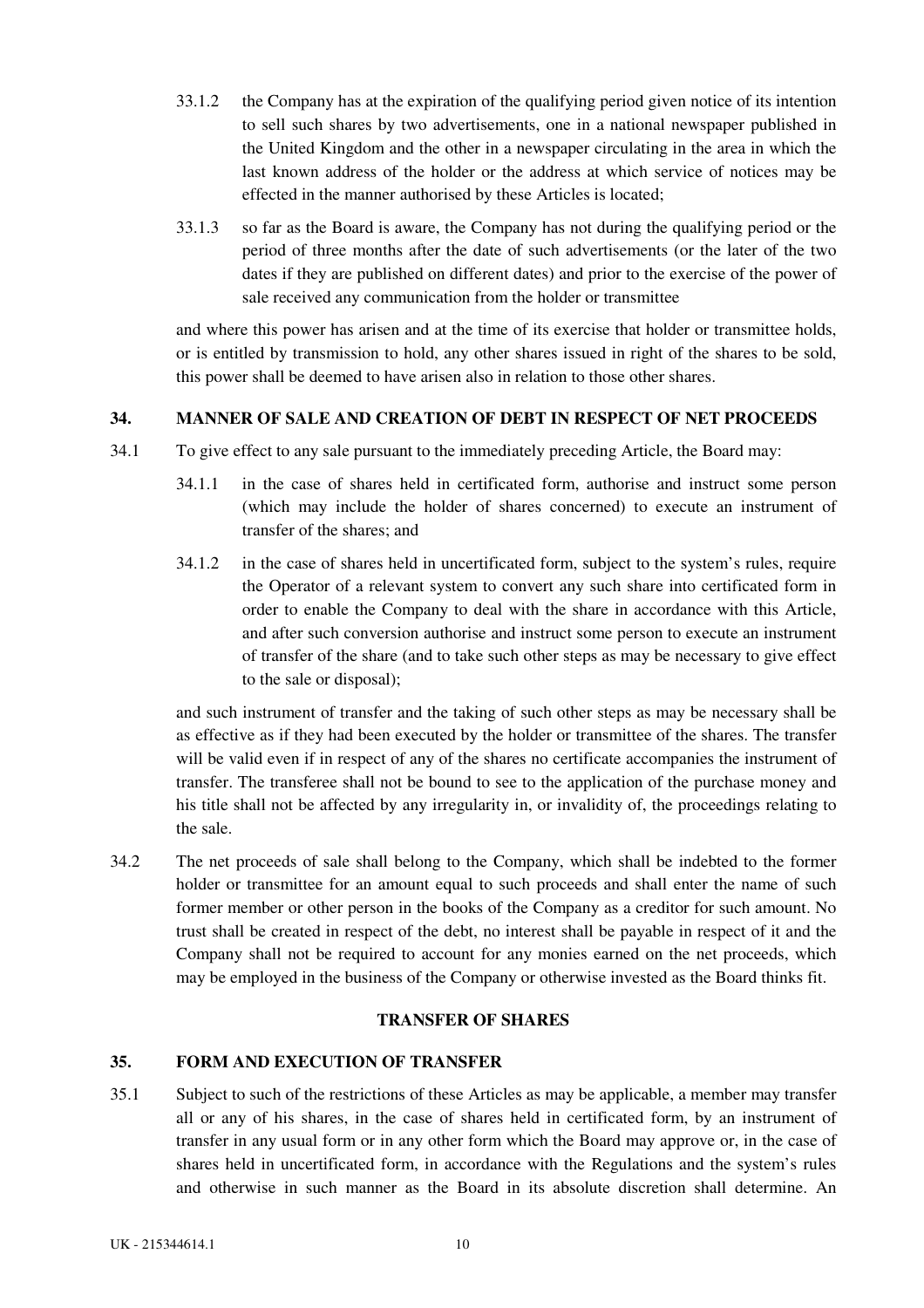<span id="page-16-0"></span>instrument of transfer shall be executed by or on behalf of the transferor and (unless the share is fully paid) by or on behalf of the transferee. Subject to the Statutes, the transferor shall be deemed to remain the holder of the share until the name of the transferee is entered in the Register in respect of it.

- 35.2 Subject to the Statutes and notwithstanding any other provisions of these Articles, the Board shall have power to implement any arrangements it may think fit to enable:
	- 35.2.1 title to any securities of the Company to be evidenced and transferred without a written instrument in accordance with the Regulations and the facilities and requirements of the relevant system concerned; and
	- 35.2.2 rights attaching to such securities to be exercised notwithstanding that such securities are held in uncertificated form where, in the Board's opinion, these Articles do not otherwise allow or provide for such exercise.

## **36. RIGHT TO REFUSE REGISTRATION OF SHARES**

Subject to the Statutes, the Board may refuse to register the transfer of a certificated share which is not fully paid or on which the Company has a lien provided that, where any such shares are admitted to the Official List of the UK Listing Authority, such discretion may not be exercised in such a way as to prevent dealings in the shares of that class from taking place on an open and proper basis.

## **37. OTHER RIGHTS TO REFUSE REGISTRATION**

- 37.1 Subject to the Statutes, the Board may also refuse to register the transfer of a share:
	- 37.1.1 in the case of shares held in certificated form, if it is not lodged, duly stamped (if necessary), at the Office or at such other place as the Board may appoint and accompanied by the certificate for the shares to which it relates (where a certificate has been issued in respect of the shares and these Articles do not provide for such a transfer to be valid without production of the certificate) and/or such other evidence as the Board may reasonably require to show the right of the transferor to make the transfer;
	- 37.1.2 if it is not in respect of one class of share only;
	- 37.1.3 if it is not in favour of four or fewer transferees;
	- 37.1.4 if it is in favour of a minor, bankrupt or person of mental ill health;
	- 37.1.5 without prejudice to the foregoing, in the case of shares held in uncertificated form, in any other circumstances permitted by the Regulations and/or the system's rules; or
	- 37.1.6 where the Board is obliged or entitled to refuse to do so as a result of any failure to comply with a notice under section 793 of the Companies Act 2006.

## **38. NOTICE OF REFUSAL**

If the Board refuses to register a transfer it shall, in the case of shares held in certificated form, within two months after the date on which the transfer was lodged and, in the case of shares held in uncertificated form, within two months after the date on which the relevant Operatorinstruction was received by or on behalf of the Company, send to the transferee notice of the refusal together with its reasons for the refusal.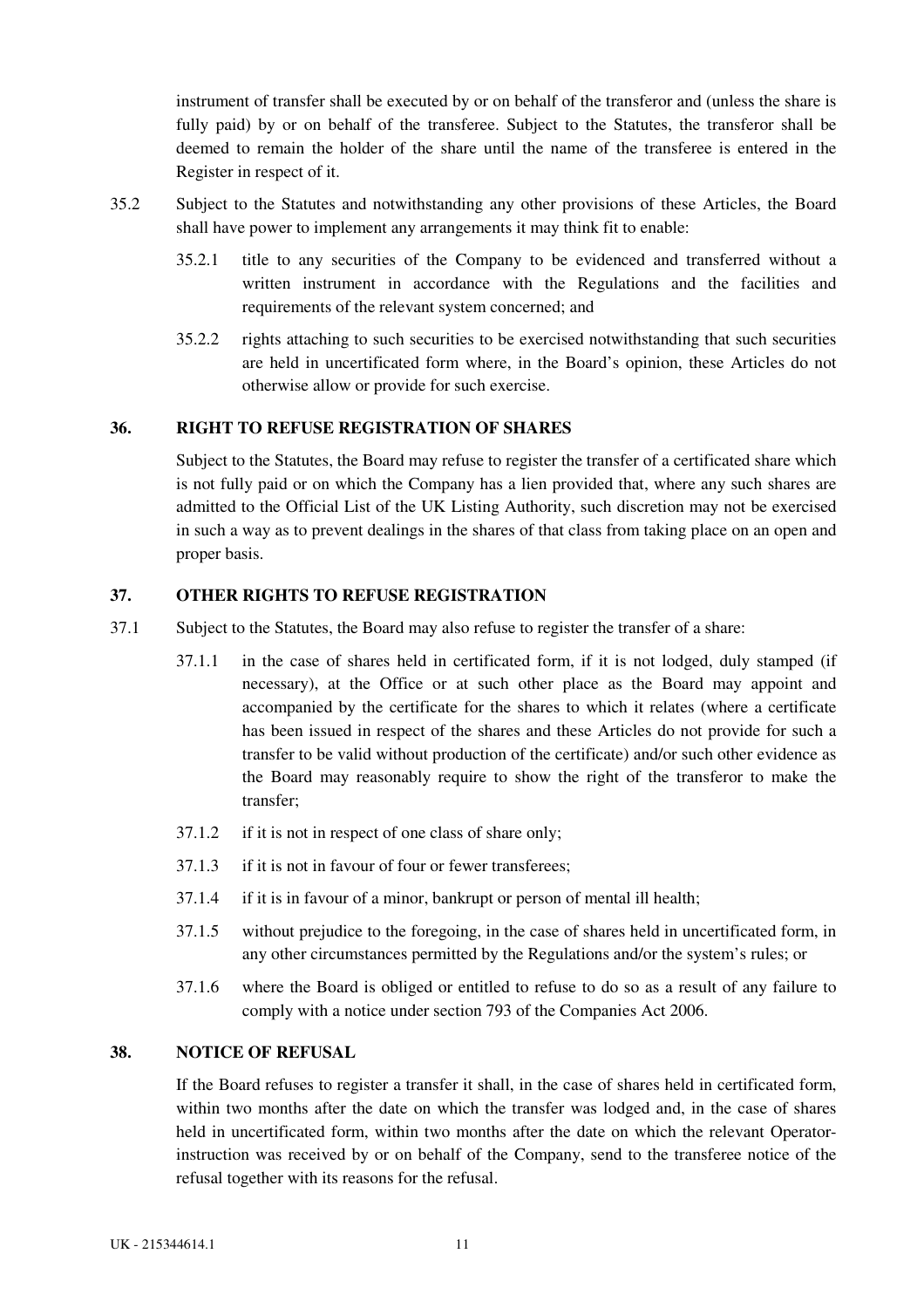## <span id="page-17-0"></span>**39. NO FEE FOR REGISTRATION**

No fee shall be charged for the registration of any instrument of transfer or document relating to or affecting the title to any share.

# **40. RETENTION OF DOCUMENTS**

Any instrument of transfer which is registered may be retained by the Company, but any instrument of transfer which the Board refuses to register shall be returned to the person lodging it when notice of the refusal is given.

### **41. OTHER REGISTERS**

Subject to the Statutes, the Company may keep an overseas, local or other register in any place, and the Board may make and vary such regulations as it may think fit concerning the keeping of that register.

## **TRANSMISSION OF SHARES**

## **42. TRANSMISSION**

Where transmission occurs in relation to a share in consequence of the death or bankruptcy of a member or of any other event giving rise to its transmission by operation of law, the survivor or survivors (in the case of death) where he was a joint holder, and the transmittee where he was a sole holder or the only survivor of joint holders shall be the only person recognised by the Company as having any title to his shares; but nothing contained in this Article shall release the estate of a deceased member from any liability in respect of any share solely or jointly held by him.

## **43. ELECTION BY TRANSMITTEE**

A transmittee may, upon such evidence being produced as the Board may require and subject (where relevant) to the system's rules, elect either to become the holder of the share or to have some person nominated by him registered as the transferee. If he elects to become the holder, he shall give notice to the Company to that effect. If he elects to have another person registered, he shall, subject (where relevant) to the system's rules, effect or procure a transfer of the share in favour of that person. Subject to the Statutes, all the provisions of these Articles relating to the transfer of shares shall apply to the notice or instrument of transfer as if the death or bankruptcy of the member or other event giving rise to the transmission had not occurred and the notice or instrument of transfer was an instrument of transfer executed by the member.

## **44. RIGHTS IN RESPECT OF THE SHARE**

A transmittee shall have the same rights to which he would be entitled if he were the holder of the share concerned, except that he shall not be entitled in respect of it to attend or vote at any general meeting of the Company or at any separate meeting of the holders of any class of shares in the Company until he is registered as the holder of the share. The Board may at any time give notice to such person requiring him to elect either to become the holder of the share or to transfer the share and, if the notice is not complied with within 60 clear days from the date of the notice, the Board may withhold payment of all dividends and other monies payable in respect of the share until he complies with the notice.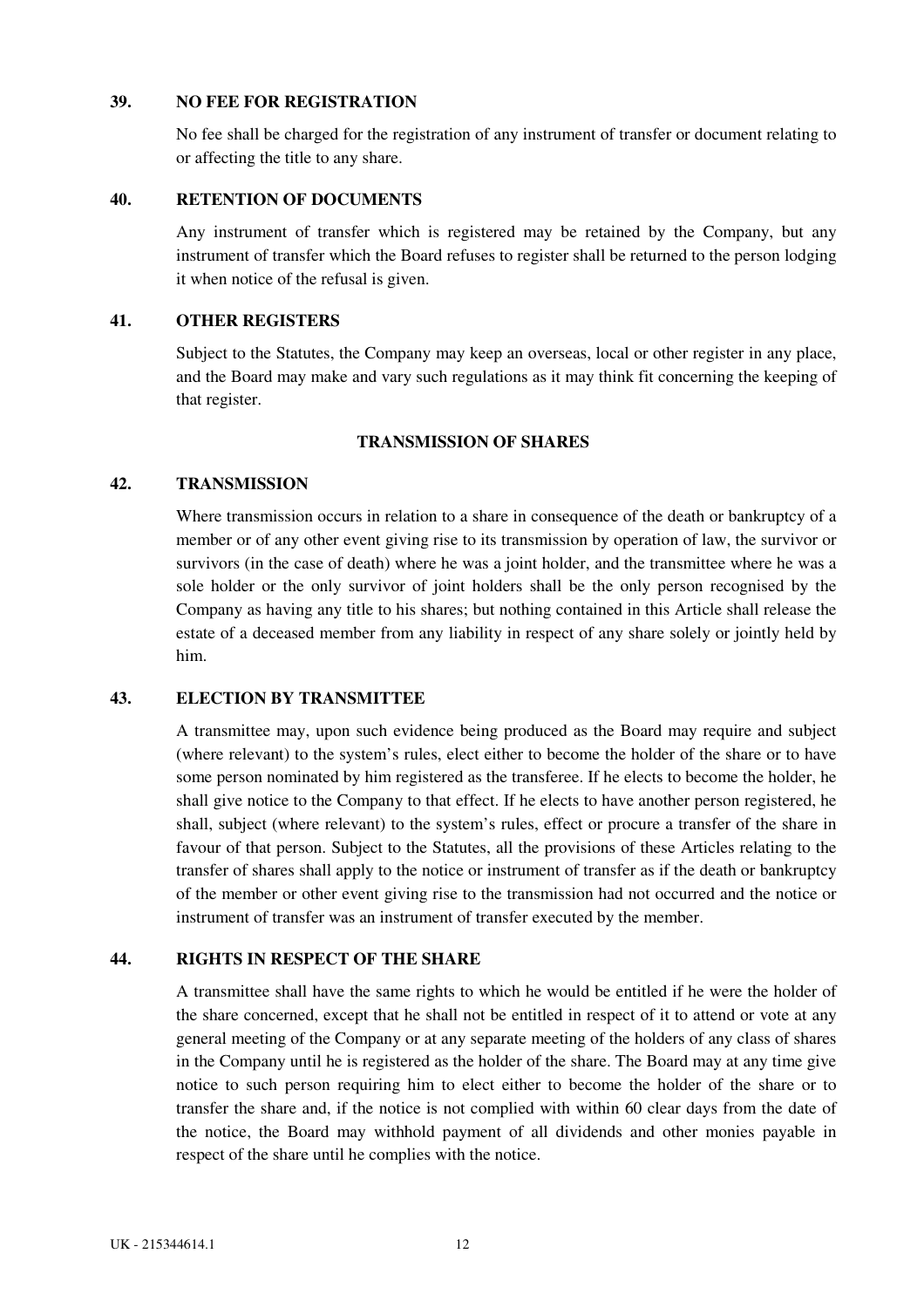### **ALTERATION OF CAPITAL**

### <span id="page-18-0"></span>**45. FRACTIONS**

Whenever as a result of a consolidation, division or sub-division of shares any member would become entitled to fractions of a share, the Board may deal with the fractions as it thinks fit and, in particular, may sell the shares representing the fractions to any person (including, subject to the Statutes, the Company) and may distribute the net proceeds of sale in due proportion among those members except for amounts of £5.00 or less, which shall be retained for the benefit of the Company. To give effect to any such sale, the Board may authorise and instruct a person to take such steps as may be necessary (subject, in the case of shares held in uncertificated form, to the system's rules) to transfer or deliver the shares to, or in accordance with the directions of, the purchaser. Subject to the Statutes, where a shareholder holds shares in both certificated and uncertificated form, the Board may for these purposes treat them as separate holdings, and may at its discretion arrange for any shares representing fractions to be entered in the Register as held in certificated or uncertificated form in order to facilitate their sale under this Article. The transferee shall not be bound to see to the application of the purchase money and his title shall not be affected by any irregularity in, or invalidity of, the proceedings relating to the sale.

## **PURCHASE OF OWN SHARES**

#### **46. PURCHASE OF OWN SHARES**

- 46.1 Subject to the Statutes and to any rights conferred on the holders of any class of shares, the Company may not purchase any of its shares unless the purchase has been sanctioned by a special resolution passed at a separate general meeting (or meetings if there is more than one class) of the holders of any shares which entitle the holders to convert them into equity share capital of the Company.
- 46.2 On a purchase by the Company of its own shares, neither the Company nor the Board shall be required to select the shares to be purchased rateably or in any particular manner as between the holders of shares of the same class or as between them and the holders of shares of any other class or in accordance with the rights as to dividends or capital attached to any class of shares.

#### **GENERAL MEETINGS**

## **47. CONVENING GENERAL MEETINGS**

The Board may convene a general meeting whenever it thinks fit and shall do so on requisition in accordance with the Statutes.

#### **NOTICE OF GENERAL MEETINGS**

#### **48. LENGTH OF NOTICE PERIOD**

An annual general meeting shall be convened by at least 21 clear days' notice. Subject to the Statutes, all other general meetings shall be convened by at least 14 clear days' notice. Subject to these Articles and to any restrictions imposed on any shares, the notice shall be given to all the members, to all transmittees and to the Directors and Auditors.

#### **49. CONTENTS OF NOTICES**

49.1 Every notice calling a general meeting shall specify: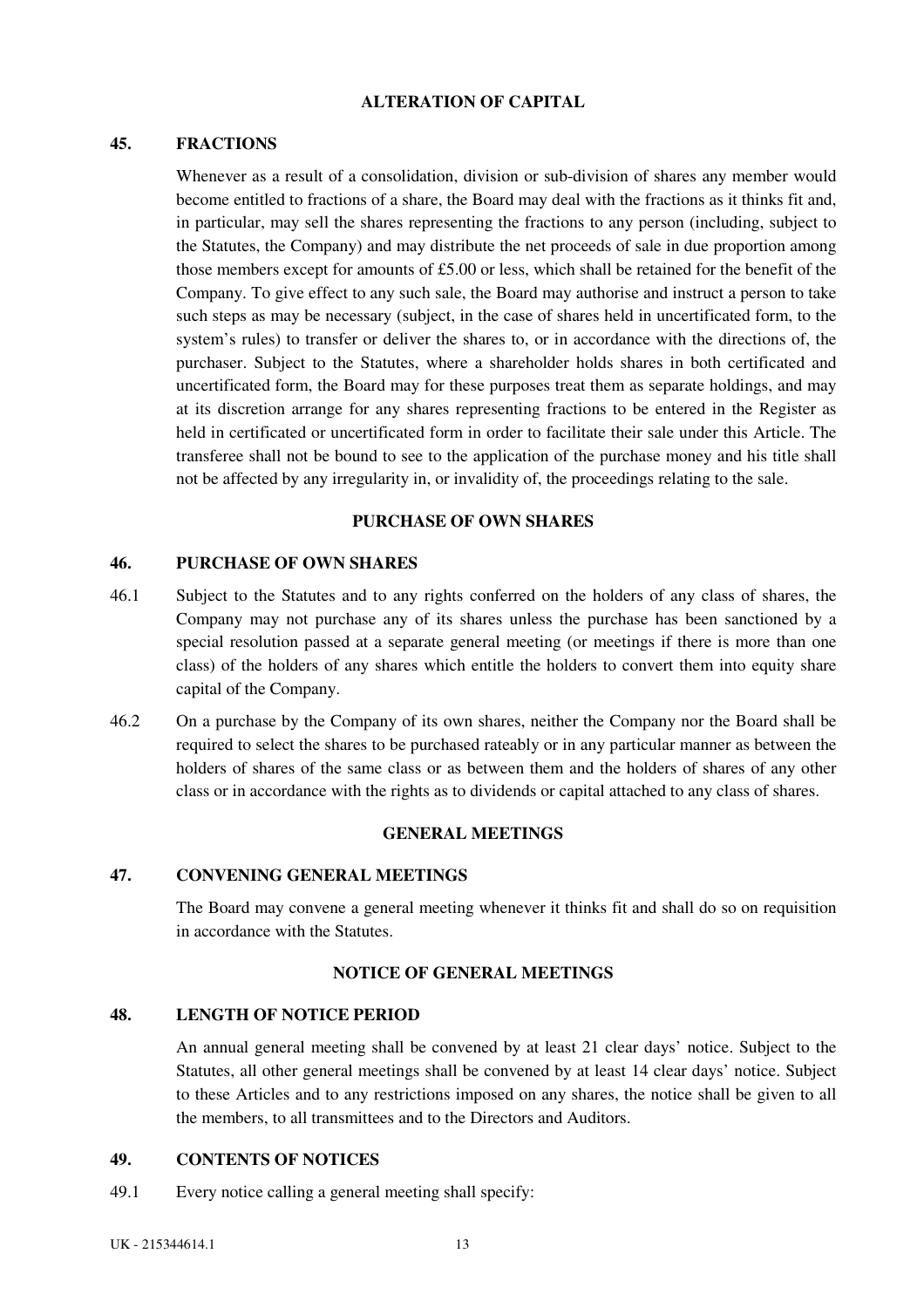- <span id="page-19-0"></span>49.1.1 the place, the day and the time of the meeting and the general nature of the business to be transacted;
- 49.1.2 (if such is the case) that the meeting is an annual general meeting and, if the notice is given more than six weeks before the annual general meeting, a statement of the right in accordance with the Statutes to require notice of a resolution to be moved or a matter to be included in the business of the meeting;
- 49.1.3 (if such is the case) that the meeting is convened to pass a special resolution;
- 49.1.4 with reasonable prominence that a member is entitled to appoint one or more proxies to exercise all or any of his rights to attend, speak and vote at the meeting, that a proxy need not be a member, and the address or addresses where appointments of proxy are to be deposited, delivered or received insofar as any such address is other than the postal address of the Office;
- 49.1.5 the address of the website on which the information required by the Statutes has been published in advance of the meeting;
- 49.1.6 the procedures with which members must comply, and when, in order to be able to attend and vote at the meeting; and
- 49.1.7 a statement of the right of members to ask questions in accordance with the Statutes.

### **50. OMISSION OR NON-RECEIPT OF NOTICE**

No proceedings at any meeting shall be invalidated by any accidental omission to give notice of the meeting, or to send an instrument of proxy, to any person entitled to receive it or, in the case of notice in electronic form or made available by means of a website, to invite any such person to appoint a proxy, or by reason of any such person not receiving any such notice, instrument or invitation.

# **51. CHANGE OF DATE, TIME OR PLACE OF MEETING**

If for any reason the Board considers it impractical or undesirable to hold a meeting on the day, at the time or in the place specified in the notice calling the meeting it can change the date, time and place of the meeting (or whichever it requires), and may do so more than once in relation to the same meeting. References in these Articles to the time of the holding of the meeting shall be construed accordingly. The Board will, insofar as it is practicable, announce by advertisement in at least one newspaper with a national circulation the date, time and place of the meeting as changed, but it shall not be necessary to restate the business of the meeting in that announcement.

# **PROCEEDINGS AT GENERAL MEETINGS**

#### **52. QUORUM**

No business shall be transacted at any general meeting unless a quorum is present when the meeting proceeds to business, but the absence of a quorum shall not preclude the choice or appointment of a chairman of the meeting. Except as otherwise provided by these Articles, two members present in person or by proxy and entitled to vote shall be a quorum for all purposes.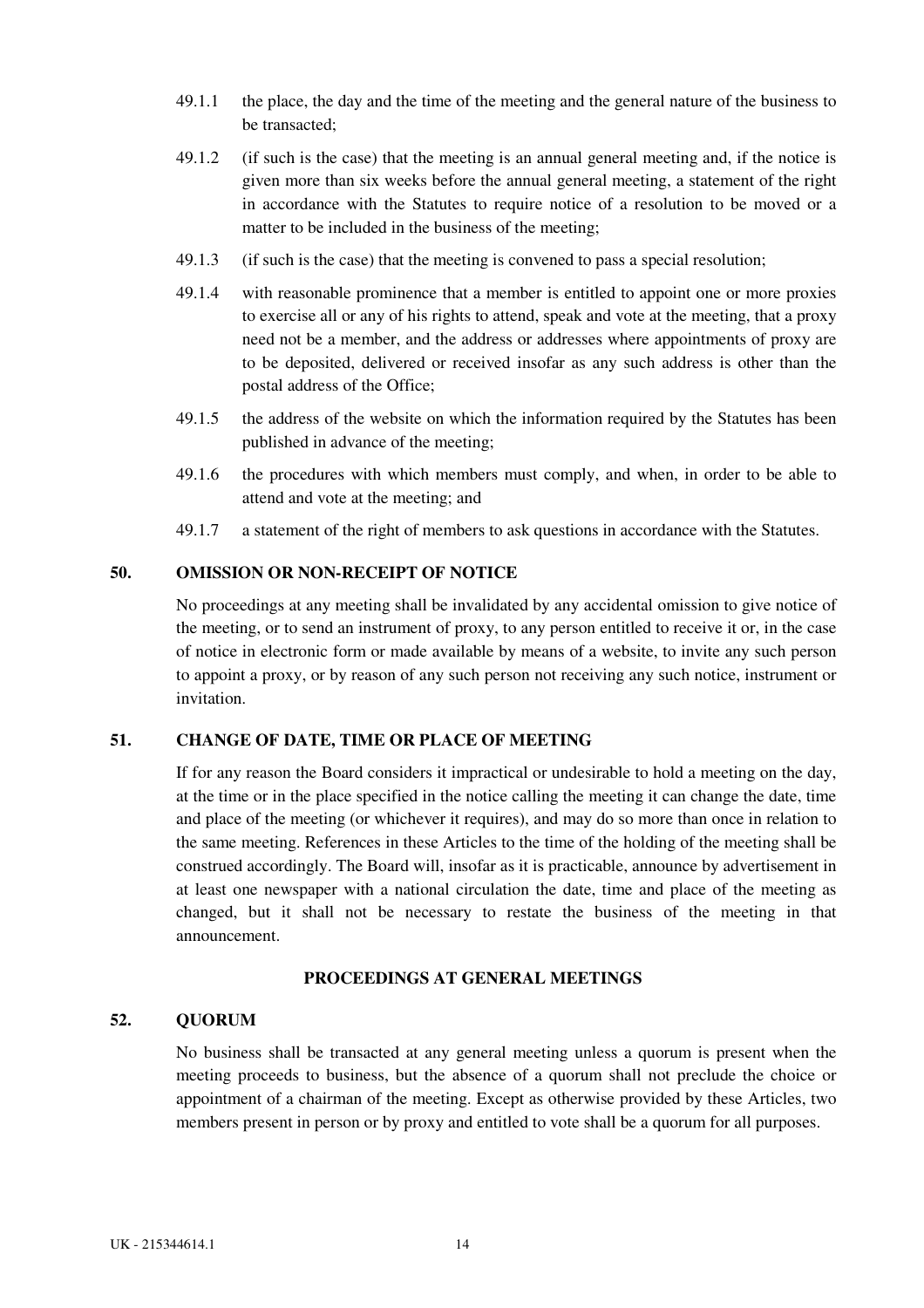## <span id="page-20-0"></span>**53. PROCEDURE IF QUORUM NOT PRESENT**

- 53.1 If within five minutes (or such longer time not exceeding one hour as the chairman of the meeting may decide to wait) after the time appointed for the commencement of the meeting a quorum is not present, the meeting shall (if requisitioned in accordance with the Statutes) be dissolved or (in any other case) stand adjourned to such other day (not being less than ten clear days nor more than 28 days later) and at such time and place as the chairman of the meeting may decide and at such adjourned meeting one member present in person or by proxy (whatever the number of shares held by him) and entitled to vote shall be a quorum.
- 53.2 The Company shall give not less than seven clear days' notice of any meeting adjourned through want of a quorum and the notice shall specify that one member present in person or by proxy (whatever the number of shares held by him) and entitled to vote shall be a quorum.

## **54. CHAIRMAN OF GENERAL MEETING**

- 54.1 The chairman (if any) of the Board or, in his absence, the deputy chairman (if any) shall preside as chairman at every general meeting. If there is no such chairman or deputy chairman, or if at any meeting neither the chairman nor a deputy chairman is present within five minutes after the time appointed for the commencement of the meeting, or if neither of them is willing to act as chairman, the Directors present shall choose one of their number to act, or if one Director only is present he shall preside as chairman, if willing to act. If no Director is present, or if each of the Directors present declines to take the chair, the persons present and entitled to vote shall elect one of their number to be chairman.
- 54.2 The chairman of the meeting may invite any person to attend and speak at any general meeting of the Company whom he considers to be equipped by knowledge or experience of the Company's business to assist in the deliberations of the meeting.
- 54.3 The decision of the chairman of the meeting as to points of order, matters of procedure or arising incidentally out of the business of a general meeting shall be conclusive, as shall be his decision, acting in good faith, on whether a point or matter is of this nature.

## **55. ATTENDANCE AND SPEAKING AT GENERAL MEETINGS**

- 55.1 A person is able to exercise the right to speak at a general meeting when that person is in a position to communicate to all those attending the meeting, during the meeting, any information or opinions which that person has on the business of the meeting.
- 55.2 A person is able to exercise the right to vote at a general meeting when:
	- 55.2.1 that person is able to vote, during the meeting, on resolutions put to the vote at the meeting; and
	- 55.2.2 that person's vote can be taken into account in determining whether or not such resolutions are passed at the same time as the votes of all the other persons attending the meeting.
- 55.3 The Directors may make whatever arrangements they consider appropriate to enable those attending a general meeting to exercise their rights to speak or vote at it.
- 55.4 Each Director shall be entitled to attend and to speak at any general meeting of the Company and at any separate general meeting of the holders of any class of shares or debentures in the Company.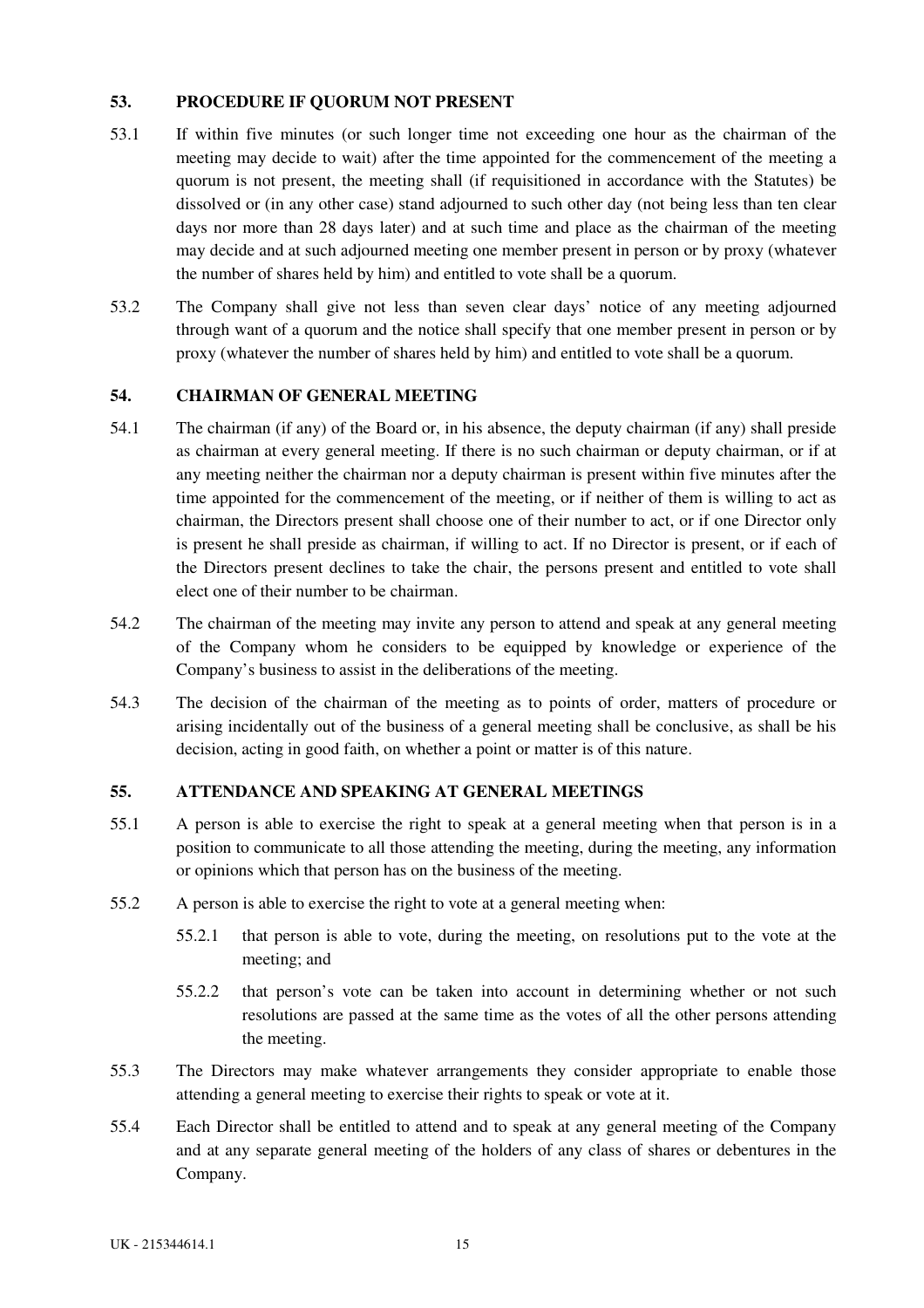## <span id="page-21-0"></span>**56. MEETING AT MORE THAN ONE PLACE AND/OR IN A SERIES OF ROOMS**

- 56.1 A general meeting or adjourned meeting may be held at more than one place. The notice of meeting will specify the place at which the chairman will be present (the "Principal Place") and a letter accompanying the notice will specify any other place(s) at which the meeting will be held simultaneously (but any failure to do this will not invalidate the notice of meeting).
- 56.2 A general meeting or adjourned meeting will be held in one room or a series of rooms at the place specified in the notice of meeting or any other place at which the meeting is to be held simultaneously.
- 56.3 If the meeting is held in more than one place and/or in a series of rooms, it will not be validly held unless all persons entitled to attend and speak at the meeting are able:
	- 56.3.1 if excluded from the Principal Place or the room in which the chairman is present, to attend at one of the other places or rooms; and
	- 56.3.2 to communicate with one another audio-visually throughout the meeting.
- 56.4 The Board may make such arrangements as it thinks fit for simultaneous attendance and participation at the meeting and may vary any such arrangements or make new arrangements. Arrangements may be notified in advance or at the meeting by whatever means the Board thinks appropriate to the circumstances. Each person entitled to attend the meeting will be bound by the arrangements made by the Board.
- 56.5 Where a meeting is held in more than one place and/or a series of rooms, then for the purpose of these Articles the meeting shall consist of all those persons entitled to attend and participate in the meeting who attend at any of the places or rooms.

# **57. SECURITY ARRANGEMENTS**

The Board may direct that persons entitled to attend any general meeting should submit to such searches or other security arrangements or restrictions as the Board shall consider appropriate in the circumstances and the Board may in its absolute discretion refuse entry to such general meeting to any person who fails to submit to such searches or otherwise to comply with such security arrangements or restrictions. If any person has gained entry to a general meeting and refuses to comply with any such security arrangements or restrictions or disrupts the proper and orderly conduct of the general meeting, the chairman of the meeting may at any time without the consent of the general meeting require such person to leave or be removed from the meeting.

## **58. ADJOURNMENTS**

- 58.1 The chairman of the meeting may at any time without the consent of the meeting adjourn any meeting (whether or not it has commenced or a quorum is present) either indefinitely or to such time and place as he may decide if it appears to him that:
	- 58.1.1 the persons entitled to attend cannot be conveniently accommodated in the place appointed for the meeting;
	- 58.1.2 the conduct of persons present prevents, or is likely to prevent, the orderly continuation of business; or
	- 58.1.3 an adjournment is otherwise necessary so that the business of the meeting may be properly conducted.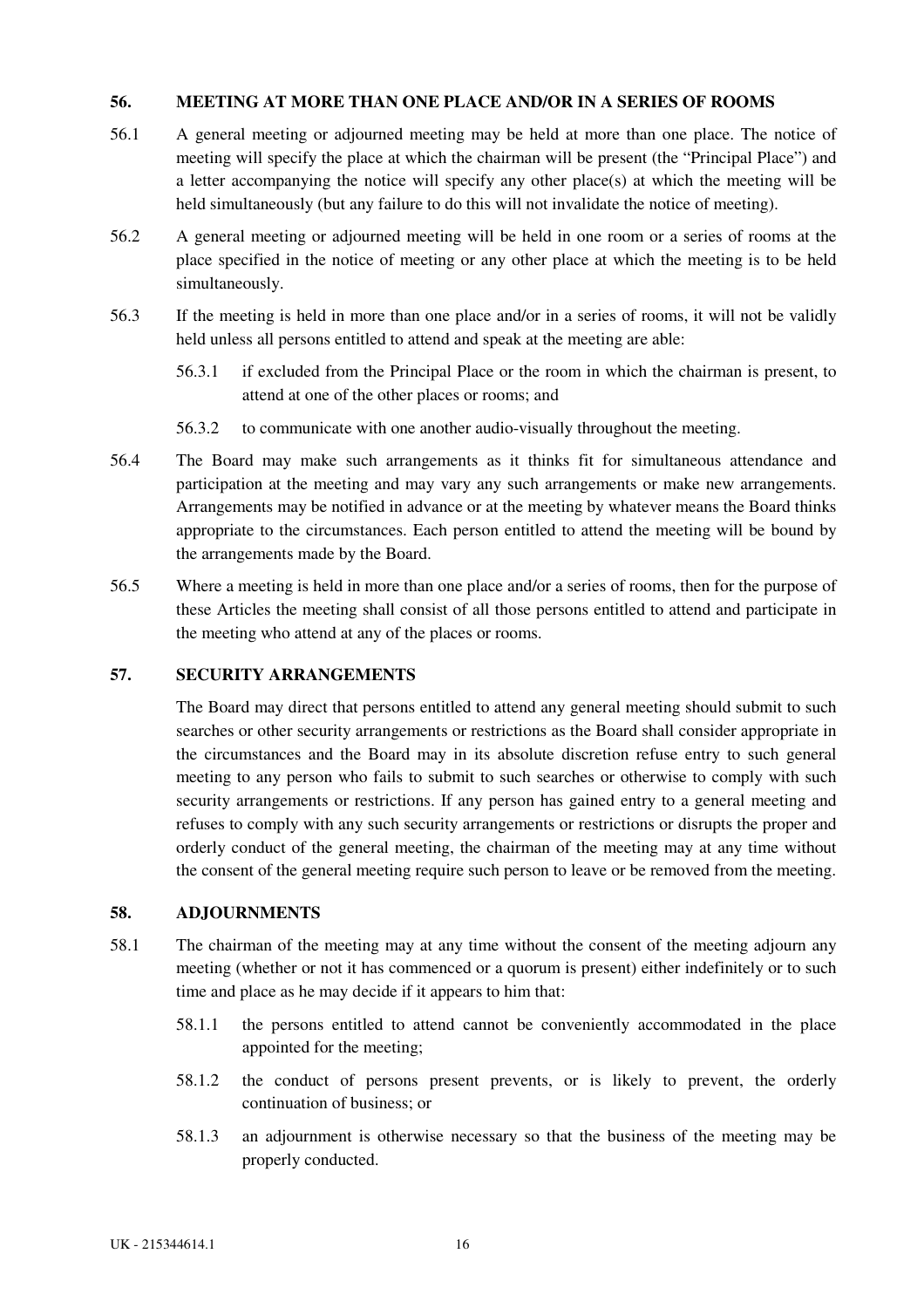- <span id="page-22-0"></span>58.2 In addition, the chairman of the meeting may at any time with the consent of any meeting at which a quorum is present (and shall if so directed by the meeting) adjourn the meeting either indefinitely or to such time and place as he may decide. When a meeting is adjourned indefinitely the time and place for the adjourned meeting shall be fixed by the Board.
- 58.3 No business shall be transacted at any adjourned meeting except business which might properly have been transacted at the meeting had the adjournment not taken place.

## **59. NOTICE OF ADJOURNED MEETING**

If a meeting is adjourned indefinitely or for 30 days or more or for lack of a quorum, at least seven clear days' notice specifying the place, the day and the time of the adjourned meeting shall be given, but it shall not be necessary to specify in the notice the nature of the business to be transacted at the adjourned meeting. Otherwise, it shall not be necessary to give notice of an adjourned meeting.

## **VOTES OF MEMBERS**

#### **60. METHOD OF VOTING**

- 60.1 At any general meeting a resolution put to the vote of the meeting shall be decided on a show of hands unless before or on the declaration of the result of the show of hands a poll is duly demanded. Subject to the Statutes, a poll may be demanded by:
	- 60.1.1 the chairman of the meeting;
	- 60.1.2 at least five members or proxies entitled to vote on the resolution;
	- 60.1.3 any member or proxy alone or together with one or more others representing in aggregate at least one-tenth of the total voting rights of all the members having the right to attend and vote on the resolution (excluding any voting rights attached to any shares held as treasury shares); or
	- 60.1.4 any member or proxy alone or together with one or more others holding or having been appointed in respect of shares conferring a right to vote on the resolution, being shares on which an aggregate sum has been paid up equal to not less than one-tenth of the total sum paid up on all the shares conferring that right (excluding any voting rights attached to any shares held as treasury shares).
- 60.2 Unless a poll is so demanded and the demand is not withdrawn, a declaration by the chairman of the meeting that a resolution has been carried or carried unanimously or by a particular majority or not carried by a particular majority or lost and an entry to that effect in the minutes of the meeting shall be conclusive evidence of the fact without proof of the number or proportion of the votes recorded in favour of or against such resolution.

#### **61. VOTES OF MEMBERS**

Subject to the Statutes, to any rights or restrictions attached to any shares and to any other provisions of these Articles, on a show of hands every member who is present in person shall have one vote and on a poll every member shall have one vote for every share of which he is the holder. If the notice of the meeting has specified a time (which is not more than 48 hours, taking no account of any part of a day that is not a working day, before the time fixed for the meeting) by which a person must be entered on the Register in order to have the right to attend and vote at the meeting, no person registered after that time shall be eligible to attend and vote at the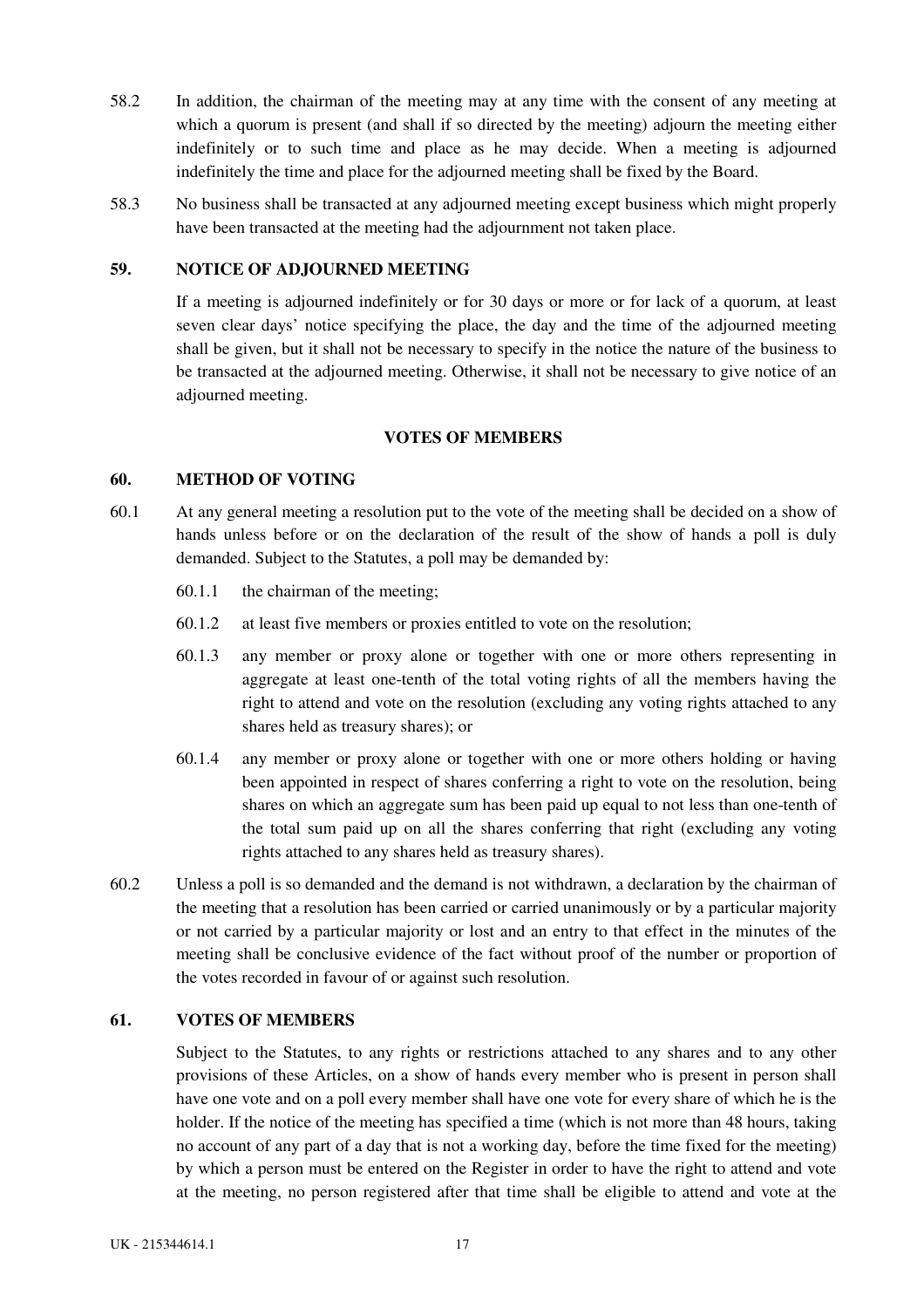meeting by right of that registration, even if present at the meeting. References in these Articles to members present in person shall be construed accordingly.

## <span id="page-23-0"></span>**62. VOTES OF JOINT HOLDERS**

In the case of joint holders of a share who are entitled to vote the vote of the senior who tenders a vote, whether in person or by proxy, shall be accepted to the exclusion of the votes of the other joint holders; and seniority shall be determined by the order in which the names of the holders stand in the Register.

## **63. VOTES OF MEMBER SUFFERING INCAPACITY**

A member in respect of whom an order has been made by any competent court or official on the ground that he is or may be suffering from mental disorder or is otherwise incapable of managing his affairs may vote, whether on a show of hands or on a poll, by any person authorised in such circumstances to do so on his behalf and that person may vote on a poll by proxy. The vote of such member shall not be valid unless evidence to the satisfaction of the Board of the authority of the person claiming to exercise the right to vote is deposited at the Office, or at such other place as is specified in accordance with these Articles for the deposit of appointments of proxy in hard copy form, not later than the last time at which an appointment of proxy should have been delivered in order to be valid for use at that meeting or on the holding of that poll.

## **64. NO RIGHT TO VOTE WHERE SUMS OVERDUE ON SHARES**

No member shall, unless the Board otherwise decides, vote at any general meeting or at any separate meeting of holders of any class of shares in the Company, either in person or by proxy, or exercise any other right or privilege as a member in respect of any share in the Company held by him unless all monies presently payable by him in respect of that share have been paid.

## **65. VOTES ON A POLL**

On a poll, a member entitled to more than one vote on a poll need not, if he votes, use all his votes or cast all the votes he uses in the same way.

## **66. RIGHT TO WITHDRAW DEMAND FOR A POLL**

The demand for a poll may, before the earlier of the close of the meeting and the taking of the poll, be withdrawn but only with the consent of the chairman of the meeting and, if a demand is withdrawn, any other persons entitled to demand a poll may do so. If a demand is withdrawn, it shall not be taken to have invalidated the result of a show of hands declared before the demand was made. If a poll is demanded before the declaration of the result of a show of hands and the demand is duly withdrawn, the chairman of the meeting may give whatever directions he considers necessary to ensure that the business of the meeting proceeds as it would have if the demand had not been made.

## **67. PROCEDURE IF POLL DEMANDED**

If a poll is duly demanded, it shall be taken in such manner as the chairman of the meeting directs and he may appoint scrutineers (who need not be persons entitled to vote) and fix a time and place for declaring the result of the poll. The result of the poll shall be deemed to be the resolution of the meeting at which the poll was demanded.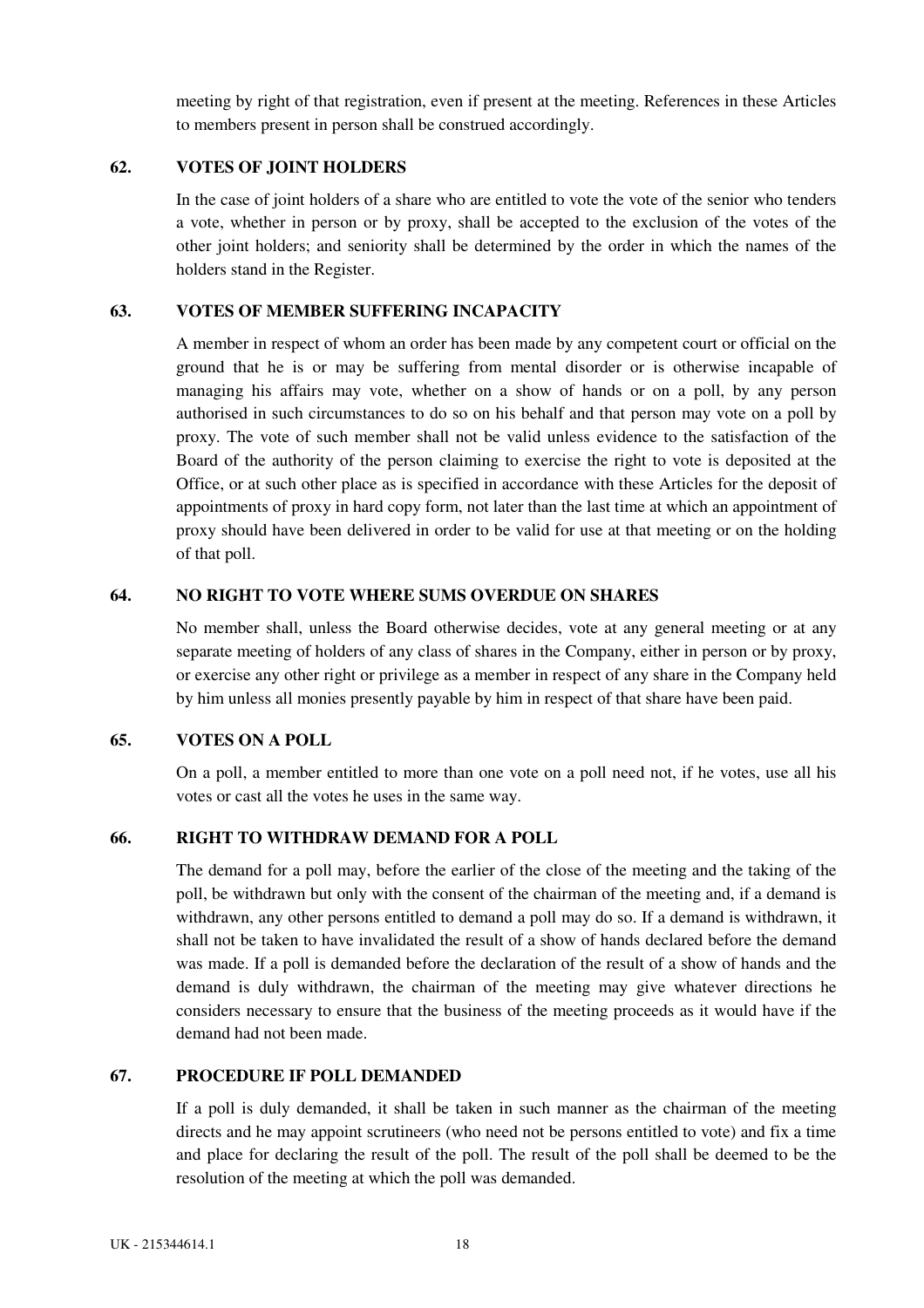## <span id="page-24-0"></span>**68. WHEN POLL TO BE TAKEN**

A poll demanded on the election of a chairman of the meeting or on a question of adjournment shall be taken forthwith. A poll demanded on any other question shall be taken either forthwith or on such date (being not more than 30 days after the poll is demanded) and at such time and place and in such manner or by such means as the chairman of the meeting directs. No notice need be given of a poll not taken immediately if the time and place at which it is to be taken are announced at the meeting at which it is demanded. In any other case, at least seven clear days' notice shall be given specifying the time and place at which the poll is to be taken. The result of the poll shall be deemed to be the resolution of the meeting at which the poll was demanded.

## **69. CONTINUANCE OF OTHER BUSINESS AFTER POLL DEMANDED**

The demand for a poll shall not prevent the continuance of a meeting for the transaction of any business other than the question on which the poll was demanded.

## **70. PROPOSAL OR AMENDMENT OF RESOLUTION**

A resolution proposed by the chairman of the meeting does not need to be seconded. In the case of a resolution duly proposed as a special resolution, no amendment to that resolution (other than an amendment to correct an obvious error) may be considered or voted upon. In the case of a resolution duly proposed as an ordinary resolution, no amendment to that resolution (other than an amendment to correct an obvious error) may be considered or voted upon unless at least 48 hours prior to the time appointed for holding the meeting or adjourned meeting at which such ordinary resolution is to be proposed notice of the terms of the amendment and of the intention to move the amendment has been lodged in writing in hard copy form at the Office or received in electronic form at the electronic address at which the Company has or is deemed to have agreed to receive it, or the chairman of the meeting in his absolute discretion decides in good faith that it may be considered and voted upon.

## **71. AMENDMENT OF RESOLUTION RULED OUT OF ORDER**

If an amendment is proposed to any resolution under consideration which the chairman of the meeting rules out of order, the proceedings on the substantive resolution shall not be invalidated by any error in such ruling.

## **72. OBJECTIONS OR ERRORS IN VOTING**

- 72.1 If:
	- 72.1.1 any objection shall be raised to the qualification of any voter;
	- 72.1.2 any votes have been counted which ought not to have been counted or which might have been rejected; or
	- 72.1.3 any votes are not counted which ought to have been counted

the objection or error shall not vitiate the decision of the meeting or adjourned meeting on any resolution unless it is raised or pointed out at the meeting or, as the case may be, the adjourned meeting at which the vote objected to is given or tendered or at which the error occurs. Any objection or error shall be referred to the chairman of the meeting and shall only vitiate the decision of the meeting on any resolution if the chairman of the meeting decides that the same may have affected the decision of the meeting. The decision of the chairman of the meeting on such matters shall be conclusive.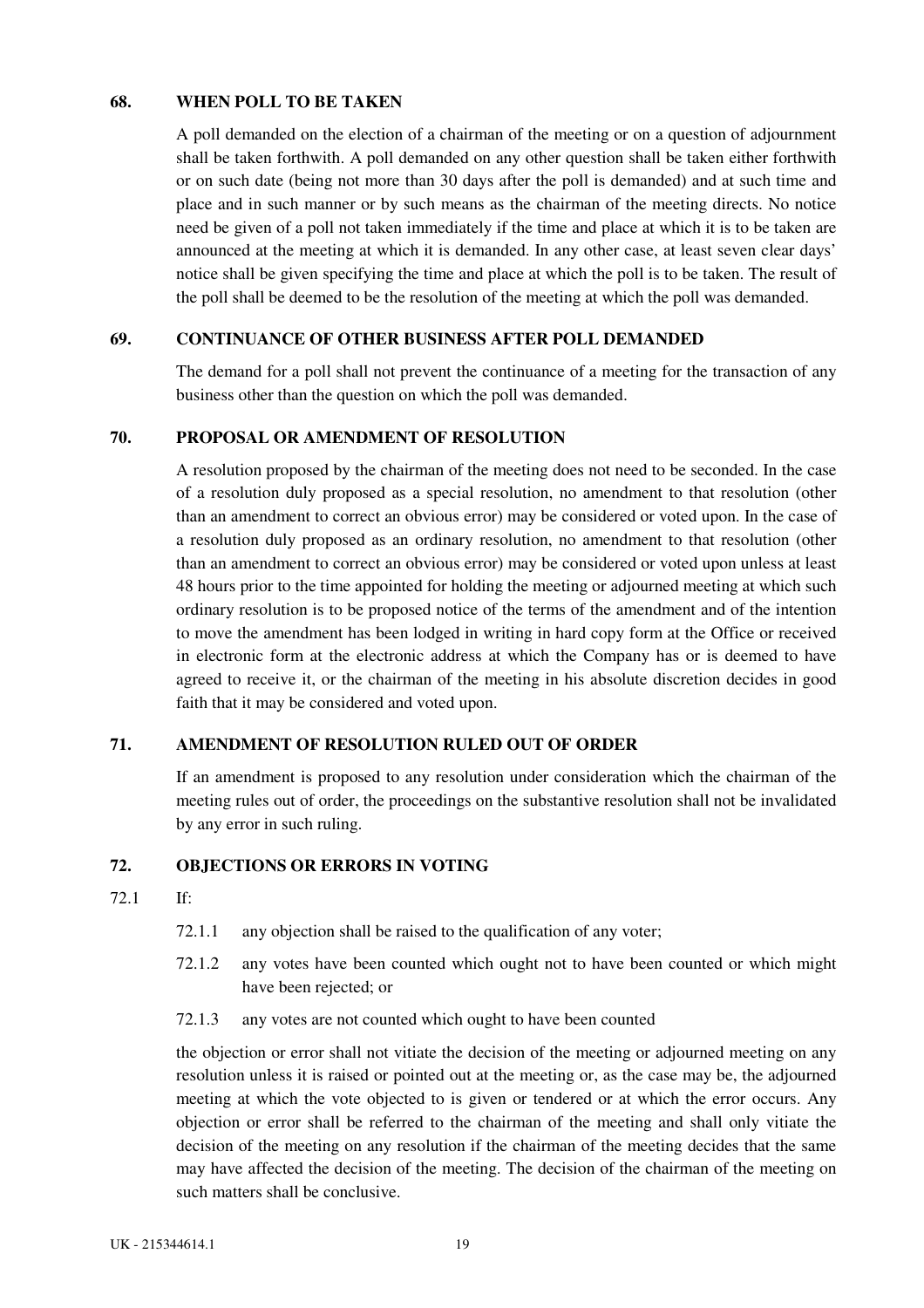## <span id="page-25-0"></span>**73. SUSPENSION OF RIGHTS FOR NON-DISCLOSURE OF INTEREST**

- 73.1 If a member, or any other person appearing to be interested in shares held by that member, has been duly given a notice under section 793 of the Companies Act 2006 (a "Disclosure Notice") and has failed in relation to any shares (the "default shares") to give the Company the information required by such notice within 14 days of the date of such notice, then (unless the Board shall determine otherwise) from the expiry of that period:
	- 73.1.1 the member shall not be entitled in respect of the default shares to be present or to vote (in person, by proxy or, if it is a corporation, by representative) at any general meeting or at any separate meeting of the holders of any class of shares or on any poll; and
	- 73.1.2 where the default shares represent at least 0.25 per cent. of the issued shares of the Company or the class in question (in either case, calculated exclusive of shares held as treasury shares):
		- (a) any dividend (including shares issued in lieu of dividends) or other monies payable in respect of the default shares shall be withheld by the Company, which shall not have any obligation to pay interest on it; and
		- (b) no transfer, other than an excepted transfer, of any shares held by the member shall be registered unless the member is not himself in default as regards supplying the information required and the transfer is of part only of the member's holding and when lodged for registration is accompanied by a certificate from the member in a form satisfactory to the Board that after due and careful enquiry the member is satisfied that no person in default as regards supplying such information is interested in any of the shares the subject of the transfer.
- 73.2 Where, on the basis of information obtained from a member in respect of any share held by him or from any other person appearing to be interested in such share, the Company gives a Disclosure Notice to any other person, it shall also send a copy of the notice to that member, but any failure to do so, or the non-receipt of the copy by the member, shall not invalidate or otherwise affect the operation of this Article.
- 73.3 Except to the extent that they are default shares by virtue of Article 73.1, any new shares in the Company issued in right of any default share shall be subject to the same restrictions in this Article as apply to the default share and for as long as they so apply. The Board may make any right to an allotment of the new shares subject to such restrictions when those shares are issued (and may for that purpose require the new shares to be issued and held in certificated form).
- 73.4 Where any restrictions imposed under this Article apply in relation to any shares, they shall cease to have effect if and when, and to the extent that, the Board so determines, except that particular shares shall in any event automatically cease to be subject to any such restrictions seven days after the earlier of (a) receipt by the Board of notice that such shares are the subject of an excepted transfer and (b) due compliance, to the satisfaction of the Board, with the relevant Disclosure Notice. If any or all of the restrictions in this Article shall cease to apply to particular shares, any dividends and other monies withheld by reason of a restriction which then ceases to apply shall be paid without interest to the person who would have been entitled to them if that restriction had not applied, or as he may direct.
- 73.5 This Article is in addition to, and shall not in any way prejudice or affect, the statutory rights of the Company arising from any failure by any person to give any information required by a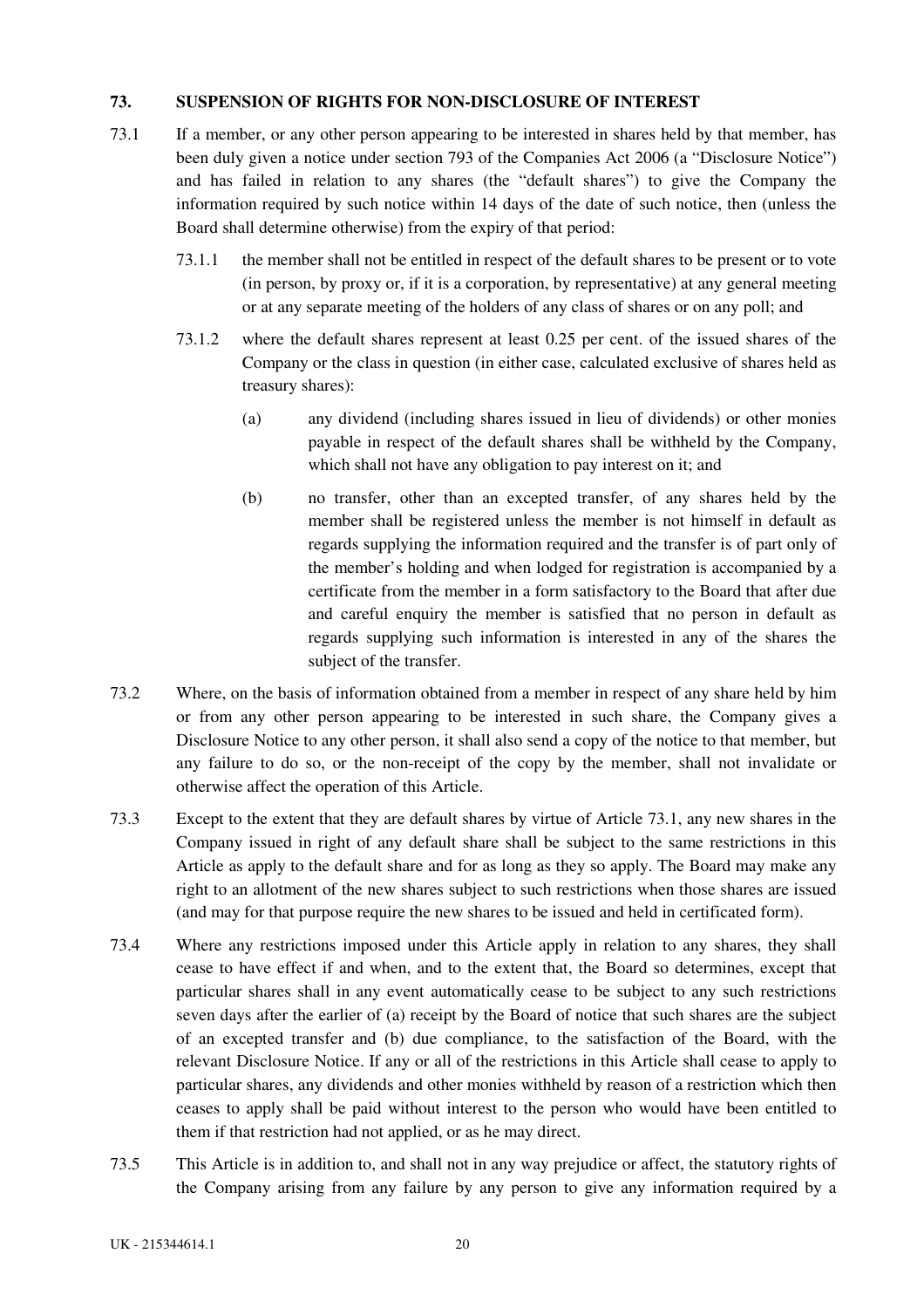<span id="page-26-0"></span>Disclosure Notice within the time specified in it. For the purpose of this Article, a Disclosure Notice may require any information to be given before the expiry of 14 days from the date of the notice.

- 73.6 In this Article:
	- 73.6.1 an "excepted transfer" means
		- (a) a transfer pursuant to acceptance of a takeover bid;
		- (b) a transfer in consequence of a sale of the entire interest in the shares the subject of the transfer on a recognised investment exchange or on any other stock exchange outside the United Kingdom on which shares in the Company of that description are normally traded; or
		- (c) a transfer which is shown to the satisfaction of the Board to be made in consequence of a sale of such an entire interest otherwise than on any such stock exchange to a person who is not connected with the relevant member or with a person appearing to be interested in the shares the subject of the transfer;
	- 73.6.2 a "person appearing to be interested" in any shares means any person named in a response to a Disclosure Notice as being so interested or shown in any register kept by the Company under the Companies Act 2006 as so interested or, taking into account any response or failure to respond to such notice or to any other statutory notice or any other relevant information, any person whom the Company has reasonable cause to believe is so interested; and
	- 73.6.3 references to a person having failed to give the Company the information required by a Disclosure Notice, or being in default as regards supplying such information, include (without limitation) (i) references to his having failed or refused to give all or any part of it and (ii) references to his having given information which he knows to be false in a material particular or his having recklessly given information which is false in a material particular.

Notwithstanding anything to the contrary in this Article, no restriction shall apply by virtue of this Article to the extent that applying the restriction would contravene the Regulations, but, subject to the system's rules, the Board may require the Operator of a relevant system to convert any share held in uncertificated form into certificated form in order to enable the Company to impose restrictions in relation to the share in accordance with this Article.

#### **PROXIES**

# **74. EXECUTION OF AN APPOINTMENT OF PROXY**

- 74.1 If the appointment of a proxy is:
	- 74.1.1 in hard copy form, it shall be executed under the hand of the appointor or of his attorney authorised in writing or, if the appointor is a corporation, either under its seal or under the hand of an officer, attorney or other person authorised to sign it;
	- 74.1.2 in electronic form, it shall be executed by or on behalf of the appointor.
- 74.2 Subject as provided in this Article, in the case of an appointment of proxy purporting to be executed on behalf of a corporation by an officer of that corporation it shall be assumed, unless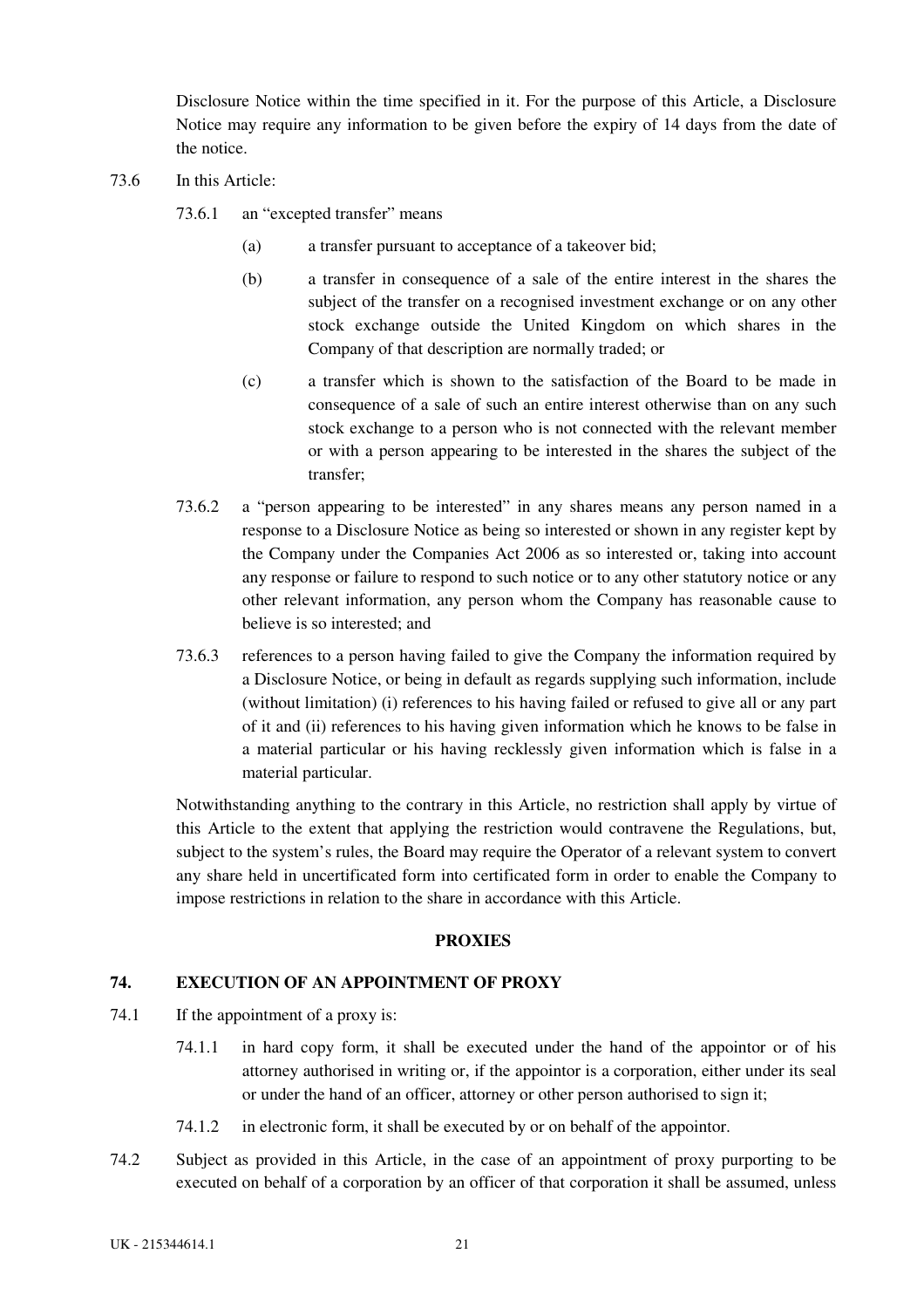the contrary is shown, that such officer was duly authorised to do so on behalf of that corporation without further evidence of that authorisation.

- <span id="page-27-0"></span>74.3 The Board may (but need not) allow proxy appointments to be made in electronic form, and if it does it may make such appointments subject to such stipulations, conditions or restrictions, and require such evidence of valid execution, as the Board thinks fit.
- 74.4 A proxy need not be a member of the Company.

## **75. TIMES FOR DEPOSIT OF AN APPOINTMENT OF PROXY**

- 75.1 The appointment of a proxy shall:
	- 75.1.1 if in hard copy form, be deposited at the Office (or at such other address within the United Kingdom as is specified for the purpose in the notice convening the meeting or in the instrument) not less than 48 hours, taking no account of any part of a day that is not a working day, before the time of the holding of the meeting or adjourned meeting at which the person named in the appointment proposes to vote, or by such later time as is specified in the notice or instrument; or
	- 75.1.2 if in electronic form, where an address has been specified for the purpose of receiving documents or information by electronic means:
		- (a) in the notice convening the meeting, or
		- (b) in any instrument of proxy sent out by the Company in relation to the meeting, or
		- (c) in any invitation to appoint a proxy by electronic means issued by the Company in relation to the meeting,

be received at such address not less than 48 hours, taking no account of any part of a day that is not a working day, before the time for holding the meeting or adjourned meeting at which the person named in the appointment proposes to vote, or by such later time as is specified in the notice, instrument or invitation;

- 75.1.3 in the case of a poll taken more than 48 hours after it is demanded, be deposited or received in that manner after the poll has been demanded and not less than 24 hours before the time appointed for the taking of the poll, or by such later time as may be specified for the purpose; or
- 75.1.4 where the poll is not taken forthwith but is taken not more than 48 hours after it was demanded, be delivered at the meeting at which the poll was demanded to the chairman of the meeting or to any Director,

provided in each case that the power of attorney or other authority (if any) under which it is signed, or a copy of such authority certified notarially or in some other way approved by the Board, has been received in hard copy form (or, to the extent the Directors think fit, in electronic form) at the Office, or at such other address or place within the United Kingdom as is specified for the purpose in the notice convening the meeting or in the instrument, no later than the latest time for receipt of the appointment of proxy. An appointment of proxy that is not deposited, delivered or received in a manner so permitted shall be invalid.

75.2 Except as provided otherwise in any terms and conditions issued, endorsed or adopted by the Board to facilitate the appointment by members of more than one proxy to exercise all or any of the member's rights at a meeting, when two or more valid but differing appointments of proxy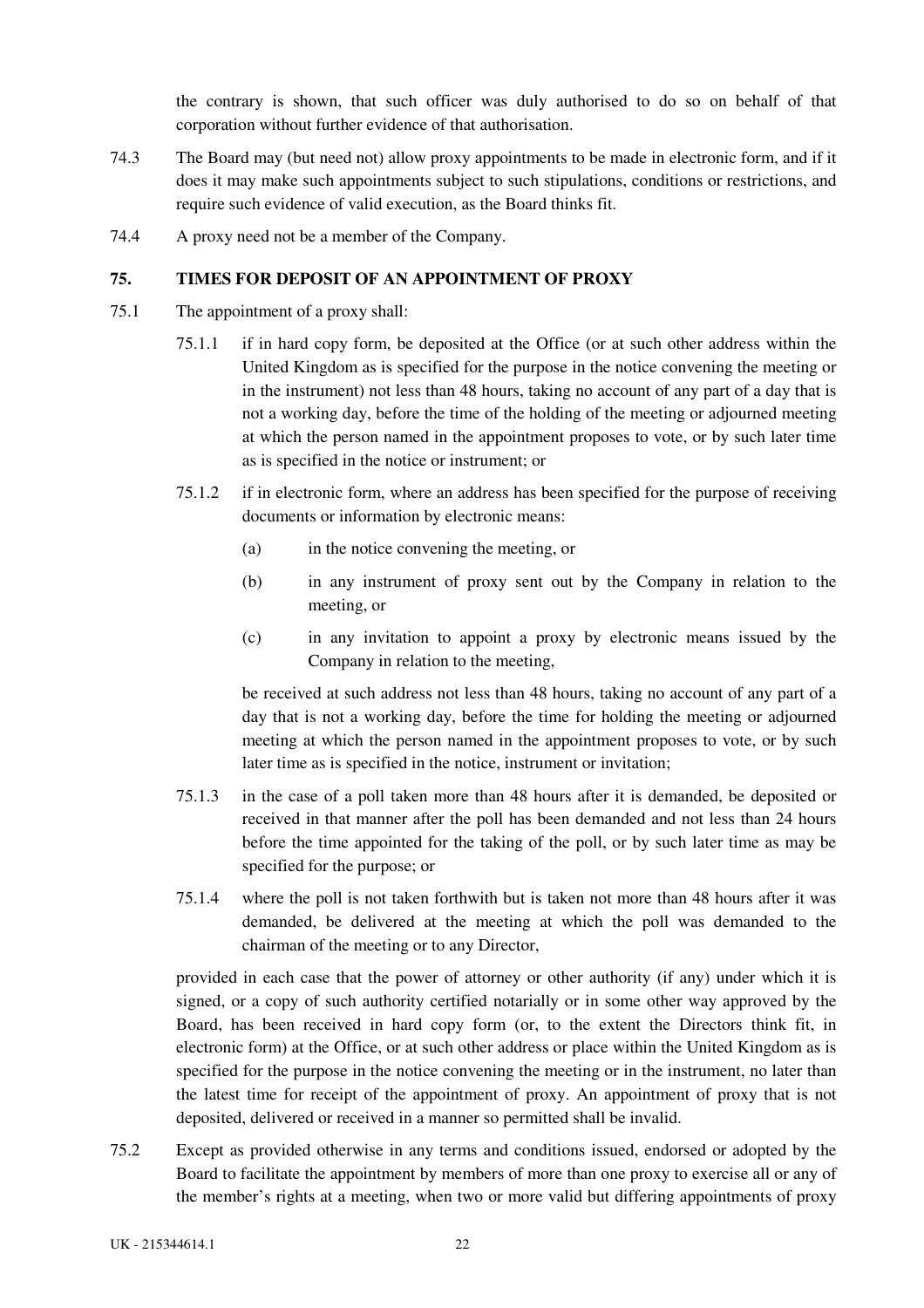<span id="page-28-0"></span>are deposited, delivered or received in respect of the same share for use at the same meeting, the one which is last deposited, delivered or received (regardless of its date or of the date of execution) shall be treated as replacing the others as regards that share; if the Company is unable to determine which was last deposited, delivered or received, none of them shall be treated as valid in respect of that share. The deposit, delivery or receipt of an appointment of a proxy shall not preclude a member from attending and voting in person at the meeting or poll concerned.

### **76. FORM OF APPOINTMENT OF PROXY**

- 76.1 The appointment of a proxy shall be in any usual form or any other form that the Board may approve and may relate to more than one meeting. The Board may, if it thinks fit but subject to the Statutes, include with the notice of any meeting forms of appointment of proxy for use at the meeting.
- 76.2 Appointments of proxies may specify how the proxy appointed under them is to vote (or that the proxy is to abstain from voting) on one or more resolutions, but the Company shall not be obliged to ascertain that any proxy has complied with those or any other instructions given by the appointor and no decision on any resolution shall be vitiated by reason only that any proxy has not done so.
- 76.3 A member may appoint more than one proxy in relation to a meeting, provided that each proxy is appointed to exercise the rights attached to a different share or shares held by him. The appointment of a proxy shall be deemed to include all the relevant member's rights to attend and speak at the meeting and vote in respect of the share or shares concerned (but so that each proxy appointed by that member may vote on a show of hands notwithstanding that the member would only have had one vote if voting in person, and may demand or join in demanding a poll as if the proxy held the share or shares concerned) and, except to the extent that the appointment comprises instructions to vote in a particular way, to permit the proxy to vote or abstain as the proxy thinks fit on any business properly dealt with at the meeting, including a vote on any amendment of a resolution put to the meeting or on any motion to adjourn.
- 76.4 On a vote on a resolution on a show of hands at a meeting, every proxy present who has been duly appointed by one or more members entitled to vote on the resolution has one vote, except that if the proxy has been duly appointed by more than one member entitled to vote on the resolution and:
	- 76.4.1 has been instructed by one or more of those members to vote for the resolution and by one or more other of those members to vote against it, or
	- 76.4.2 has been instructed to vote the same way (either for or against) on the resolution by all of those members except those who have given the proxy discretion as to how to vote on the resolution

the proxy is entitled to one vote for and one vote against the resolution.

76.5 The appointment shall, unless the contrary is stated in it, be as valid for any adjournment of the meeting as for the meeting to which it relates (regardless of any change of date, time or place effected in accordance with these Articles).

## **77. VALIDITY OF PROXY**

Subject to the Statutes, a vote given or poll demanded by proxy shall be valid, notwithstanding the previous determination of the proxy's authority unless notice of such determination was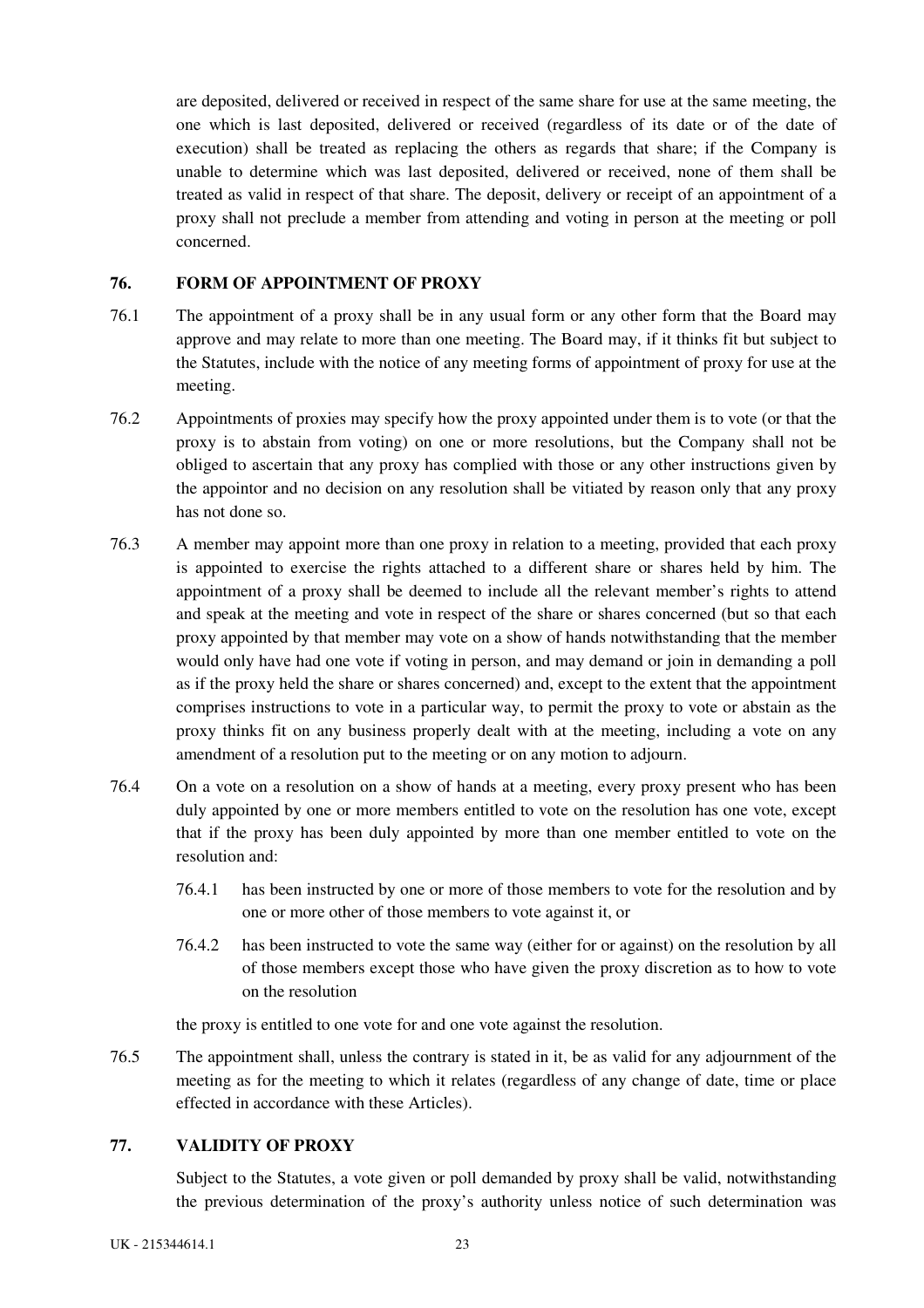<span id="page-29-0"></span>received by the Company at the Office (or at such other place at which the appointment of proxy was duly deposited or, where the appointment of the proxy was in electronic form, at the address at which such appointment was duly received) not later than the last time at which an appointment of proxy should have been deposited, delivered or received in order to be valid for use at the meeting or on the holding of the poll at which the vote was given or the poll demanded.

### **78. MAXIMUM VALIDITY OF PROXY**

A valid appointment of proxy shall cease to be valid after the expiration of 12 months from the date of its execution except that it will remain valid after that for the purposes of a poll or an adjourned meeting if the meeting at which the poll was demanded or the adjournment moved was held within the 12-month period.

## **DIRECTORS**

## **79. NUMBER OF DIRECTORS**

Unless otherwise determined by ordinary resolution of the Company, the number of Directors (disregarding alternate directors) shall not be less than two but shall not be subject to any maximum number.

### **80. NO SHAREHOLDING QUALIFICATION FOR DIRECTORS**

No shareholding qualification for Directors shall be required.

#### **REMUNERATION OF DIRECTORS**

## **81. ORDINARY REMUNERATION**

Each of the Directors (other than any Director who for the time being holds an executive office or employment with the Company or a subsidiary of the Company) shall be paid a fee for his services at such rate as may from time to time be determined by the Board or by a committee authorised by the Board provided that the aggregate of such fees (excluding any amounts payable under any other provision of these Articles) shall not exceed £1,000,000 per annum or such higher amount as the Company by ordinary resolution may determine from time to time. Such fee shall be deemed to accrue from day to day.

#### **82. EXPENSES**

The Directors may be paid all travelling, hotel and other expenses properly incurred by them in the conduct of the Company's business performing their duties as Directors including all such expenses incurred in connection with attending and returning from meetings of the Board or any committee of the Board or general meetings or separate meetings of the holders of any class of shares or debentures of the Company or otherwise in connection with the business of the Company.

### **83. EXTRA REMUNERATION**

Any Director who is appointed to any executive office or who serves on any committee or who devotes special attention to the business of the Company or goes or resides abroad for any purposes of the Company shall receive such remuneration or extra remuneration by way of salary, commission, participation in profits or otherwise as the Board or any committee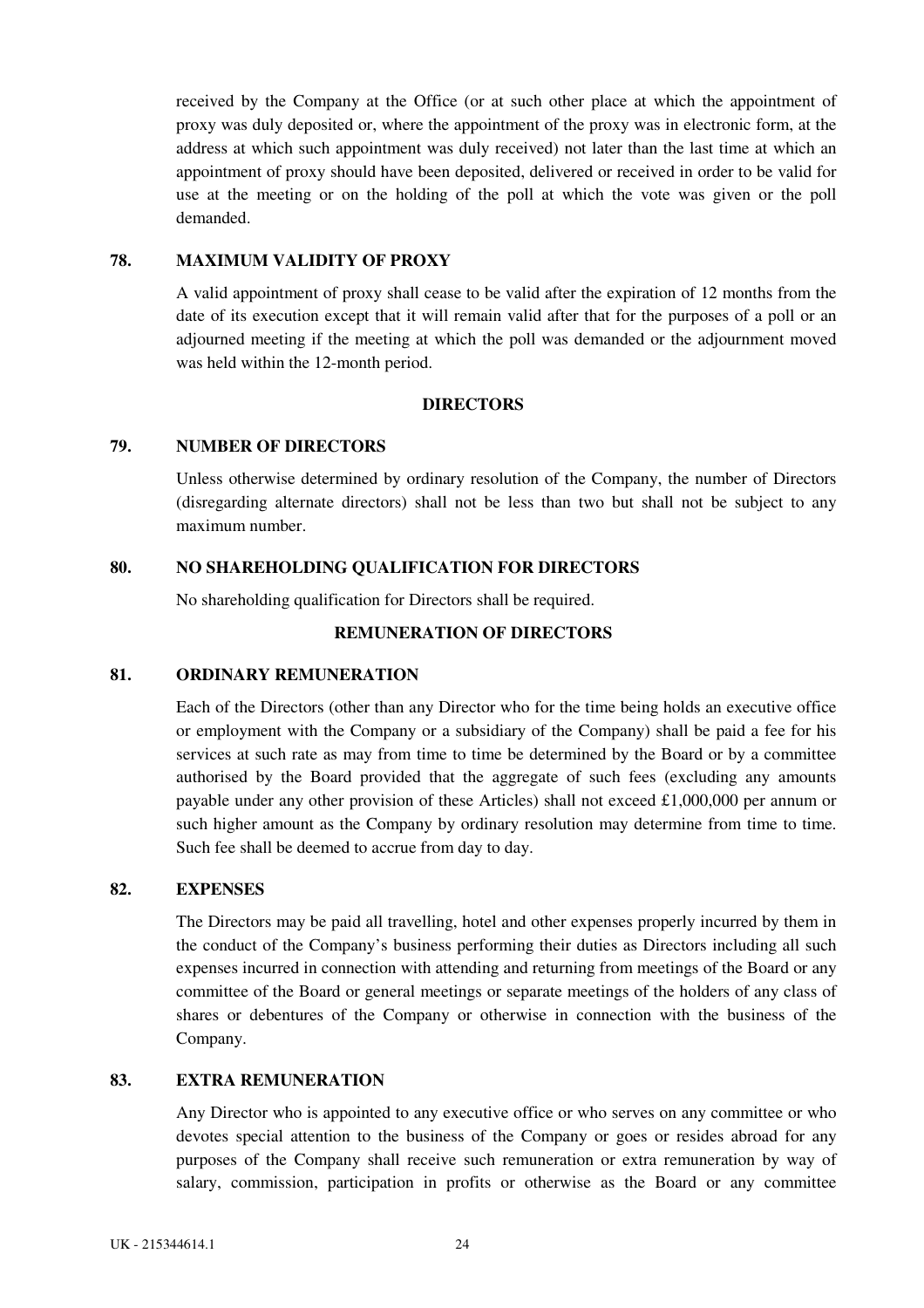<span id="page-30-0"></span>authorised by the Board may determine in addition to or in lieu of any remuneration paid to, or provided for, such Director by or pursuant to any other of these Articles.

## **ALTERNATE DIRECTORS**

# **84. APPOINTMENT, REMOVAL AND RESIGNATION**

- 84.1 Any Director (other than an alternate Director) may appoint any person to be his alternate and may revoke any such appointment, in either case by notice in writing delivered to the Secretary at the Office or delivered in any other manner (including by electronic means) approved by the Board. If the alternate Director is not already a Director, the appointment, unless previously approved by the Board, shall have effect only upon and subject to its being so approved. Any appointment of an alternate will only have effect once the person who is to be appointed has consented to act.
- 84.2 If his appointor so requests, an alternate Director shall (subject to his giving to the Company an address for service within the United Kingdom) be entitled to receive notice of all meetings of the Board or of committees of the Board of which his appointor is a member, to attend and vote and be counted in the quorum as a Director at any such meeting at which his appointor is not personally present, and generally, in the absence of his appointor, at the meeting to exercise and discharge all the functions, powers and duties of his appointor as a Director and for the purposes of the proceedings at the meeting, these Articles shall apply as if he were a Director. A Director present at a meeting of the Board or committee of the Board and appointed alternate for another Director shall have an additional vote for each of his appointors absent from such meeting (but shall count as one only for the purpose of determining whether a quorum is present).
- 84.3 Execution by an alternate Director of any document (including, without limitation, any deed) on behalf of the Company or any resolution in writing of the Board or a committee of the Board shall, unless the notice of his appointment provides to the contrary, be as effective as execution by his appointor.
- 84.4 An alternate Director shall cease to be an alternate Director if he resigns or if for any reason his appointment is revoked or if his appointor ceases to be a Director; but, if a Director retires by rotation or otherwise but is reappointed or deemed to have been reappointed at the meeting at which he retires, any appointment of an alternate Director made by him which was in force immediately prior to his retirement shall continue after his reappointment as if he had not retired. The appointment of an alternate Director shall be revoked on the happening of any event that, if he were a Director, would cause him to vacate such office under these Articles.

# **85. ALTERNATE TO BE RESPONSIBLE FOR HIS OWN ACTS AND REMUNERATION OF ALTERNATE**

An alternate Director shall be deemed an officer of the Company and shall be subject to these Articles relating to Directors (except as regards power to appoint an alternate and remuneration) and an alternate Director shall not be deemed the agent of his appointor and shall alone be responsible to the Company for his acts and defaults. An alternate Director may be interested in and benefit from contracts, arrangements, transactions and other matters or situations and be paid expenses and indemnified, and accept benefits from third parties, to the same extent as if he were a Director but, except to the extent that his appointor directs the payment to him of part or all of the remuneration which would otherwise be payable to his appointor, he shall not be entitled to any remuneration from the Company for acting in that capacity.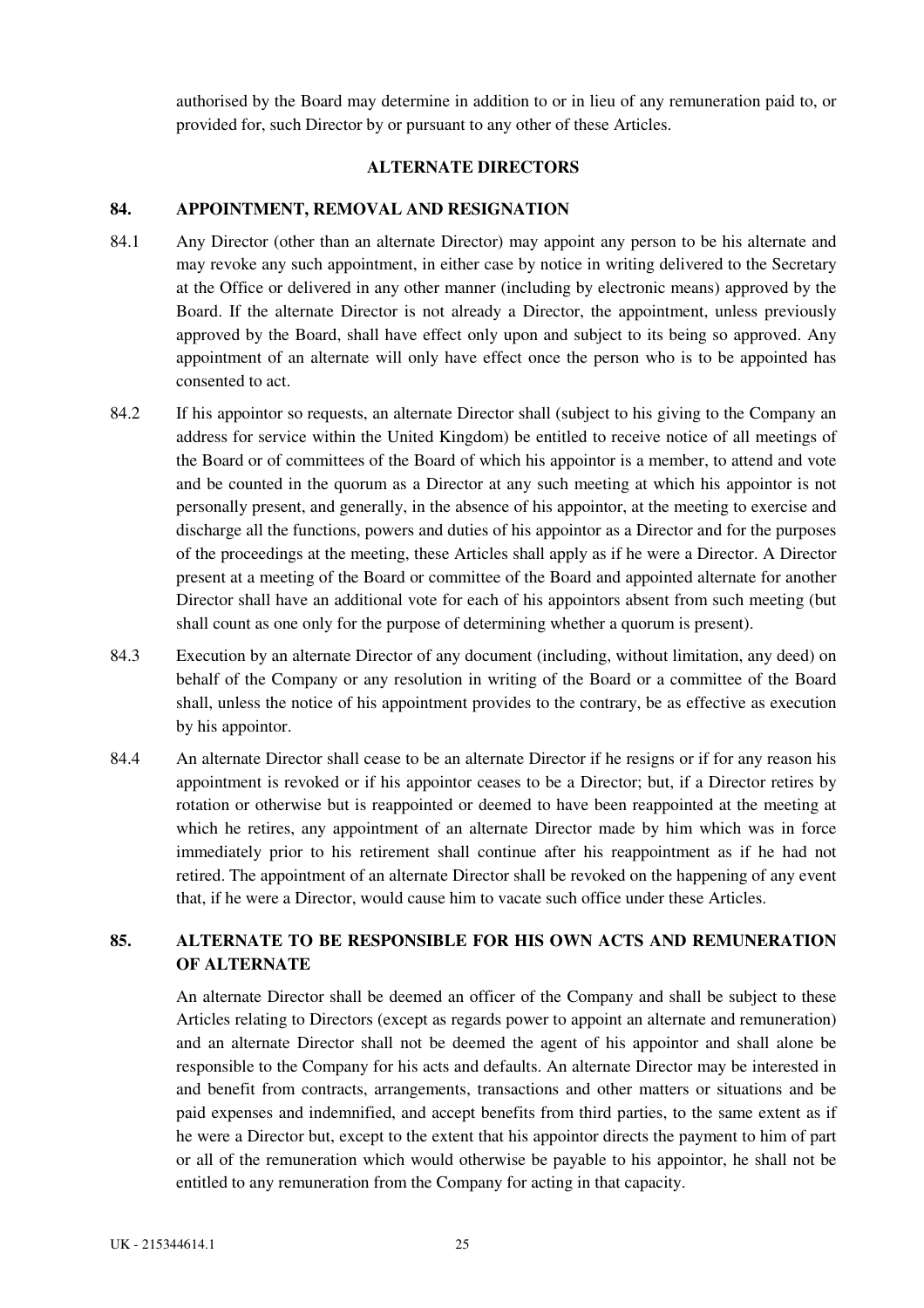## **EXECUTIVE DIRECTORS**

## <span id="page-31-0"></span>**86. EXECUTIVE DIRECTORS**

- 86.1 The Board or any committee authorised by the Board may from time to time appoint one or more of its body to hold any employment or executive office with the Company for such period (subject to the Statutes) and on such other terms as the Board or any committee authorised by the Board may decide and may revoke or terminate any appointment so made. Any revocation or termination of the appointment shall be without prejudice to any claim for damages that the Director may have against the Company or that the Company may have against the Director for any breach of any contract of service between him and the Company. A Director so appointed may be paid such remuneration (whether by way of salary, commission, participation in profits or otherwise) in such manner as the Board or any committee authorised by the Board may decide.
- 86.2 The Board may from time to time appoint any person to any office or employment having a descriptive designation or title including the word "director" or attach to any existing office or employment with the Company such a designation or title and may at any time determine any such appointment or the use of any such designation or title. The inclusion of the word "director" in the designation or title of any such office or employment with the Company shall not imply that the holder of the office is a director of the Company nor shall such holder thereby be empowered in any respect to act as a director of the Company or be deemed to be a director for any of the purposes of the Statutes or these Articles.

## **POWERS AND DUTIES OF DIRECTORS**

## **87. GENERAL POWERS OF THE COMPANY VESTED IN THE BOARD**

- 87.1 The business of the Company shall be managed by the Board, which, subject to these Articles and any direction given by the Company by special resolution, may exercise all the powers of the Company. No alteration of these Articles and no such direction shall invalidate any prior act of the Board which would have been valid if that alteration had not been made or that direction had not been given.
- 87.2 The powers given by this Article shall not be limited by any special power given to the Board by any other Article.

# **DELEGATION OF DIRECTORS' POWERS**

## **88. AGENTS**

- 88.1 The Board may, by power of attorney or otherwise, appoint any person to be the agent of the Company on such terms (including terms as to remuneration) and subject to such conditions as it may decide and may delegate to any person so appointed any of its powers, authorities and discretions (with power to sub-delegate). The Board may remove any person so appointed and may revoke or vary the delegation but no person dealing in good faith and without notice of the revocation or variation shall be affected by it.
- 88.2 The power to delegate contained in this Article shall be effective in relation to the powers, authorities and discretions of the Board generally and shall not be limited by the fact that in certain Articles, but not in others, express reference is made to particular powers, authorities or discretions being exercised by the Board or by committee authorised by the Board.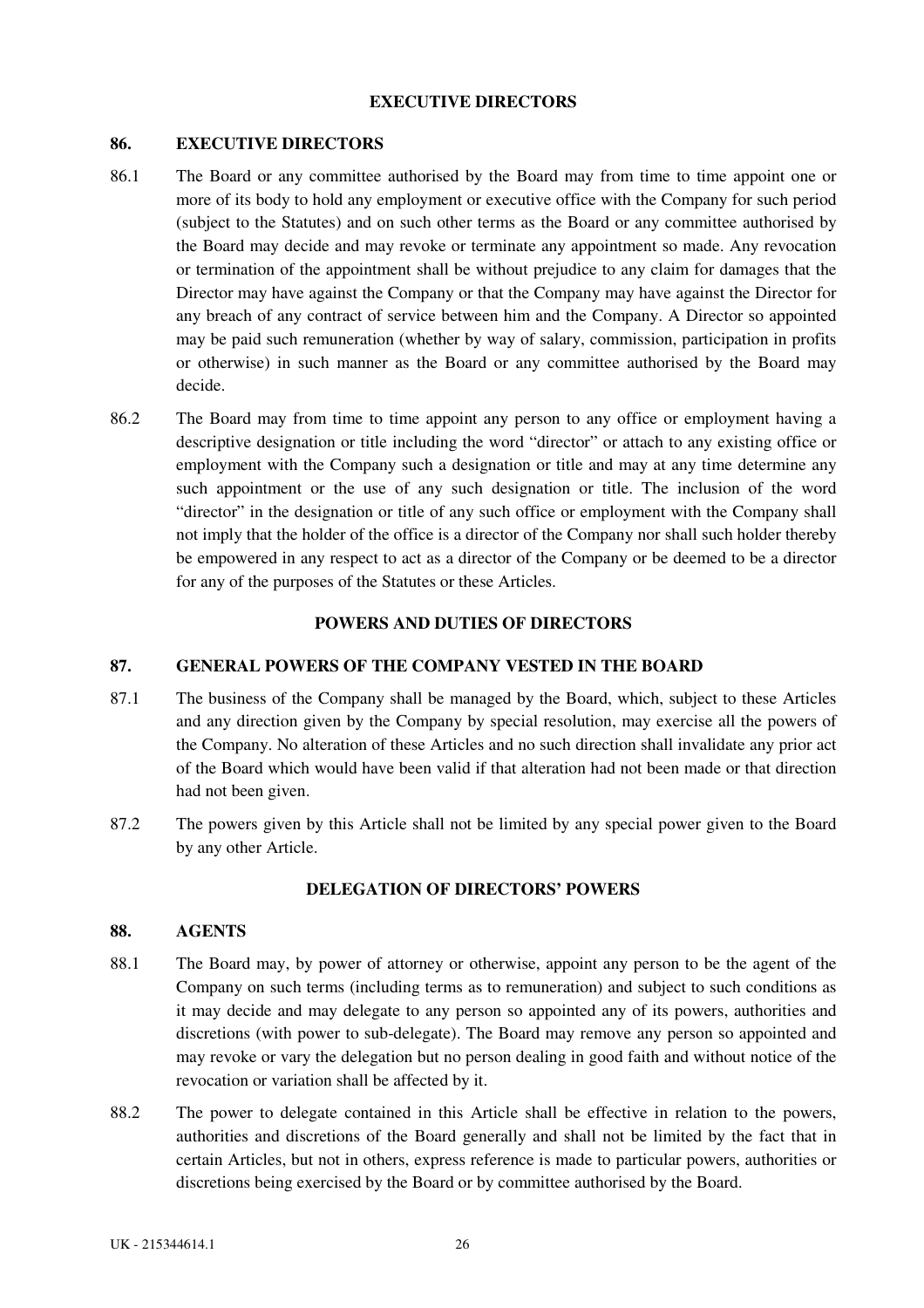## <span id="page-32-0"></span>**89. DELEGATION TO INDIVIDUAL DIRECTORS**

- 89.1 The Board may entrust to and confer upon a Director any of its powers, authorities and discretions (with power to sub-delegate) upon such terms (subject to the Statutes) and subject to such conditions and with such restrictions as it may decide. The Board may from time to time revoke or vary all or any of them but no person dealing in good faith and without notice of the revocation or variation shall be affected by it.
- 89.2 The power to delegate contained in this Article shall be effective in relation to the powers, authorities and discretions of the Board generally and shall not be limited by the fact that in certain Articles, but not in others, express reference is made to particular powers, authorities or discretions being exercised by the Board or by a committee authorised by the Board.

### **90. DELEGATION TO COMMITTEES**

- 90.1 The Board may delegate any of its powers, authorities and discretions (with power to subdelegate) to any committee consisting of such person or persons as it thinks fit (whether a member or members of its body or not) provided that the majority of the members of the committee are Directors. Subject to any restriction on sub-delegation imposed by the Board, any committee so formed may exercise its power to sub-delegate by sub-delegating to any person or persons (whether or not a member or members of the Board or of the committee). Subject to any regulations imposed on it by the Board, the proceedings of any committee consisting of two or more members shall be governed by the provisions in these Articles for regulating proceedings of the Board so far as applicable except that no meeting of that committee shall be quorate for the purpose of exercising any of its powers, authorities or discretions unless a majority of the committee present at the meeting are Directors. A member of a committee shall be paid such remuneration (if any) in such manner as the Board may decide, and, in the case of a Director, either in addition to or in place of his ordinary remuneration as a Director.
- 90.2 The power to delegate contained in this Article shall be effective in relation to the powers, authorities and discretions of the Board generally and shall not be limited by the fact that in certain of these Articles, but not in others, express reference is made to particular powers, authorities or discretions being exercised by the Board or by a committee authorised by the Board.

#### **91. POWER TO ESTABLISH LOCAL BOARDS ETC**

- 91.1 The Board may:
	- 91.1.1 establish any divisional, departmental, regional, local or area boards, divisions or managing agencies for introducing, conducting or managing all or any of the business or affairs of the Company, either in the United Kingdom or elsewhere;
	- 91.1.2 make regulations for the proceedings and activities of any such establishment (but so that otherwise its proceedings shall be governed by those of these Articles which regulate proceedings of the Board to the extent that they are capable of applying to it);
	- 91.1.3 appoint any persons (whether Directors or not) as regional directors, local directors, divisional directors, area directors, advisory directors, managers or agents or to serve in any other capacity in connection with any such establishment, and may fix their remuneration;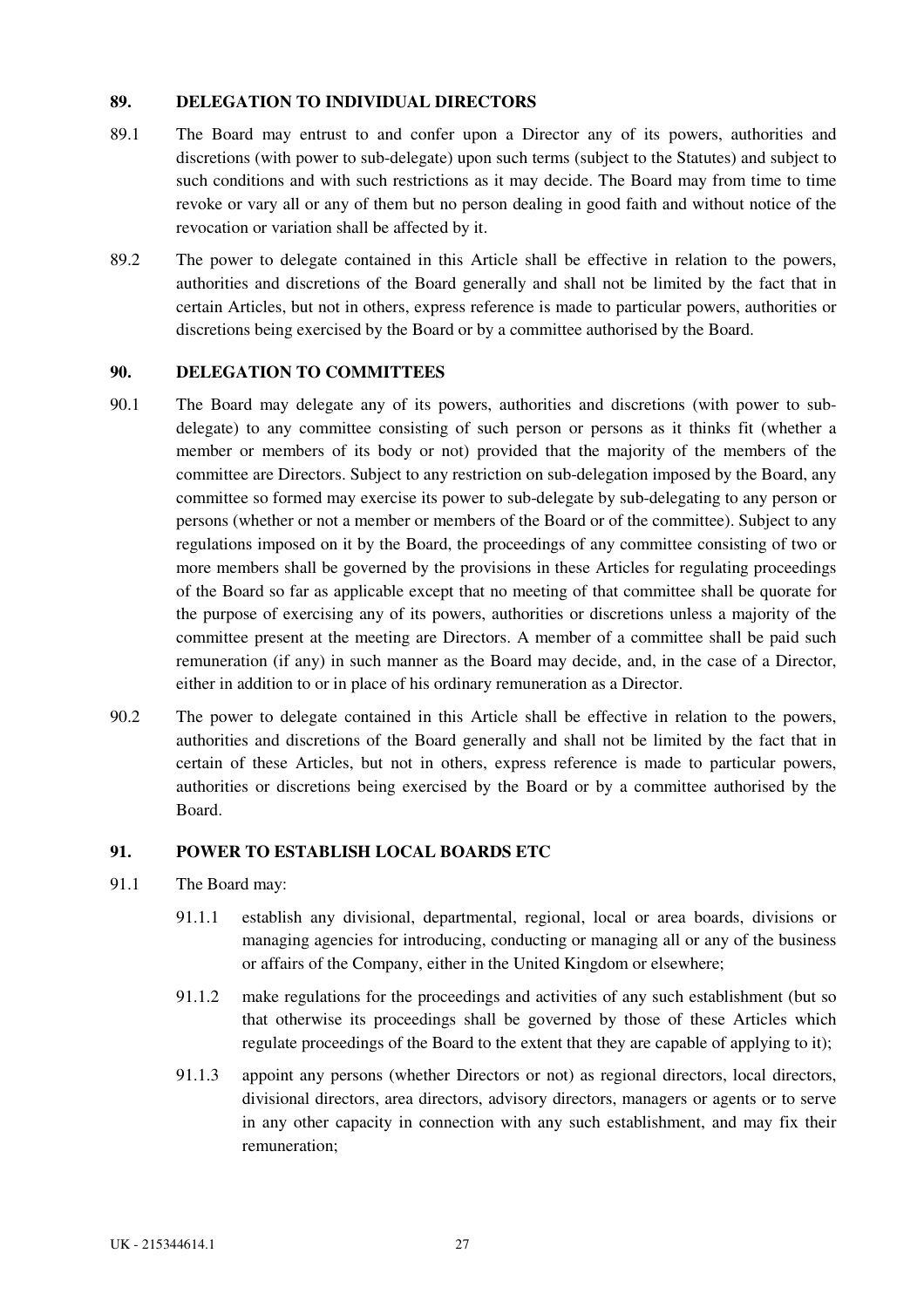- <span id="page-33-0"></span>91.1.4 delegate to any such establishment and to any such appointee (including anyone appointed before this Article was adopted) any of the powers, authorities and discretions vested in the Board, with power to sub-delegate;
- 91.1.5 authorise any such appointees to fill any vacancies in any such establishment and to act notwithstanding vacancies,

provided that any such appointment or delegation shall be made upon such terms and subject to such conditions as the Board may think fit, and the Board may remove any persons so appointed, and may revoke, suspend or vary any such delegation but this shall not affect the position of any person dealing in good faith who has not had notice that the Board has done so. No such appointee shall be a Director as such or be entitled to be present at any meeting of the Board (except at the request of the Board and, if present at such request, he shall not be entitled to vote at that meeting) or have power under the terms of this Article to enter into any contract or transact any business on behalf of the Company except to the extent (if any) specifically authorised by the Board.

#### **SPECIFIC POWERS**

### **92. PROVISION FOR EMPLOYEES**

The Board may exercise any power conferred by the Statutes to make provision for the benefit of persons employed or formerly employed by the Company or any of its subsidiaries in connection with the cessation or the transfer to any person of the whole or part of the undertaking of the Company or that subsidiary.

### **93. THE COMPANY'S NAME**

Subject to the Statutes, the Board may from time to time change the name of the Company to any name considered by the Board to be advantageous, expedient or otherwise desirable.

### **94. BORROWING POWERS**

The Board may exercise all the powers of the Company to borrow money, to guarantee, to indemnify and to mortgage or charge all or any part of the undertaking, property and assets (present and future) and uncalled capital of the Company and, subject to the Statutes, to issue debentures and other securities, whether outright or as collateral security, for any debt, liability or obligation of the Company or of any third party.

## **APPOINTMENT, RETIREMENT AND REMOVAL OF DIRECTORS**

# **95. NUMBER TO RETIRE BY ROTATION**

- 95.1 Any Director not otherwise required to retire from office at an annual general meeting shall do so unless he was appointed or re-appointed as a Director at either of the last two annual general meetings before that meeting.
- 95.2 At every annual general meeting one-third of the Directors (not counting any to be omitted in accordance with these Articles) shall retire from office, having been determined (both as to number and identity) by the composition of the Board at start of business on the date of the notice convening the annual general meeting. If the number of Directors from which the determination is to be made is not three or a multiple of three, the number to retire shall be that which is nearest to but not greater than one-third (unless their number is fewer than three, in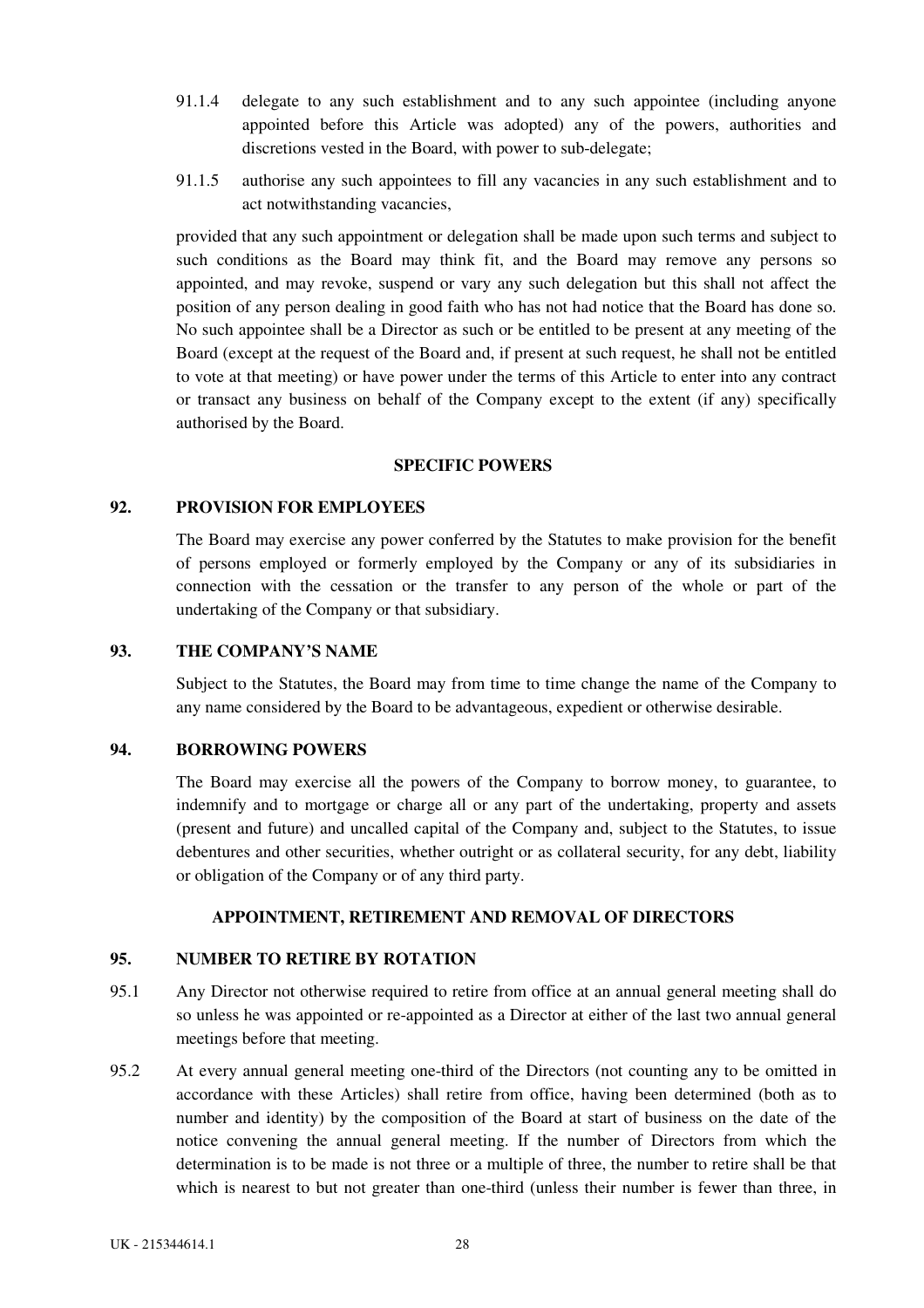<span id="page-34-0"></span>which case one of them shall retire). Those to retire shall comprise: first, any Director who wishes to retire and not to offer himself for re-election; and secondly, those who have been longest in office since their last appointment or reappointment (but as between persons who became or were last reappointed Directors on the same day, those to retire shall be determined by lot or as the Directors concerned may agree among themselves). No Director shall be required to retire or be relieved from retiring by reason of any change in the number or identity of the Directors after that time on the date of the notice but before the close of the meeting.

## **96. POSITION OF RETIRING DIRECTOR**

Subject to these Articles, the Company at the meeting at which a Director retires may fill the vacated office and, in default, the retiring Director shall, if willing to act, be deemed to have been reappointed unless at the meeting it is resolved not to fill the vacancy or unless a resolution for the reappointment of the Director is put to the meeting and lost. If he is not reappointed or deemed to be reappointed, he shall retain office until the meeting appoints someone in his place or, if it does not do so, until the end of the meeting.

# **97. ELIGIBILITY FOR APPOINTMENT AS A DIRECTOR**

- 97.1 No person other than a Director retiring, whether by rotation or otherwise, shall be appointed or reappointed a Director at any general meeting unless:
	- 97.1.1 he is recommended by the Board; or
	- 97.1.2 not less than seven nor more than 42 clear days before the day appointed for the meeting, notice executed by a member qualified to vote at the meeting (not being the person to be proposed) has been delivered to the Office (or received in electronic form at the electronic address at which the Company has or is deemed to have agreed to receive it) of the intention to propose that person for appointment or reappointment stating the particulars which would, if he were so appointed or reappointed, be required to be included in the Company's register of directors together with notice executed by that person of his willingness to be appointed or reappointed.

#### **98. POWER OF THE COMPANY TO APPOINT DIRECTORS**

Subject to these Articles, the Company may by ordinary resolution appoint any person who is willing to act to be a Director, either to fill a vacancy on or as an addition to the existing Board, but so that the total number of Directors shall not at any time exceed any maximum number fixed by or in accordance with these Articles. A resolution for the appointment of two or more persons as Directors by a single resolution shall be void unless a resolution that it shall be so proposed has first been agreed to by the meeting without any vote being given against it.

#### **99. POWER OF THE BOARD TO APPOINT DIRECTORS**

Without prejudice to the power of the Company in general meeting under these Articles to appoint any person to be a Director, the Board may appoint a person who is willing to act to be a Director, either to fill a vacancy or as an addition to the existing Board, but so that the total number of Directors shall not at any time exceed any maximum number fixed by or in accordance with these Articles. Any Director so appointed shall hold office only until the conclusion of the next following annual general meeting and, if not reappointed at that meeting, shall vacate office at the conclusion of the meeting. He shall not be taken into account in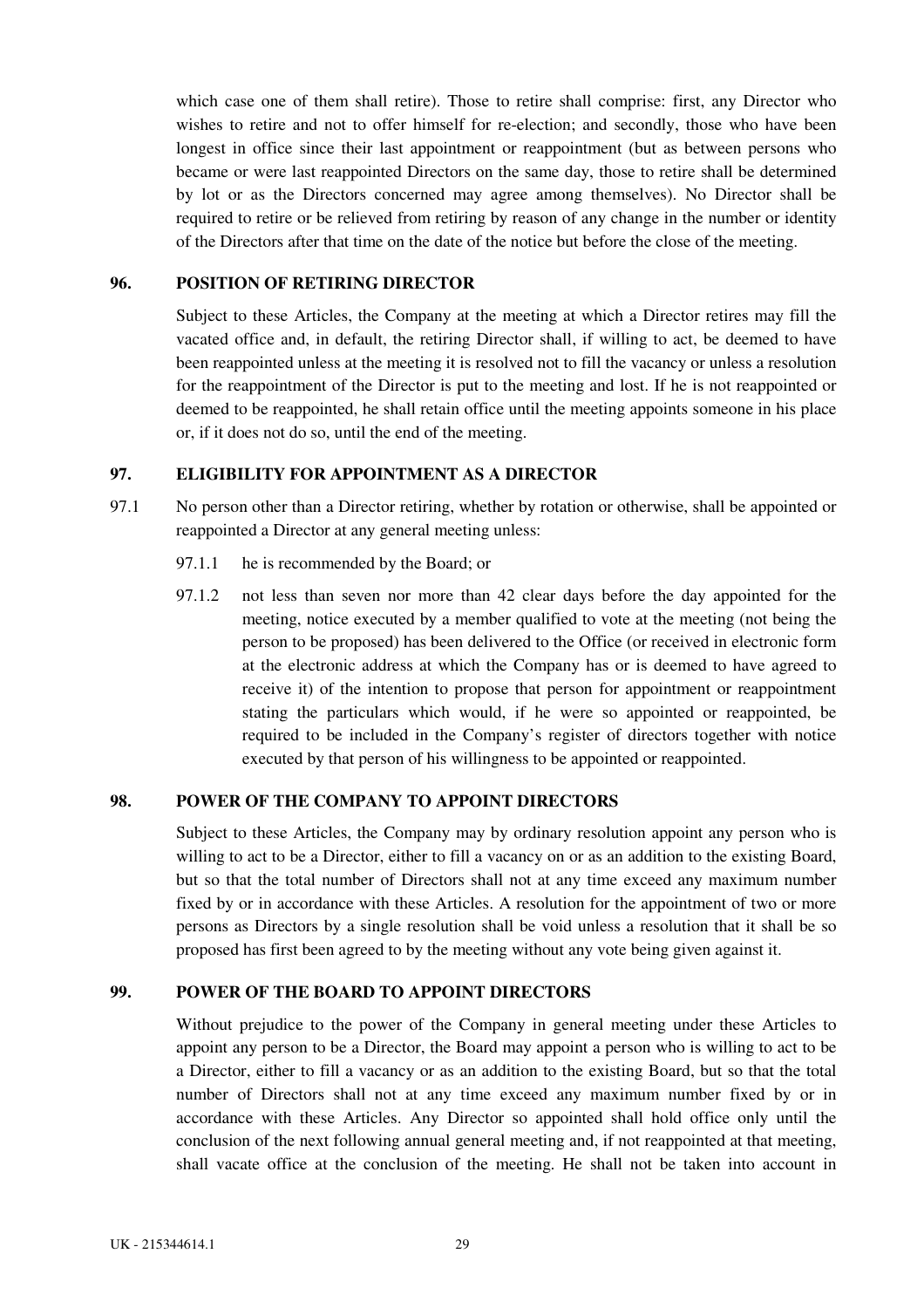determining the Directors or the number of Directors who are to retire by rotation at the meeting.

# <span id="page-35-0"></span>**100. COMPANY'S POWER TO REMOVE A DIRECTOR AND APPOINT ANOTHER IN HIS PLACE**

In addition to any power conferred by the Statutes, the Company may by an ordinary resolution remove any Director before the expiration of his period of office and may, subject to these Articles, by ordinary resolution appoint another person who is willing to act to be a Director in his place. Any person so appointed shall be treated, for the purposes of determining the time at which he or any other Director is to retire, as if he had become a Director on the day on which the person in whose place he is appointed was last appointed or reappointed a Director.

## **101. VACATION OF OFFICE BY DIRECTORS**

- 101.1 Without prejudice to the provisions for retirement by rotation or otherwise contained in these Articles, the office of a Director shall be vacated as soon as:
	- 101.1.1 notification is received by the Company from the Director that he is resigning from office as Director, and such resignation has taken effect in accordance with its terms;
	- 101.1.2 a bankruptcy order is made against him or he makes any arrangement or composition with his creditors generally in satisfaction of his debts;
	- 101.1.3 a registered medical practitioner who is treating him gives a written opinion to the Company stating that the Director has become physically or mentally incapable of acting as a director and may remain so for more than three months or, by reason of his mental health, a court makes an order which wholly or partly prevents him from personally exercising any powers or rights that he would otherwise have;
	- 101.1.4 without the permission of the Board, he is absent from meetings of the Board for six consecutive months (whether or not an alternate appointed by him attends) and the Board resolves that his office is vacated;
	- 101.1.5 he ceases to be a Director by virtue of the Statutes or is prohibited by law from being a Director or is removed from office under these Articles;
	- 101.1.6 notice in writing that he is to vacate office executed by or on behalf of all the Directors other than him, or any alternate for him who is not an alternate for another Director or himself a Director, is delivered to the Office or tendered at a meeting of the Board, provided those Directors are not less than three in number. Separate notices in substantially the same form each executed by or on behalf of one or more of those Directors shall together be as effective as a single notice signed by all of them; or
	- 101.1.7 his contract of service or letter of appointment as a Director expires or is terminated without being renewed within 14 days.

### **DIRECTORS' INTERESTS**

### **102. TRANSACTIONS, OFFICES, EMPLOYMENT AND INTERESTS**

- 102.1 Subject to the Statutes, a Director notwithstanding his office:
	- 102.1.1 may hold any other office or place of profit with the Company (except that of Auditor) in conjunction with the office of Director and may act by himself or through his firm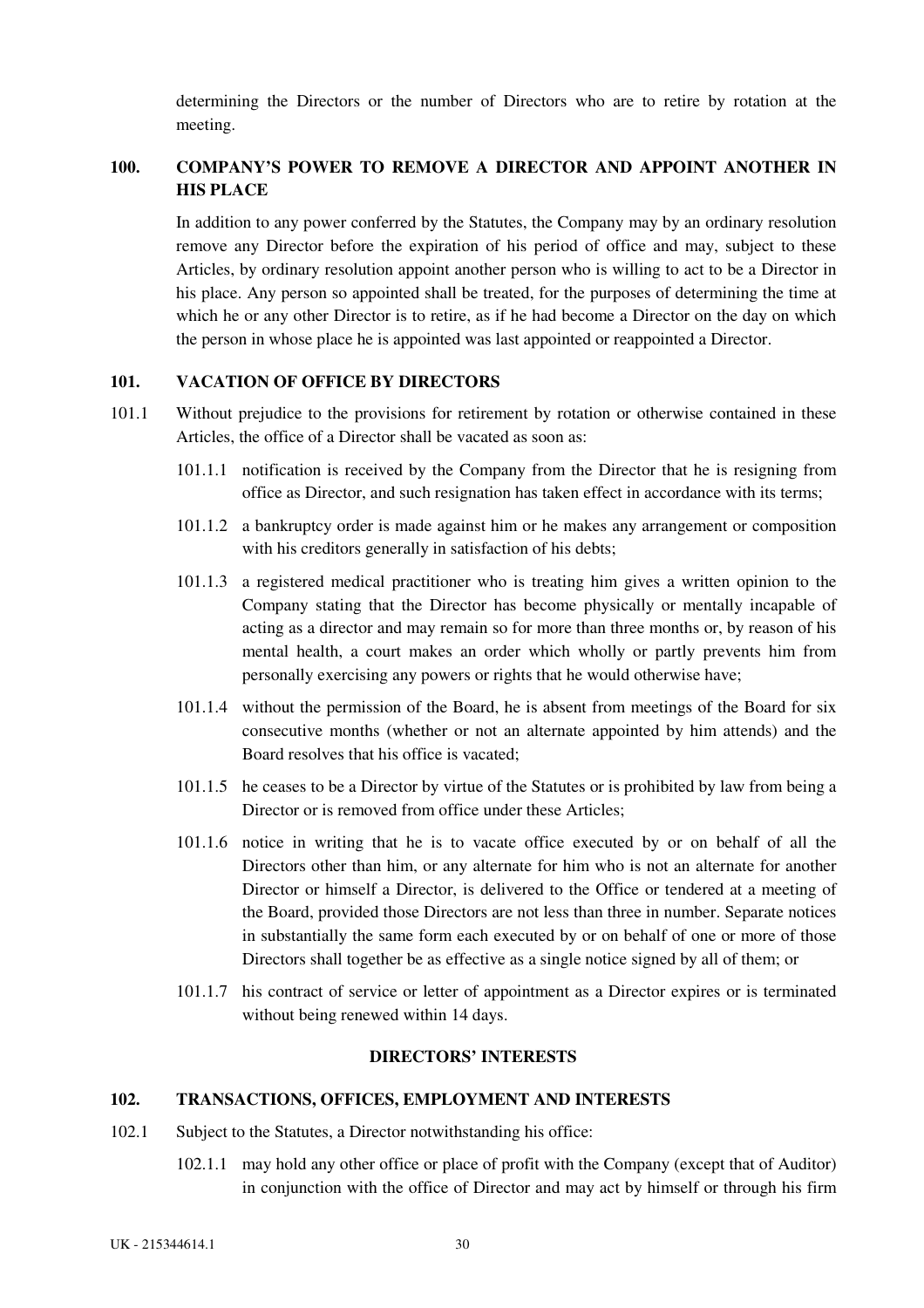in a professional capacity for the Company (otherwise than as Auditor) and in either such case on such terms as to remuneration (whether by way of salary, commission, participation in profits or otherwise) and otherwise as the Board may determine, and any such remuneration shall be either in addition to or in lieu of any remuneration provided for, by or pursuant to any other Article;

- 102.1.2 may be a party to, or otherwise interested in, any contract with the Company or in which the Company is otherwise interested;
- 102.1.3 may be a director or other officer of, or employed by, or a party to any contract with, or otherwise interested in, any undertaking in the same group as the Company or promoted by the Company or by any such undertaking, or in which the Company or any such undertaking is otherwise interested or as regards which the Company or any such undertaking has any powers of appointment;
- 102.1.4 shall not, by reason of his office, be accountable to the Company for any remuneration or benefit which he derives from any such office or employment or from any such contract or from any interest in such undertaking and no such office, employment or contract shall be liable to be avoided on the ground of any such interest or benefit and nor shall the receipt of such remuneration or benefit constitute a breach of his duty under the Companies Act 2006 not to accept benefits from third parties;
- 102.1.5 shall not be in breach of his duties as a director by reason only of his excluding himself from the receipt of information, or from participation in decision-making or discussion (whether at meetings of the directors or otherwise), that will or may relate to any such office, employment, contract or interest; and
- 102.1.6 shall not be required to disclose to the Company, or use in relation to the Company's affairs, any confidential information obtained by him in connection with any such office, employment, contract or interest if his doing so would result in a breach of a duty or an obligation of confidence owed by him in that connection

provided that he has disclosed to the Board the nature and extent of any material interest of his, but no such disclosure shall be necessary of any office or employment with any subsidiary undertaking of the Company or any interest in a transaction or arrangement that would not be required to be declared by the Director under the Statutes, and a general notice given to the Board that a Director is to be regarded as having an interest of the nature and extent specified in the notice in any transaction or arrangement in which a specified person or class of persons is interested shall be deemed to be a disclosure that the Director has an interest in any such transaction or arrangement of the nature and extent so specified, and for the purposes of this Article an interest of which a Director has no knowledge and of which it is unreasonable to expect him to have knowledge shall not be treated as an interest of his.

- 102.2 The Board may cause any voting power conferred by the shares in any other company held or owned by the Company or any power of appointment to be exercised in such manner in all respects as it thinks fit, including the exercise of either of such powers in favour of a resolution appointing the Directors, or any of them, to be directors or officers of the other company, or in favour of the payment of remuneration to the directors or officers of the other company.
- 102.3 Except as otherwise provided by these Articles, a Director shall not vote on, or be counted in the quorum in relation to, any resolution of the Board or of a committee of the Board concerning any matter in which he has to his knowledge, directly or indirectly, an interest (other than his interest in shares or debentures or other securities of, or otherwise in or through, the Company)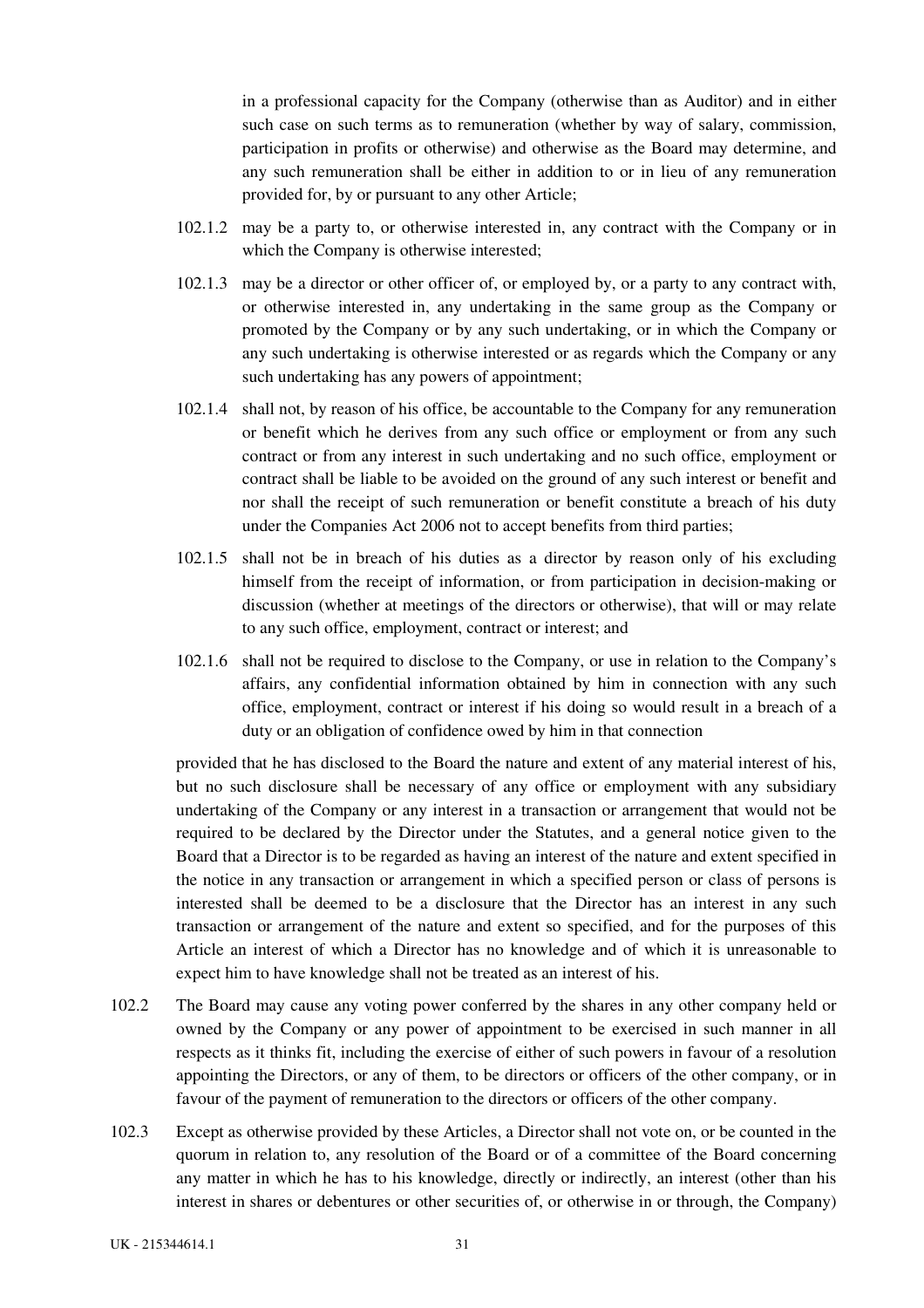or duty which (together with any interest of a person connected with him) is material and, if he shall do so, his vote shall not be counted. A Director shall be entitled to vote on and be counted in the quorum in respect of any resolution concerning any of the following matters:

- 102.3.1 the giving to him of any guarantee, security or indemnity in respect of money lent or obligations incurred by him or by any other person at the request of or for the benefit of, the Company or any of its subsidiary undertakings;
- 102.3.2 the giving by the Company of any guarantee, security or indemnity to a third party in respect of a debt or obligation of the Company or any of its subsidiary undertakings for which he himself has assumed responsibility in whole or in part and whether alone or jointly with others under a guarantee or indemnity or by the giving of security;
- 102.3.3 his subscribing or agreeing to subscribe for, or purchasing or agreeing to purchase, any shares, debentures or other securities of the Company or any of its subsidiary undertakings as a holder of securities, or his being, or intending to become, a participant in the underwriting or sub-underwriting of an offer of any such shares, debentures, or other securities by the Company or any of its subsidiary undertakings for subscription, purchase or exchange;
- 102.3.4 any contract concerning any company (not being a company in which the Director owns one per cent. or more (as defined in this Article)) in which he is interested, directly or indirectly, and whether as an officer, shareholder, creditor or otherwise;
- 102.3.5 any arrangement for the benefit of employees of the Company or any of its subsidiary undertakings under which he benefits in a similar manner as the employees and which does not accord to any Director as such any privilege or advantage not accorded to the employees to whom the arrangement relates;
- 102.3.6 any contract concerning any insurance which the Company is empowered to purchase or maintain for, or for the benefit of, any Directors or for persons who include Directors; or
- 102.3.7 any indemnity permitted by these Articles (whether in favour of the Director or others as well) against any costs, charges, expenses, losses and liabilities sustained or incurred by him as a director of the Company or of any of its subsidiary undertakings, or any proposal to provide funds to meet any expenditure incurred or to be incurred by him in defending himself in any criminal or civil proceeding in connection with any alleged negligence, default, breach of duty or breach of trust by him in relation to the Company or any of its subsidiary undertakings, or any investigation, or action proposed to be taken, by a regulatory authority in that connection, or for the purposes of any application for relief under the Companies Act 2006, or in order to enable him to avoid incurring such expenditure.
- 102.4 A Director shall not vote on, or be counted in the quorum in relation to, any resolution of the Board concerning his own appointment, or the settlement or variation of the terms or the termination of his own appointment, as the holder of any office or place of profit with the Company or any company in which the Company is interested but, where proposals are under consideration concerning the appointment, or the settlement or variation of the terms or the termination of the appointment, of two or more Directors to offices or places of profit with the Company or any company in which the Company is interested, a separate resolution may be put in relation to each Director and in that case each of the Directors concerned shall be entitled to vote on and be counted in the quorum in relation to each resolution which does not concern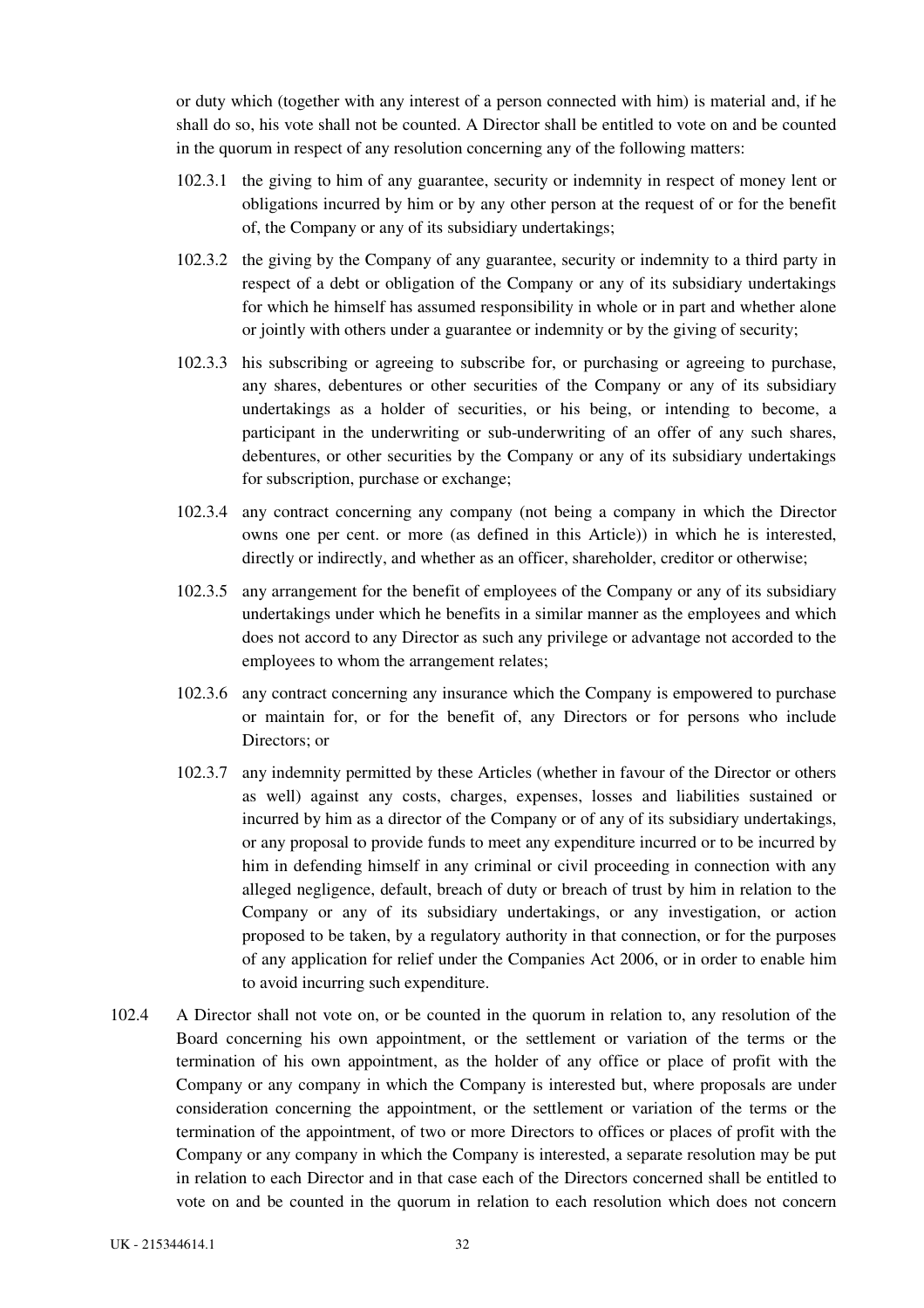<span id="page-38-0"></span>either: (a) his own appointment or the settlement or variation of the terms or the termination of his own appointment; or (b) the appointment of another Director to an office or place of profit with a company in which the Company is interested and in which the Director seeking to vote or be counted in the quorum is interested by virtue of owning of one per cent. or more (as defined in this Article).

- 102.5 A company shall be deemed to be a company in which a Director owns one per cent. or more if and so long as he is directly or indirectly the holder of or beneficially interested in one per cent. or more of any class of the equity share capital of such company or of the voting rights available to members of such company. For this purpose, there shall be disregarded any shares held by a Director as bare or custodian trustee and in which he has no beneficial interest, any shares comprised in a trust in which the Director's interest is in reversion or remainder (if and so long as some other person is entitled to receive the income from such trust) and any shares comprised in an authorised unit trust scheme in which the Director is interested only as a unit holder.
- 102.6 Where a company in which a Director owns one per cent. or more is materially interested in a contract, he shall also be deemed to be materially interested in that contract.
- 102.7 For the purposes of this Article, an interest of a person who is, for any purpose of the Statutes, connected with a Director shall be treated as an interest of the Director and, in relation to an alternate director, an interest of his appointor shall be treated as an interest of the alternate director without prejudice to any interest which the alternate director has otherwise.
- 102.8 References in this Article to a contract include references to any proposed contract and to any transaction or arrangement whether or not constituting a contract.
- 102.9 If any question shall arise at any meeting of the Board as to the materiality of the interest of a Director (other than the chairman of the meeting) or as to the entitlement of any Director (other than the chairman of the meeting) to vote or be counted in the quorum and the question is not resolved by his voluntarily agreeing to abstain from voting or not to be counted in the quorum, the question shall be referred to the chairman of the meeting and his ruling in relation to the Director concerned shall be conclusive except in a case where the nature or extent of his interest (so far as it is known to the Director) has not been fairly disclosed to the Board. If any question shall arise in respect of the chairman of the meeting, the question shall be decided by resolution of the Board (for which purpose the chairman shall be counted in the quorum but shall not vote on the matter) and the resolution shall be conclusive except in a case where the nature or extent of the interest of the chairman of the meeting (so far as it is known to him) has not been fairly disclosed to the Board.
- 102.10 Subject to the Statutes, the Company may by ordinary resolution suspend or relax the provisions of this Article to any extent or ratify any contract not properly authorised by reason of a contravention of this Article.

## **103. CONFLICTS OF INTEREST REQUIRING BOARD AUTHORISATION**

- 103.1 The Board may, provided the quorum and voting requirements set out below are satisfied, authorise any matter that would otherwise involve a Director breaching his duty under section 175 of the Companies Act 2006 to avoid conflicts of interest.
- 103.2 Any Director (including the Director concerned) may propose that the Director concerned be authorised in relation to any matter the subject of such a conflict. Such proposal and any authority given by the Board shall be effected in the same way that any other matter may be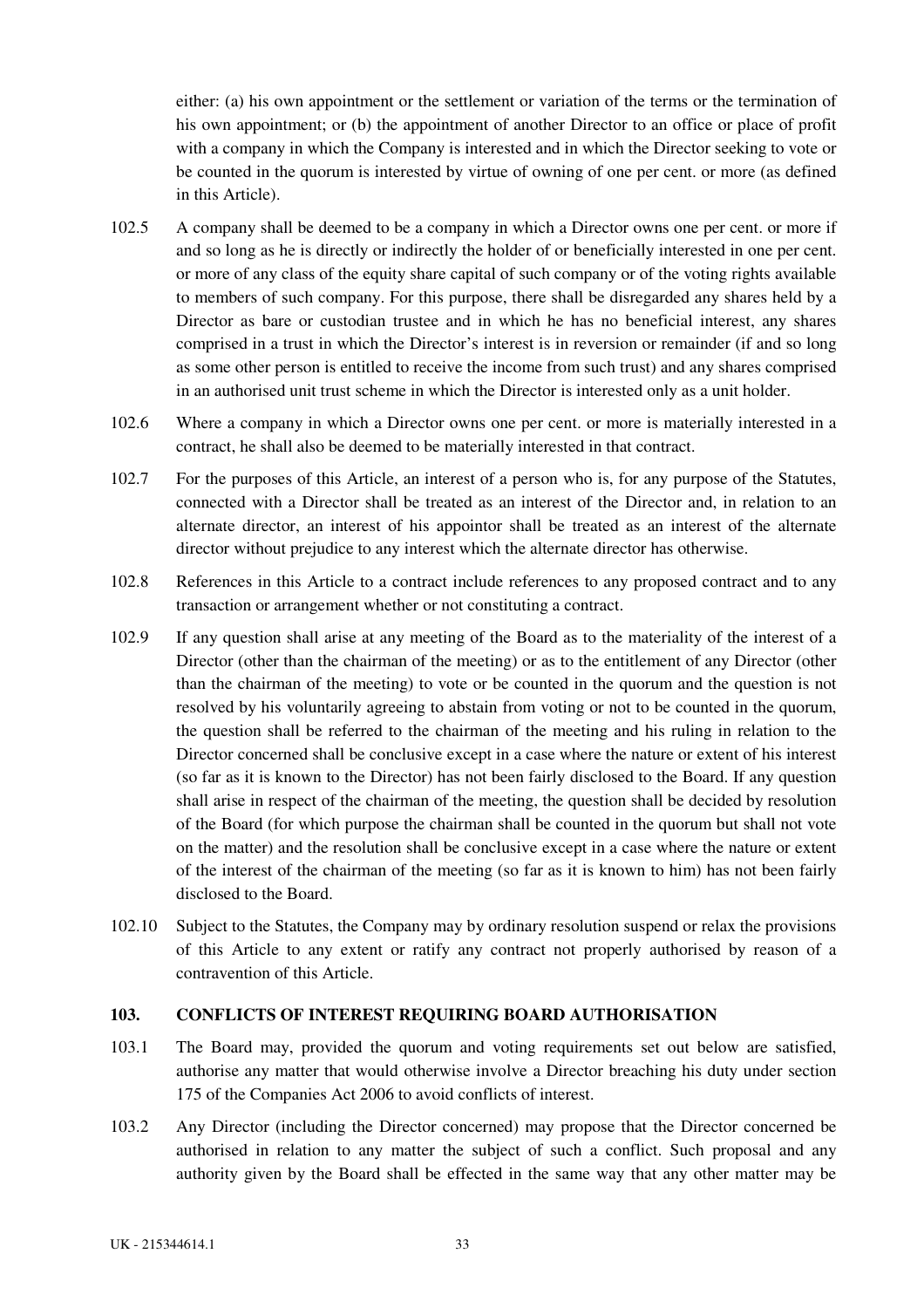<span id="page-39-0"></span>proposed to and resolved upon by the Board under the provisions of these Articles, except that the Director concerned and any other Director with a similar interest:

- 103.2.1 shall not count towards the quorum at the meeting at which the conflict is considered;
- 103.2.2 may, if the other members of the Board so decide, be excluded from any Board meeting while the conflict is under consideration; and
- 103.2.3 shall not vote on any resolution authorising the conflict except that, if he does vote, the resolution will still be valid if it would have been agreed to if his vote had not been counted.
- 103.3 Where the Board gives authority in relation to such a conflict:
	- 103.3.1 the Board may (whether at the time of giving the authority or at any time or times subsequently) impose such terms upon the Director concerned as it may determine, including, without limitation, the exclusion of that Director from the receipt of information, or participation in any decision-making or discussion (whether at meetings of the Board or otherwise) related to the conflict;
	- 103.3.2 the Director concerned will be obliged to conduct himself in accordance with any terms imposed by the Board from time to time in relation to the conflict but will not be in breach of his duties as a Director by reason of his doing so;
	- 103.3.3 the authority may provide that, where the Director concerned (otherwise than by virtue of his position as a director of the Company) obtains information that is confidential to a third party, the Director will not be obliged to disclose that information to the Company, or to use the information in relation to the Company's affairs, where to do so would amount to a breach of that confidence;
	- 103.3.4 the authority may also provide that the Director concerned shall not be accountable to the Company for any benefit that he receives as a result of the conflict;
	- 103.3.5 the receipt by the Director concerned of any remuneration or benefit as a result of the conflict shall not constitute a breach of the duty under the Companies Act 2006 not to accept benefits from third parties;
	- 103.3.6 the terms of the authority shall be recorded in writing (but the authority shall be effective whether or not the terms are so recorded); and
	- 103.3.7 the Board may withdraw the authority at any time.

## **DIRECTORS' GRATUITIES AND PENSIONS**

#### **104. DIRECTORS' GRATUITIES AND PENSIONS**

104.1 The Board or any committee authorised by the Board may exercise all the powers of the Company to provide benefits, whether by the payment of gratuities, pensions, annuities, allowances, bonuses or by insurance or otherwise, for any Director or former Director who holds or who has held but no longer holds any executive office, other office, place of profit or employment with the Company or with any body corporate which is or has been a subsidiary undertaking of the Company or a predecessor in business of the Company or of any such subsidiary undertaking, and for any member of his family (including a spouse and a former spouse) or any person who is or was dependent on him, and may (as well before as after he ceases to hold such office, place of profit or employment) establish, maintain, support, subscribe to and contribute to any scheme, trust or fund for the benefit of all or any such persons and pay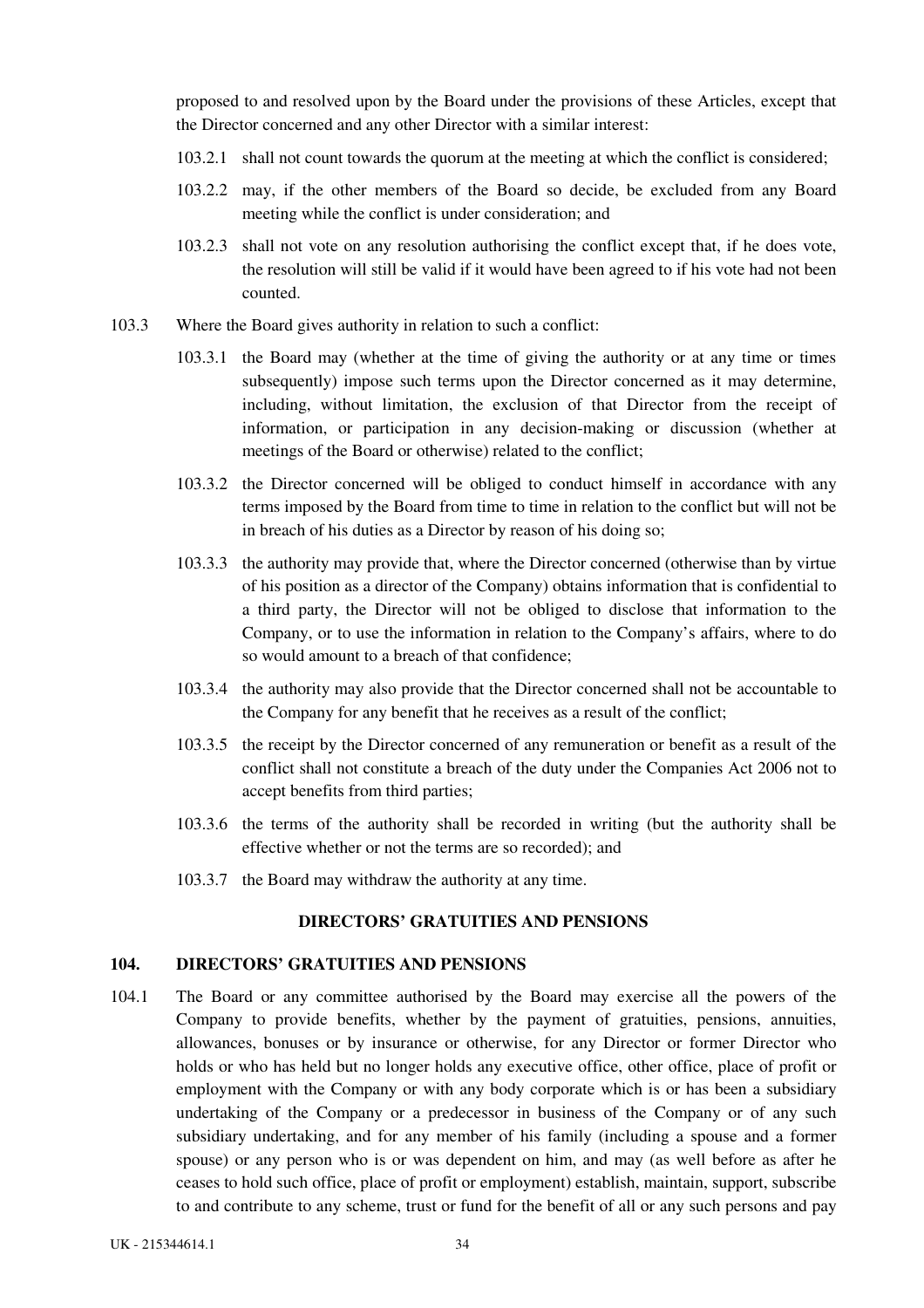<span id="page-40-0"></span>premiums for the purchase or provision of any such benefits. The Board or any committee authorised by the Board may procure any of these matters to be done by the Company either alone or in conjunction with any other person.

104.2 No Director or former Director shall be accountable to the Company or the members for any benefit provided pursuant to this Article and the receipt of any such benefit shall not disqualify any person from being or becoming a Director.

# **PROCEEDINGS OF THE BOARD**

## **105. BOARD MEETINGS**

The Board may meet for the despatch of business, adjourn and otherwise regulate its meetings as it thinks fit. A Director may, and the Secretary on the requisition of a Director shall, convene a meeting of the Board.

### **106. NOTICE OF BOARD MEETINGS**

- 106.1 Notice of a Board meeting shall be deemed to be properly given to a Director if it is given to him personally or by word of mouth or sent in writing or in electronic form to him at his last known address or any other address given by him to the Company for this purpose. A Director absent or intending to be absent from the United Kingdom may request the Board that notices of Board meetings shall during his absence be sent to him at an address given by him to the Company for this purpose, but such notices need not be given any earlier than notices given to Directors not so absent and in the absence of any such request it shall not be necessary to give notice of a Board meeting to any Director who is for the time being absent from the United Kingdom.
- 106.2 Notice of a Board meeting need not be given to Directors who waive their entitlement to notice of that meeting by giving notice to that effect to the Company not more than seven days after the date on which the meeting is held. Where such notice is given after the meeting has been held, that does not affect the validity of the meeting, or of any business conducted at it.

## **107. VOTING**

Questions arising at a meeting shall be decided by a majority of votes. In the case of an equality of votes, the chairman shall have a second or casting vote.

#### **108. QUORUM**

- 108.1 The quorum necessary for the transaction of the business of the Board may be fixed by the Board and unless so fixed at any other number shall be two provided that, for the purposes of any meeting held pursuant to Article 103 to authorise a Director's conflict, if there is only one Director besides the Director concerned and Directors with a similar interest, the quorum shall be one.
- 108.2 Subject to these Articles, any Director who ceases to be a Director at a Board meeting may continue to be present and to act as a Director and be counted in the quorum until the termination of the Board meeting if no other Director objects and if otherwise a quorum of Directors would not be present.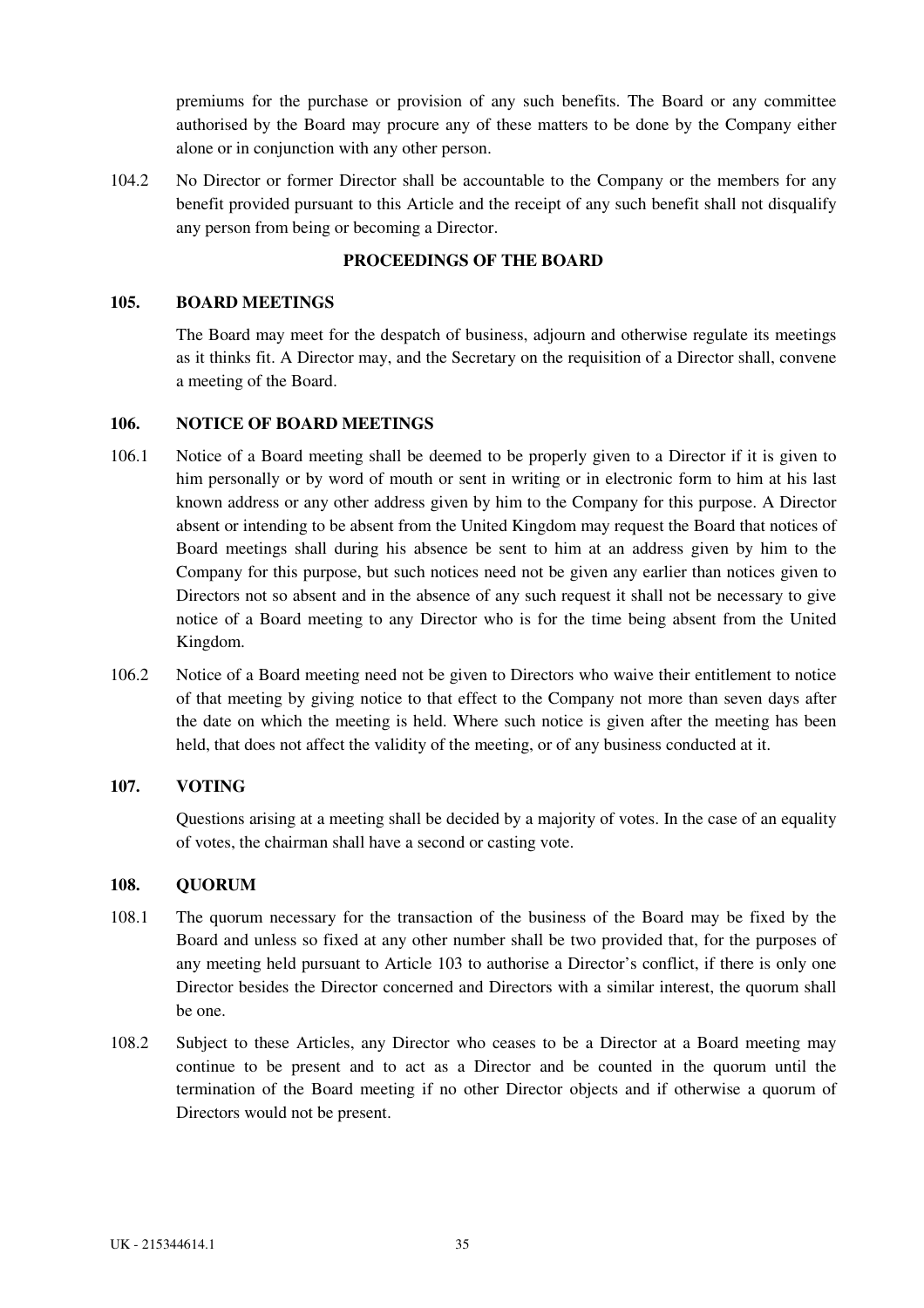### <span id="page-41-0"></span>**109. BOARD VACANCIES BELOW MINIMUM NUMBER**

The continuing Directors or a sole continuing Director may act notwithstanding any vacancies on the Board, but, if the number of Directors is less than the minimum number fixed by or in accordance with these Articles, the continuing Directors or Director may act only for the purpose of filling vacancies on the Board or of convening a general meeting of the Company. If there are no Directors or Director able or willing to act, any two members may call a general meeting of the Company for the purpose of appointing Directors.

## **110. APPOINTMENT OF CHAIRMAN**

The Board may appoint a Director to be the chairman of the Board and may at any time remove him from that office. Unless he is unwilling to do so, the Director so appointed shall preside at every meeting of the Board at which he is present. But if there is no Director holding that office, or if the Director holding it is unwilling to preside or is not present within five minutes after the time appointed for the meeting, the Directors present may appoint one of their number to be chairman of the meeting.

### **111. COMPETENCE OF THE BOARD**

A meeting of the Board at which a quorum is present shall be competent to exercise all powers, authorities and discretions for the time being vested in or exercisable by the Board.

## **112. PARTICIPATION IN MEETINGS BY TELEPHONE**

All or any of the members of the Board or of any committee of the Board may participate in a meeting of the Board or that committee by means of a conference telephone or any communication equipment that allows all persons participating in the meeting to hear and speak to each other. A person so participating shall be deemed to be present in person at the meeting and shall be entitled to vote or be counted in a quorum accordingly. Such a meeting shall be deemed to take place where the largest group of those participating is assembled, or, if there is no such group, where the chairman of the meeting is and shall be deemed to be a meeting even if there is only one person physically present where it is deemed to take place.

## **113. WRITTEN RESOLUTIONS**

- 113.1 A resolution in writing signed by:
	- 113.1.1 all the Directors entitled to receive notice of a meeting of the Board , if that number is sufficient to constitute a quorum; or
	- 113.1.2 by all the members of a committee of the Board

(but excluding any Director whose vote is not to be counted in respect of that particular matter) shall be as valid and effectual as if it had been passed at a meeting of the Board or that committee duly convened and held and may be contained in one document (or in several documents in all substantial respects in like form) each signed by one or more of the Directors or members of that committee. Any such document may be constituted by letter or (provided it is in writing) in electronic form or otherwise as the Board may from time to time approve.

# **114. COMPANY BOOKS**

- 114.1 The Board shall cause minutes to be made in books kept for the purpose of recording:
	- 114.1.1 all appointments of officers made by the Board;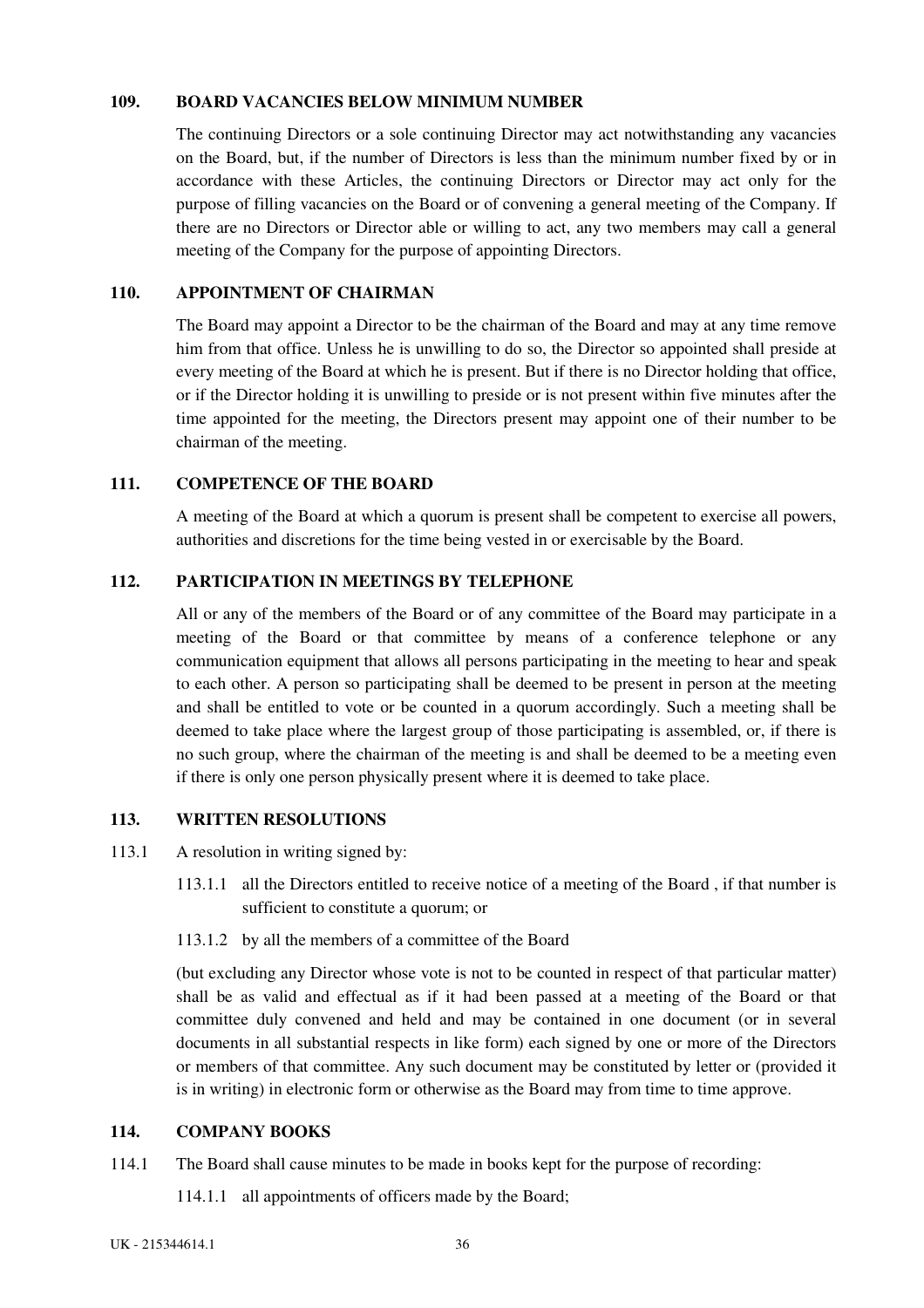- <span id="page-42-0"></span>114.1.2 all proceedings at meetings of the Company, of the holders of any class of shares in the Company and of the Board and of committees of the Board, including the names of the Directors or members of a committee of the Board present at each such meeting.
- 114.2 Subject to the Statutes, any such minutes, if purporting to be signed by the chairman of the meeting at which the appointments were made or proceedings held or by the chairman of the next succeeding meeting, shall be sufficient evidence of the facts stated in them without any further proof.

### **115. VALIDITY OF ACTS OF THE BOARD OR A COMMITTEE**

All acts done by the Board or by a committee of the Board, or by a person acting as a Director or member of a committee of the Board shall, notwithstanding that it is afterwards discovered that there was some defect in the appointment of any Director, member of a committee of the Board, or person acting as a Director, or that any of them were disqualified from holding office, or had vacated office, or were not entitled to vote, be as valid as if each such person had been duly appointed and was qualified and had continued to be a Director or member of the committee and had been entitled to vote.

### **COMPANY SECRETARY**

#### **116. APPOINTMENT AND REMOVAL OF COMPANY SECRETARY**

- 116.1 Subject to the Statutes, the Secretary shall be appointed by the Board at such remuneration and upon such terms as it thinks fit. If thought fit, two or more persons may be appointed as joint Secretaries with the power to act jointly and severally. Any Secretary so appointed may be removed by the Board.
- 116.2 The Board may from time to time appoint an assistant or deputy secretary who, during such time as there may be no Secretary or no Secretary capable of acting, may act as Secretary and do any act authorised or required by these Articles or by law to be done by the Secretary. The signature of any document as Secretary by such assistant or deputy secretary shall be conclusive evidence (without invalidating that signature for any purpose) that at the time of signature there was no Secretary or no Secretary capable of acting.

# **THE SEAL**

#### **117. USE OF SEAL**

The Seal shall only be used by the authority of the Board or of a committee authorised by the Board in that behalf and, unless otherwise decided by the Board or any such committee, any document to which the Seal is applied must also be signed by at least one authorised person in the presence of a witness who attests the signature. For the purposes of this Article, an authorised person is any Director, the Company Secretary or any person authorised by the Board or such committee for the purpose of signing documents to which the Seal is applied.

#### **DIVIDENDS**

#### **118. COMPANY MAY DECLARE DIVIDENDS**

Subject to the Statutes, the Company may by ordinary resolution declare dividends in accordance with the respective rights of the members, but no dividend shall exceed the amount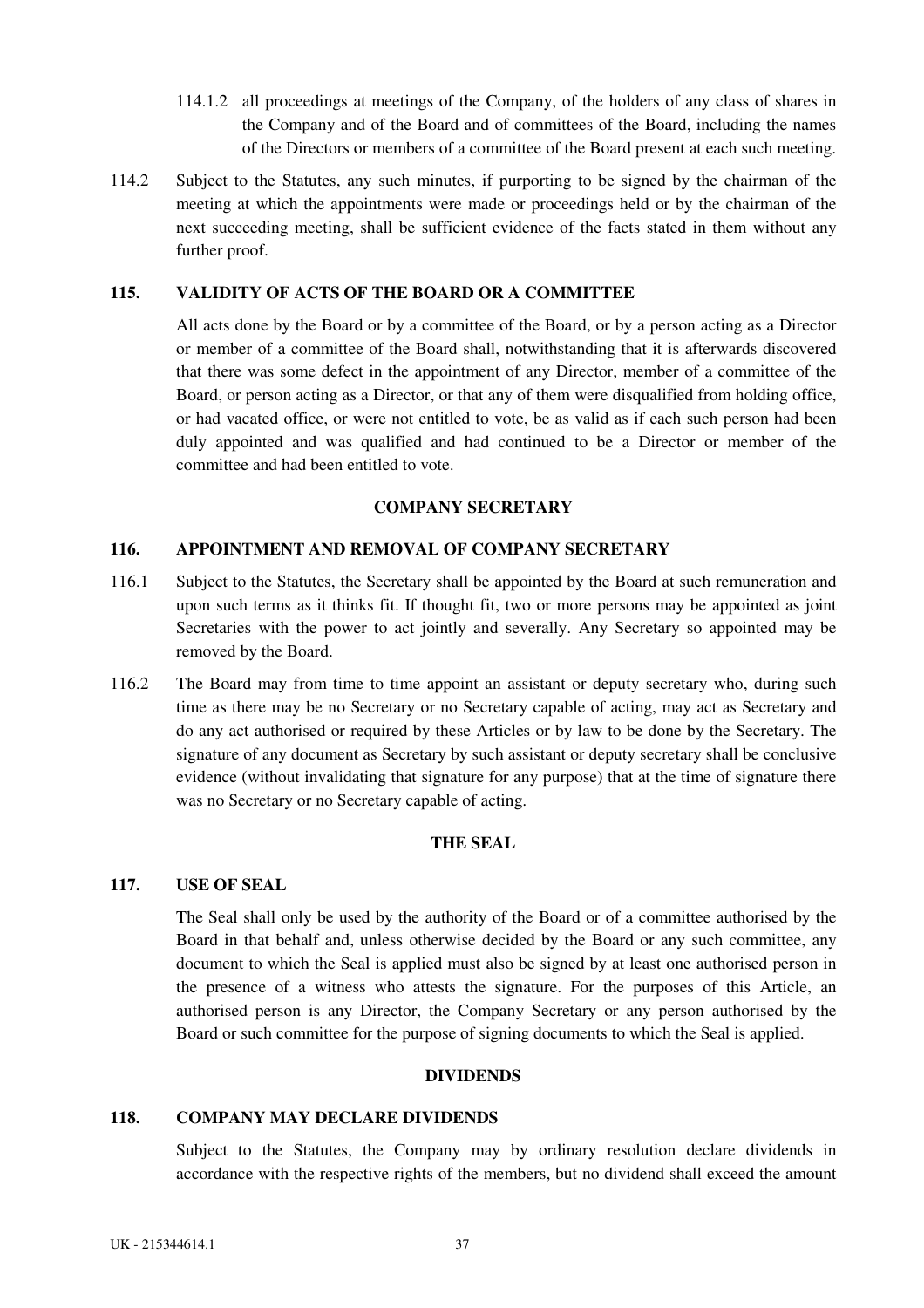recommended by the Board. Subject to the Statutes, any determination by the Board of the amount of profits at any time available for distribution shall be conclusive.

## <span id="page-43-0"></span>**119. BOARD MAY PAY INTERIM DIVIDENDS AND FIXED DIVIDENDS**

Subject to the Statutes, the Board may pay interim dividends if it appears to the Board that they are justified by the financial position of the Company. If the share capital of the Company is divided into different classes, the Board may pay interim dividends on shares which confer deferred or non-preferred rights to dividends as well as on shares which confer preferential or special rights to dividends, but no interim dividend shall be paid on shares carrying deferred or non-preferred rights if, at the time of payment, any preferential dividend is in arrears. The Board may also pay at intervals settled by it any dividend payable at a fixed date if it appears to the Board that the financial position of the Company justifies the payment. If the Board acts in good faith, it shall not incur any liability to the holders of shares conferring preferred rights for any loss which they may suffer by reason of the lawful payment of an interim dividend on any shares having deferred or non-preferred rights.

## **120. CALCULATION AND CURRENCY OF DIVIDENDS**

- 120.1 Except in so far as the rights attaching to any share otherwise provide:
	- 120.1.1 all dividends shall be declared and paid according to the amounts paid up on the shares on which the dividend is paid, but (for the purposes of this Article only) no amount paid up on a share in advance of calls shall be treated as paid up on the share;
	- 120.1.2 all dividends shall be apportioned and paid proportionately to the amounts paid up on the shares during any portion or portions of the period in respect of which the dividend is paid; but, if any share is issued on terms providing that it shall rank for dividend as from a particular date, that share shall rank for dividend accordingly; and
	- 120.1.3 any dividends or other monies payable on or in respect of any share may be declared in any currency or currencies, and paid in the same currency or currencies or in any other currency or currencies, and subject to such charges to cover the costs of conversion, as the Board may determine, using where required such basis of conversion (including the rate and timing of conversion) as the Board decides.

## **121. WAIVER OF DIVIDENDS**

The waiver in whole or in part of any dividend on any share by any document (whether or not under seal) shall be effective only if such document is signed by the relevant member or transmittee and delivered to the Company and if or to the extent that it is accepted as such or acted upon by the Company.

## **122. NON-CASH DIVIDENDS**

A general meeting declaring a dividend may, upon the recommendation of the Board, by ordinary resolution direct that it shall be satisfied wholly or partly by the distribution of assets and, in particular, of paid-up shares or debentures of any other company and, where any difficulty arises concerning such distribution, the Board may settle it as the Board thinks expedient and in particular may issue fractional certificates or, subject to the Statutes and, in the case of shares held in uncertificated form, the system's rules, authorise and instruct any person to sell and transfer any fractions or may ignore fractions altogether, and may fix the value for distribution of any assets and may determine that cash shall be paid to any member upon the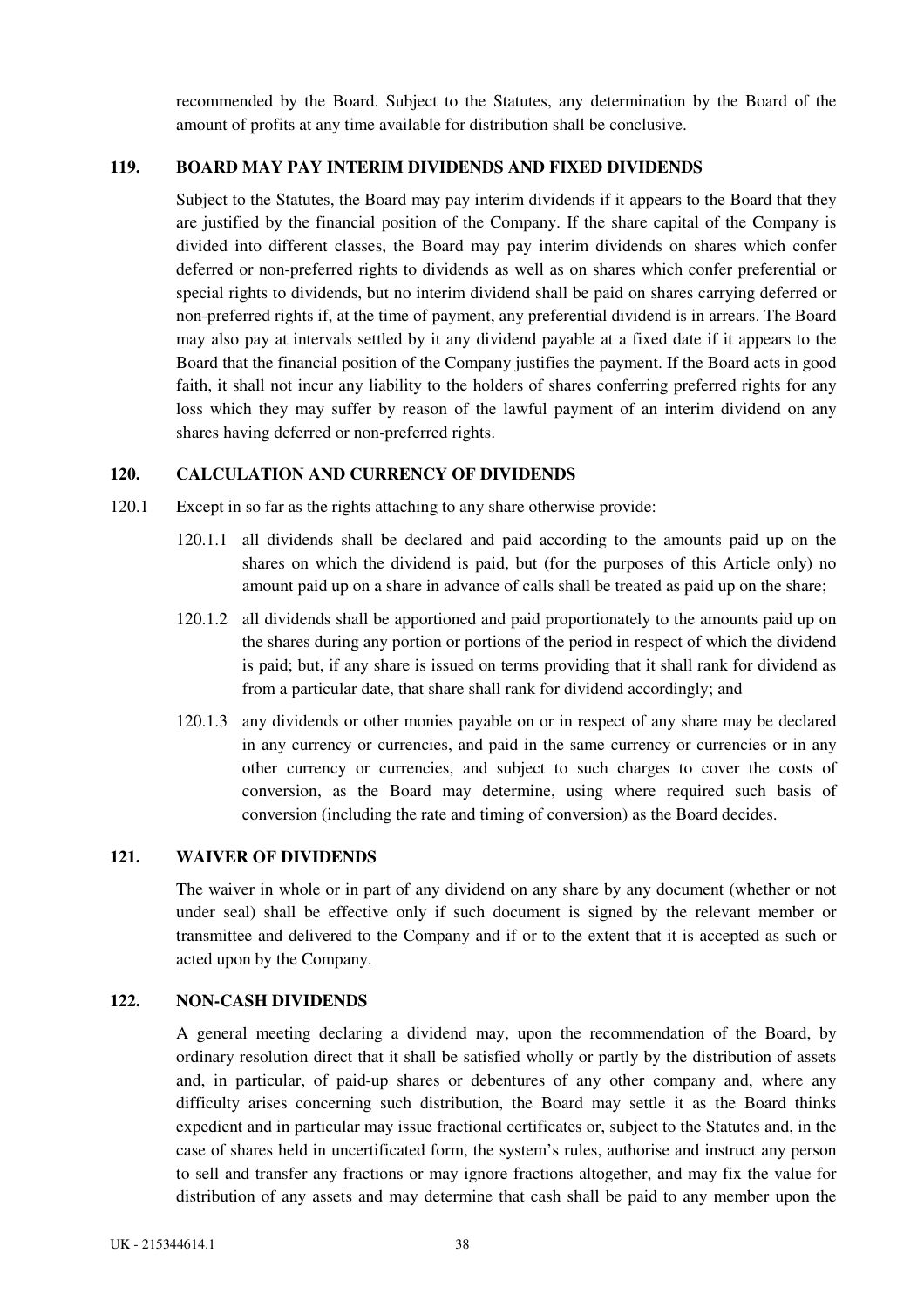basis of the value so fixed in order to secure equality of distribution and may vest any assets to be distributed in trustees as the Board may consider expedient.

## <span id="page-44-0"></span>**123. SCRIP DIVIDENDS**

- 123.1 Subject to the Statutes, the Board may, if authorised by an ordinary resolution of the Company, offer the holders of ordinary shares the right to elect to receive new ordinary shares, credited as fully paid, instead of cash for all or part (as determined by the Board) of any dividend. The following provisions shall apply:
	- 123.1.1 an ordinary resolution may specify a particular dividend or dividends, or may specify all or any dividends, declared or paid within a specified period, but such period may not end later than the third anniversary of the date of the meeting at which the ordinary resolution is passed;
	- 123.1.2 the basis of allotment to each entitled holder of ordinary shares shall be such number of new ordinary shares credited as fully paid as have a value as nearly as possible equal to (but not greater than) the amount of the dividend (disregarding any tax credit) which he has elected to forego. For this purpose, the "value" of an ordinary share shall be deemed to be whichever is the greater of its nominal value and the average of the middle market quotations for the Company's ordinary shares on the London Stock Exchange as derived from the Daily Official List on the day on which the shares are first quoted "ex" the relevant dividend and the four subsequent dealing days or in such other manner as may be determined by or in accordance with the ordinary resolution. A certificate or report by the Auditors as to the amount of the value in respect of any dividend shall be conclusive evidence of that amount;
	- 123.1.3 no fraction of an ordinary share shall be allotted and if any holder of ordinary shares would otherwise be entitled to fractions of a share, the Board may deal with the fractions as it thinks fit, including (without limitation) determining that the whole or part of the benefit of fractional entitlements will be disregarded or accrue to the Company or that the value of fractional entitlements will be accumulated on behalf of a member (without entitlement to interest) and applied in paying up new shares in connection with a subsequent offer by the Company of the right to receive shares instead of cash in respect of a future dividend;
	- 123.1.4 the Board shall not proceed with any election unless the Company has sufficient reserves or funds which may be capitalised to give effect to the election following the Board's determination of the basis of allotment;
	- 123.1.5 on or as soon as practicable after announcing that the Board is to recommend or pay any dividend, the Board, if it intends to offer an election for that dividend, shall also announce that intention and, having determined the basis of allotment, shall notify the entitled holders of ordinary shares (other than any in relation to whom an election mandate in accordance with this Article is subsisting) of the right of election offered to them, and shall send with, or following, such notification, forms of election and shall specify the procedure to be followed and place at which, and the latest date and time by which, duly completed forms of election must be received in order to be effective;
	- 123.1.6 the dividend (or that part of the dividend in respect of which a right of election has been offered) shall not be payable on ordinary shares in respect of which an election has been duly made (the "elected shares") and instead additional ordinary shares shall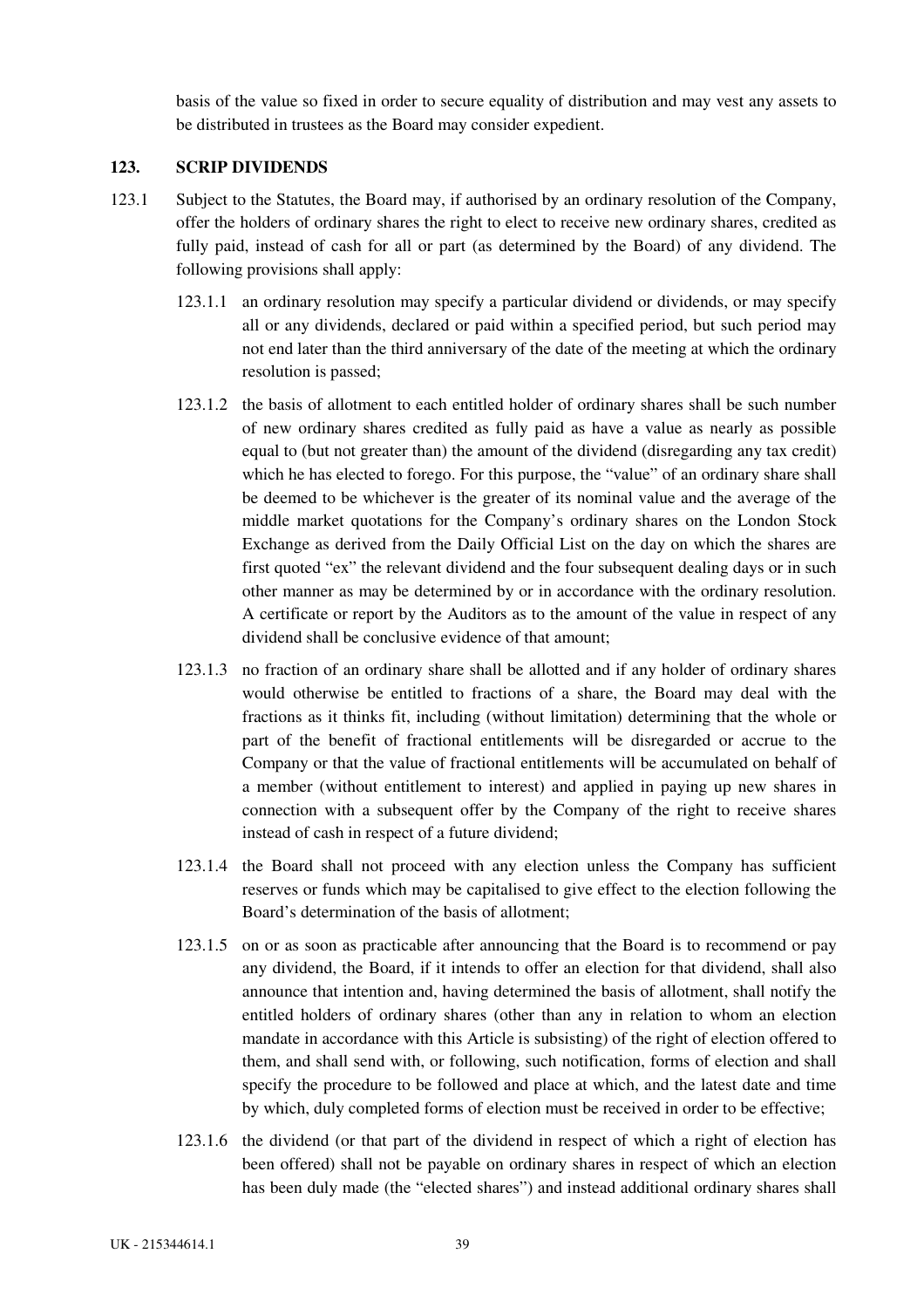<span id="page-45-0"></span>be allotted to the holders of the elected shares on the basis of allotment so determined. For such purpose, the Board shall capitalise, out of any amount standing to the credit of any reserve or fund (including the profit and loss account), whether or not it is available for distribution, as the Board may determine, a sum equal to the aggregate nominal amount of the additional ordinary shares to be allotted on that basis and apply it in paying up in full the appropriate number of ordinary shares for allotment and distribution to the holders of the elected shares on that basis;

- 123.1.7 the additional ordinary shares so allotted shall be allotted as of the record date for the dividend for which the right of election has been offered and shall rank pari passu in all respects with the fully paid ordinary shares then in issue except that they will not rank for the dividend or other distribution entitlement in respect of which they have been issued. Unless the Board otherwise determines (and subject always to the Regulations and the system's rules), the ordinary shares so allotted shall be issued as shares in certificated form (where the ordinary shares in respect of which they have been allotted were in certificated form at the Scrip Record Time) or as shares in uncertificated form (where the ordinary shares in respect of which they have been allotted were in uncertificated form at the Scrip Record Time) provided that if the Company is unable under the system's rules to issue ordinary shares in uncertificated form to any person, such shares shall be issued as shares in certificated form. For these purposes, the "Scrip Record Time" means such time on the record date for determining the entitlements of members to make elections as described in this Article, or on such other date as the Board may in its absolute discretion determine.
- 123.2 The Board may establish or vary a procedure for election mandates whereby a holder of ordinary shares may elect concerning future rights of election offered to that holder under this Article until the election mandate is revoked following that procedure.
- 123.3 The Board may exclude from any offer any holders of ordinary shares if it believes that it is necessary or expedient to do so in relation to any legal or practical problems under the laws of, or the requirements of any regulatory body or stock exchange or other authority in, any territory or that for any other reason the offer should not be made to them.

## **124. ENHANCED SCRIP DIVIDENDS**

- 124.1 Subject to the Statutes and without prejudice to the generality of Article 123, the Board may, in respect of any cash dividend or other distribution (or any part thereof) declared or payable in relation to any financial year or period of the Company, offer to each holder of ordinary shares the right to elect to receive new ordinary shares, credited as fully paid, in respect of the whole or part of the ordinary shares held by them instead of such cash dividend, on any basis described in that Article but so that the entitlement of each holder of ordinary shares to such new ordinary shares shall be determined by the Board such that the value (determined on the basis decided on by the Board) of the new ordinary shares concerned may exceed the cash amount that such holders of ordinary shares would otherwise have received by way of dividend and, in respect of such offer, that Article shall take effect subject to this Article. Any offer made under this Article shall be an alternative to any offer made under that Article in respect of a particular cash dividend (but shall form part of any plan which is in operation thereunder).
- 124.2 Any exercise by the Board of the powers granted to the Board by this Article shall be subject to a special resolution approving the exercise of such powers in respect of the dividend in question or in respect of any dividends or other distributions declared or payable in respect of a specified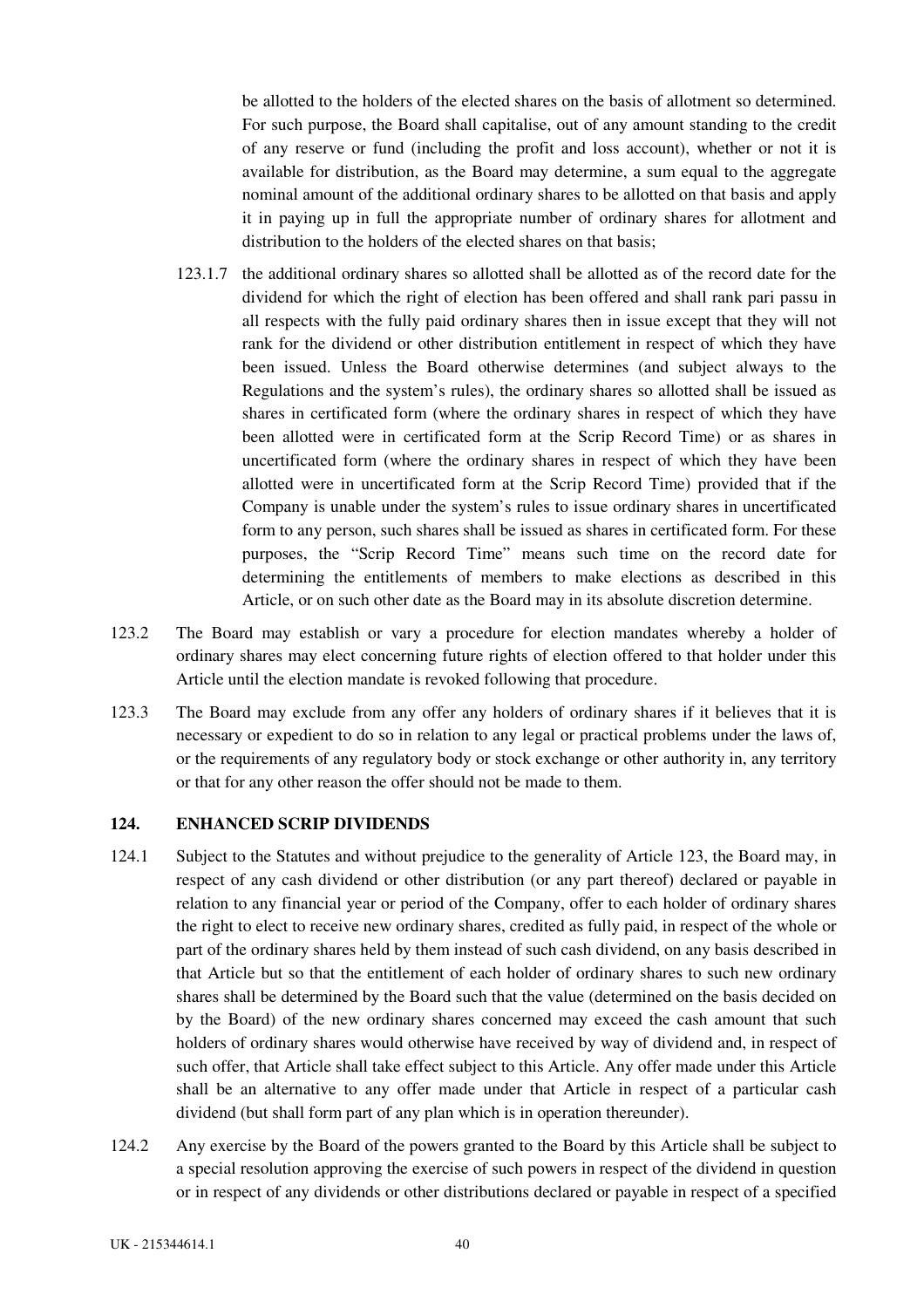<span id="page-46-0"></span>financial year or period of the Company which include the dividend in question but such year or period may not end later than the conclusion of the annual general meeting next following the date of the meeting at which such resolution is passed. No further sanction shall be required under Article 123 in respect of an exercise of powers by the Board under this Article and any authority granted under this Article shall not preclude the granting to the Board of a separate authority under that Article.

## **125. RIGHT TO DEDUCT AMOUNTS DUE ON SHARES FROM DIVIDENDS**

The Board may deduct from any dividend or other monies payable in respect of a share to a member all sums of money (if any) presently payable by him to the Company on account of calls or otherwise in respect of shares of the Company.

### **126. NO INTEREST ON DIVIDENDS**

No dividend or other monies payable in respect of a share shall bear interest against the Company unless otherwise provided by the rights attached to the share.

## **127. PAYMENT PROCEDURE**

- 127.1 All dividends and interest shall belong and be paid (subject to any lien of the Company) to those entitled members whose names shall be on the Register at the date at which such dividend shall be declared or at the date on which such interest shall be payable respectively, or at such other date as the Company by ordinary resolution or the Board may determine notwithstanding any subsequent transfer or transmission of shares.
- 127.2 The Company may pay any dividend, interest or other monies payable in cash in respect of shares by direct debit, bank transfer, cheque, dividend warrant, money order or by any other method (including by electronic means) as the Board may consider appropriate.
- 127.3 Every such cheque, warrant or order shall be made payable to the person to whom it is sent, or to such other person as the holder or the joint holders may in writing direct, and may be sent by post or equivalent means of delivery directed to the registered address of the holder or, in the case of joint holders, to the registered address of the joint holder whose name stands first in the Register, or to such person and to such address as the holder or joint holders may in writing direct.
- 127.4 Every such payment made by direct debit or bank transfer shall be made to the holder or joint holders or to or through such other person as the holder or joint holders may in writing direct.
- 127.5 In respect of shares in uncertificated form, where the Company is authorised to do so by or on behalf of the holder or joint holders in such manner as the Board shall from time to time consider sufficient, the Company may pay any such dividend, interest or other monies by means of the relevant system. Every such payment shall be made in such manner as may be consistent with the system's rules and, without prejudice to the generality of the foregoing, may include the sending by the Company or by any person on its behalf of an instruction to the Operator to credit the cash memorandum account of the holder or joint holders or, if permitted by the Company, of such person as the holder or joint holders may in writing direct.
- 127.6 The Company shall not be responsible for any loss of any such cheque, warrant or order and any payment made in any manner permitted by these Articles shall be at the sole risk of the holder or joint holders. Without prejudice to the generality of the foregoing, if any such cheque, warrant or order has been, or is alleged to have been, lost, stolen or destroyed, the Board may,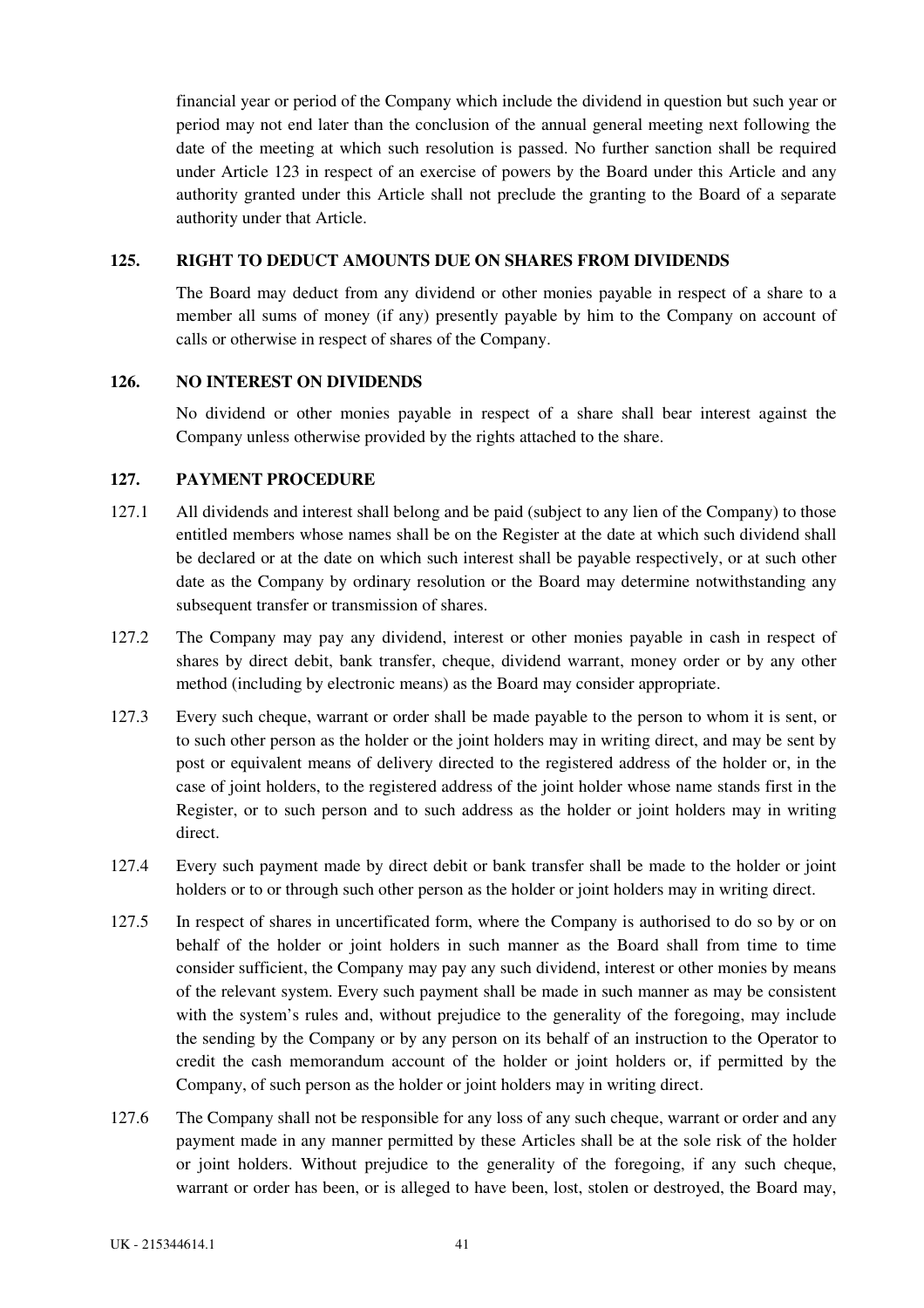<span id="page-47-0"></span>on request of the person entitled thereto, issue a replacement cheque, warrant or order subject to compliance with such conditions as to evidence and indemnity and the payment of out of pocket expenses of the Company in connection with the request as the Board may think fit.

127.7 The issue of such cheque, warrant or order, the collection of funds from or transfer of funds by a bank in accordance with such direct debit or bank transfer or, in respect of shares in uncertificated form, the making of payment in accordance with the system's rules, shall be a good discharge to the Company.

### **128. RECEIPT BY JOINT HOLDERS**

If several persons are registered as joint holders of any share, any one of them may give effectual receipts for any dividend or other monies payable in respect of the share.

### **129. WHERE PAYMENT OF DIVIDENDS NEED NOT BE MADE**

The Company may cease to send any cheque or warrant through the post or to effect payment by any other means for any dividend or other monies payable in respect of a share which is normally paid in that manner on that share if in respect of at least two consecutive dividends payable on that share payment, through no fault of the Company, has not been effected (or, following one such occasion, reasonable enquiries have failed to establish any new address of the holder) but, subject to these Articles, the Company shall recommence payments in respect of dividends or other monies payable on that share by that means if the holder or transmittee claims the arrears of dividend and does not instruct the Company to pay future dividends in some other way.

### **130. UNCLAIMED DIVIDENDS**

All dividends, interest or other sums payable unclaimed for one year after having become due for payment may be invested or otherwise made use of by the Board for the benefit of the Company until claimed. The retention by the Company of, or payment into a separate account of, any unclaimed dividend or other monies payable on or in respect of a share into a separate account shall not constitute the Company a trustee in respect of it. Any dividend, interest or other sum unclaimed after a period of 12 years from the date when it became due for payment shall be forfeited and shall revert to the Company.

#### **CAPITALISATION OF PROFITS**

# **131. CAPITALISATION OF PROFITS**

- 131.1 Upon the recommendation of the Board, the Company may pass an ordinary resolution to the effect that it is desirable to capitalise all or any part of any undivided profits of the Company not required for paying any preferential dividend (whether or not they are available for distribution) or all or any part of any sum standing to the credit of any reserve or fund (whether or not available for distribution).
- 131.2 Subject as provided below, the Board may appropriate the sum resolved to be capitalised to the members who would have been entitled to it if it were distributed by way of dividend and in the same proportions and apply such sum on their behalf either in or towards paying up the amounts, if any, for the time being unpaid on any shares held by them respectively, or (subject to approval by ordinary resolution and to any subsisting special rights previously conferred on any shares or class of shares) in paying up in full shares of any class or debentures of the Company of a nominal amount equal to that sum, and allot the shares or debentures credited as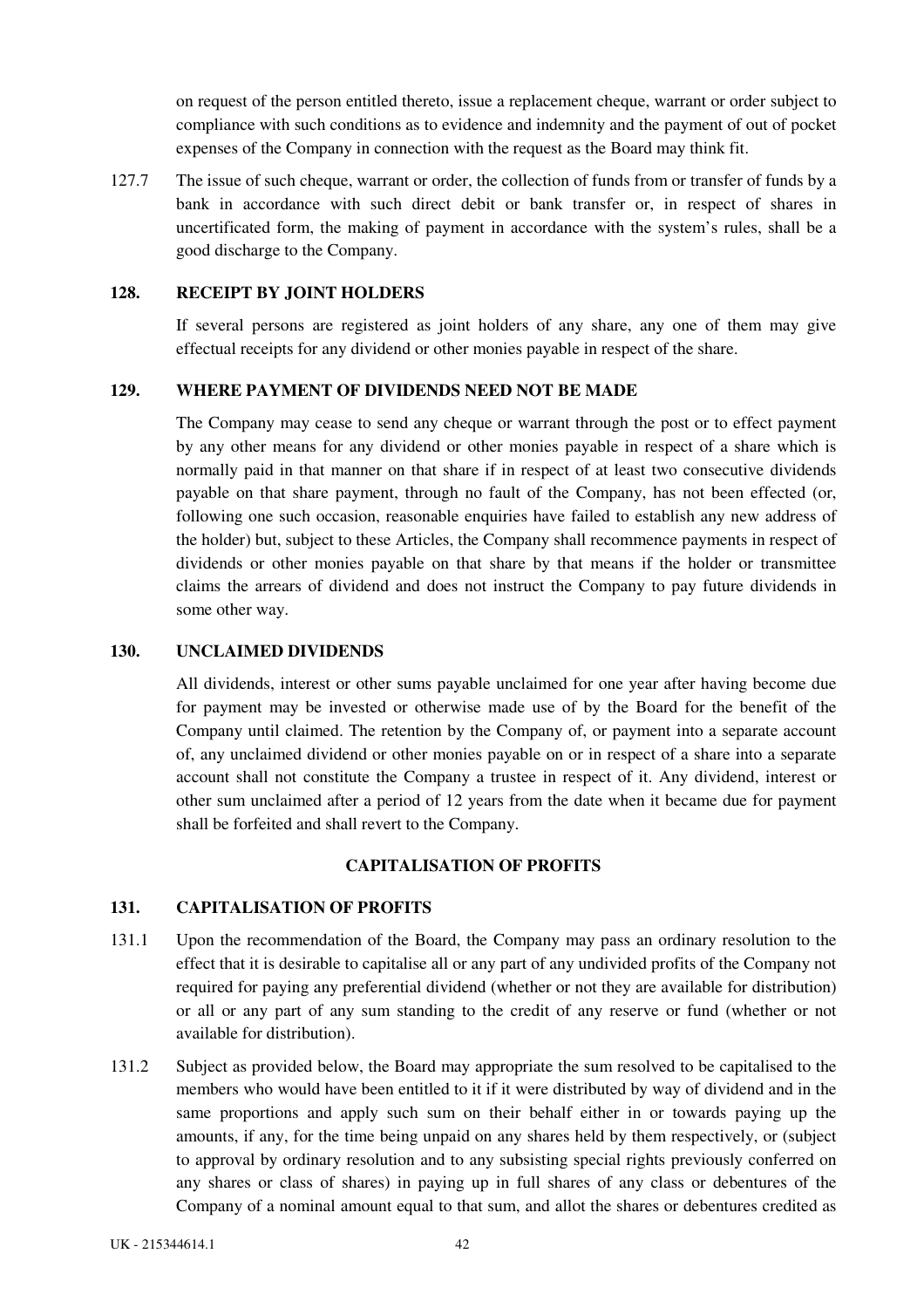<span id="page-48-0"></span>fully paid to those members, or as they may direct, in those proportions, or partly in one way and partly in the other provided that:

- 131.2.1 the Company shall for the purposes of this Article be deemed to be such a member in relation to any shares held as treasury shares which, if not so held, would have ranked for any such distribution by way of dividend, but only insofar as the appropriated sum is to be applied in paying up in full shares of the Company; and
- 131.2.2 the share premium account, the capital redemption reserve, and any reserve or fund representing profits which are not available for distribution may only be applied in paying up in full shares of the Company.
- 131.3 The Board may authorise any person to enter on behalf of all the members concerned into an agreement with the Company providing for the allotment to them respectively, credited as fully paid, of any shares or debentures to which they are entitled upon such capitalisation and any matters incidental thereto, any agreement made under such authority being binding on all such members.
- 131.4 If any difficulty arises concerning any distribution of any capitalised reserve or fund, the Board may subject to the Statutes and, in the case of shares held in uncertificated form, the system's rules, settle it as the Board considers expedient and in particular may issue fractional certificates, authorise any person to sell and transfer any fractions or resolve that the distribution should be made as nearly as practicable in the correct proportion or may ignore fractions altogether, and may determine that cash payments shall be made to any members in order to adjust the rights of all parties as the Board considers expedient.
- 131.5 Where, pursuant to an employees' share scheme, the Company has granted options to subscribe for shares on terms which provide (*inter alia*) for adjustments to the subscription price payable on the exercise of such options or to the number of shares to be allotted upon such exercise in the event of any increase or reduction in, or other reorganisation of, the Company's issued share capital and an otherwise appropriate adjustment would result in the subscription price for any share being less than its nominal value, then, subject to and in accordance with the provisions of the Statutes, the Board may, on the exercise of any of the options concerned and payment of the subscription which would have applied had such adjustment been made, capitalise any such profits or other sum as is mentioned in Article 131.1 to the extent necessary to pay up the unpaid balance of the nominal value of the shares which fall to be allotted on the exercise of such options and apply such amount in paying up such balance and allot shares fully paid accordingly. The other provisions of this Article 131 shall apply mutatis mutandis to any such capitalisation except that the authority of an ordinary resolution of the Company shall not be required.

## **AUTHENTICATION OF DOCUMENTS**

## **132. AUTHENTICATION OF DOCUMENTS**

Any Director or the Secretary or any person appointed by the Board for the purpose shall have power to authenticate any documents or other information affecting these Articles and any resolutions passed by the Company or the Board or any committee and any books, records, accounts, documents and other communications relating to the business of the Company and to certify copies or extracts as true copies or extracts. Anything purporting to be a copy of a resolution, or an extract from the minutes of a meeting, of the Company, the Board or any committee which is certified as such in accordance with this Article shall be conclusive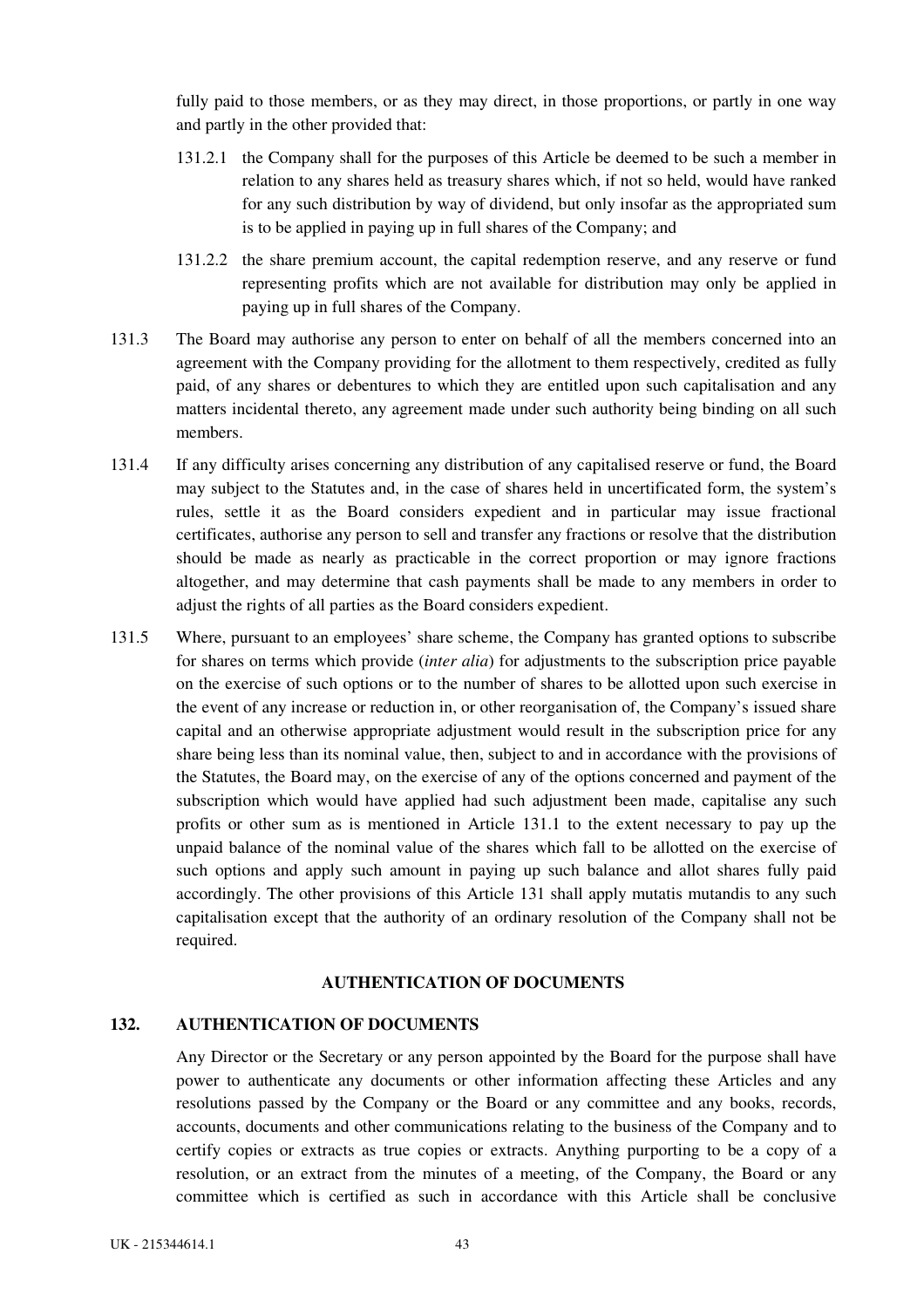<span id="page-49-0"></span>evidence in favour of all persons dealing with the Company upon the faith of such copy that such resolution has been duly passed or, as the case may be, that such minute or extract is a true and accurate record of proceedings at a duly constituted meeting.

### **RECORD DATES**

#### **133. POWER TO CHOOSE RECORD DATE**

Notwithstanding any other provision of these Articles, the Company or the Board may fix any date as the record date for any dividend, distribution, allotment or issue and such record date may be on or at any time before or after any date on which the dividend, distribution, allotment or issue is declared, paid or made.

### **ACCOUNTS AND OTHER RECORDS**

## **134. COPY OF ACCOUNTS TO BE SENT TO MEMBERS**

A copy of every profit and loss account and balance sheet, including all documents required by law to be annexed to the balance sheet which is to be laid before the Company in general meeting, together with copies of the Directors' and of the Auditors' reports (or such other documents which may be required or permitted by law to be sent in their place) shall not less than 21 clear days before the date of the meeting be sent or supplied in any manner permitted by these Articles to every member (whether or not he is entitled to receive notices of general meetings of the Company), and to every holder of debentures of the Company (whether or not he is so entitled), and to the Auditors provided that if the Company is permitted by law to send or supply to any member, to any holder of debentures of the Company or to the Auditors any strategic report (with prescribed supplemental material) in place of all or any of such profit and loss account and balance sheet or other documents, this Article shall impose no greater obligation on the Company than that imposed by law; but this Article shall not require a copy of those documents to be sent or supplied to any member or holder of debentures of whose address the Company is unaware or to more than one of the joint holders of any shares or debentures.

### **135. INSPECTION OF RECORDS**

No member in his capacity as a member shall have any right of inspecting any record, book or document of any description belonging to the Company except as conferred by the Statutes or authorised by the Board or by ordinary resolution of the Company.

### **136. DESTRUCTION OF DOCUMENTS**

- 136.1 Subject to compliance with the system's rules, the Company may destroy:
	- 136.1.1 any instrument of transfer of shares and any other document on the basis of which an entry is made in the Register, at any time after the expiration of six years from the date of registration;
	- 136.1.2 any instruction concerning the payment of dividends or other monies in respect of any share or any notification of change of name or address, at any time after the expiration of two years from the date the instruction or notification was recorded; and
	- 136.1.3 any share certificate which has been cancelled, at any time after the expiration of one year from the date of cancellation;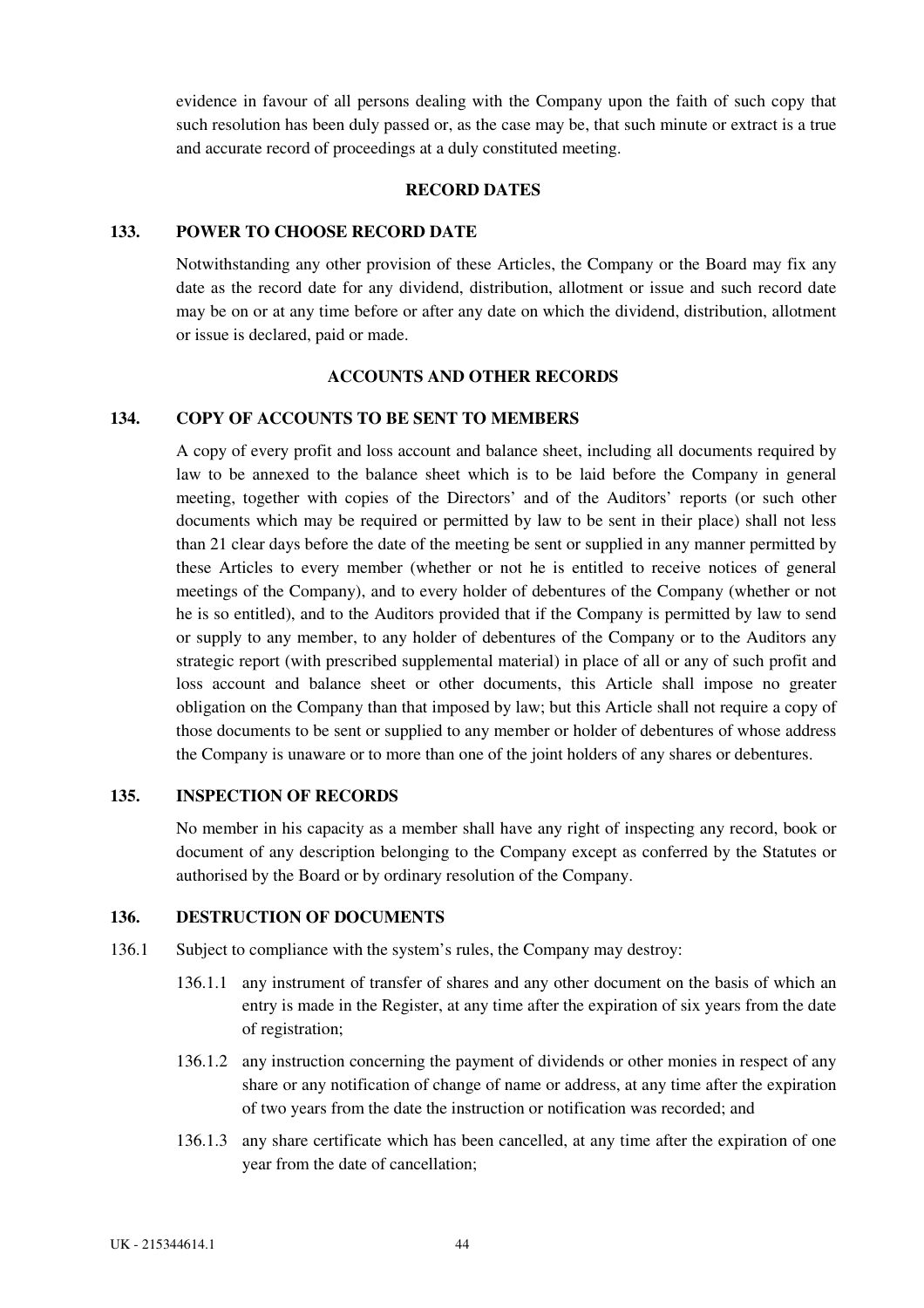<span id="page-50-0"></span>provided that the Company may destroy any such type of document after such shorter period as the Board may determine if a copy of such document is retained on microfilm or by other similar means and is not destroyed earlier than the original might otherwise have been destroyed in accordance with this Article.

- 136.2 It shall conclusively be presumed in favour of the Company that every instrument of transfer so destroyed was a valid and effective instrument duly and properly registered and that every share certificate so destroyed was a valid and effective document duly and properly cancelled and that every other document so destroyed was a valid and effective document in accordance with its particulars recorded in the books or records of the Company provided that:
	- 136.2.1 this Article shall apply only to the destruction of a document in good faith and without express notice that its retention was relevant to any claim (regardless of the parties to the claim);
	- 136.2.2 nothing contained in this Article shall be construed as imposing upon the Company any liability in respect of the destruction of any such document earlier than the times referred to in this Article or in any case where the conditions of this Article are not fulfilled; and
	- 136.2.3 references in this Article to the destruction of any document or thing include references to its disposal in any manner.

## **COMMUNICATIONS**

## **137. FORM OF COMMUNICATIONS**

- 137.1 Except to the extent that these Articles provide otherwise, and subject to compliance with the Statutes, anything sent or supplied by or to any person, including the Company, under these Articles may be sent or supplied, whether or not because the Statutes require it to be sent or supplied, in any way (including, except in the case of anything supplied to the Company, by making it available on a website) in which documents or information required to be sent or supplied may be sent or supplied by or to that person in accordance with the Companies Act 2006.
- 137.2 Except insofar as the Statutes require otherwise, the Company shall not be obliged to accept any notice, document or other information sent or supplied to the Company in electronic form unless it satisfies such stipulations, conditions or restrictions (including for the purpose of authentication) as the Board thinks fit, and the Company shall be entitled to require any such notice, document or information to be sent or supplied in hard copy form instead.
- 137.3 Any notice, document or other communication (including copies of accounts or summary financial statements) to be given to or by any person pursuant to these Articles (other than a notice calling a meeting of Directors) shall be in writing except that, if it is in electronic form, it need not be in writing unless these Articles specifically require it to be.
- 137.4 Subject to the Statutes, the Board may from time to time issue, endorse or adopt terms and conditions relating to the use of electronic means under these Articles.
- 137.5 Nothing in these Articles shall prevent the Company from sending or supplying any notice, document or information in hard copy form instead of in electronic form on any occasion.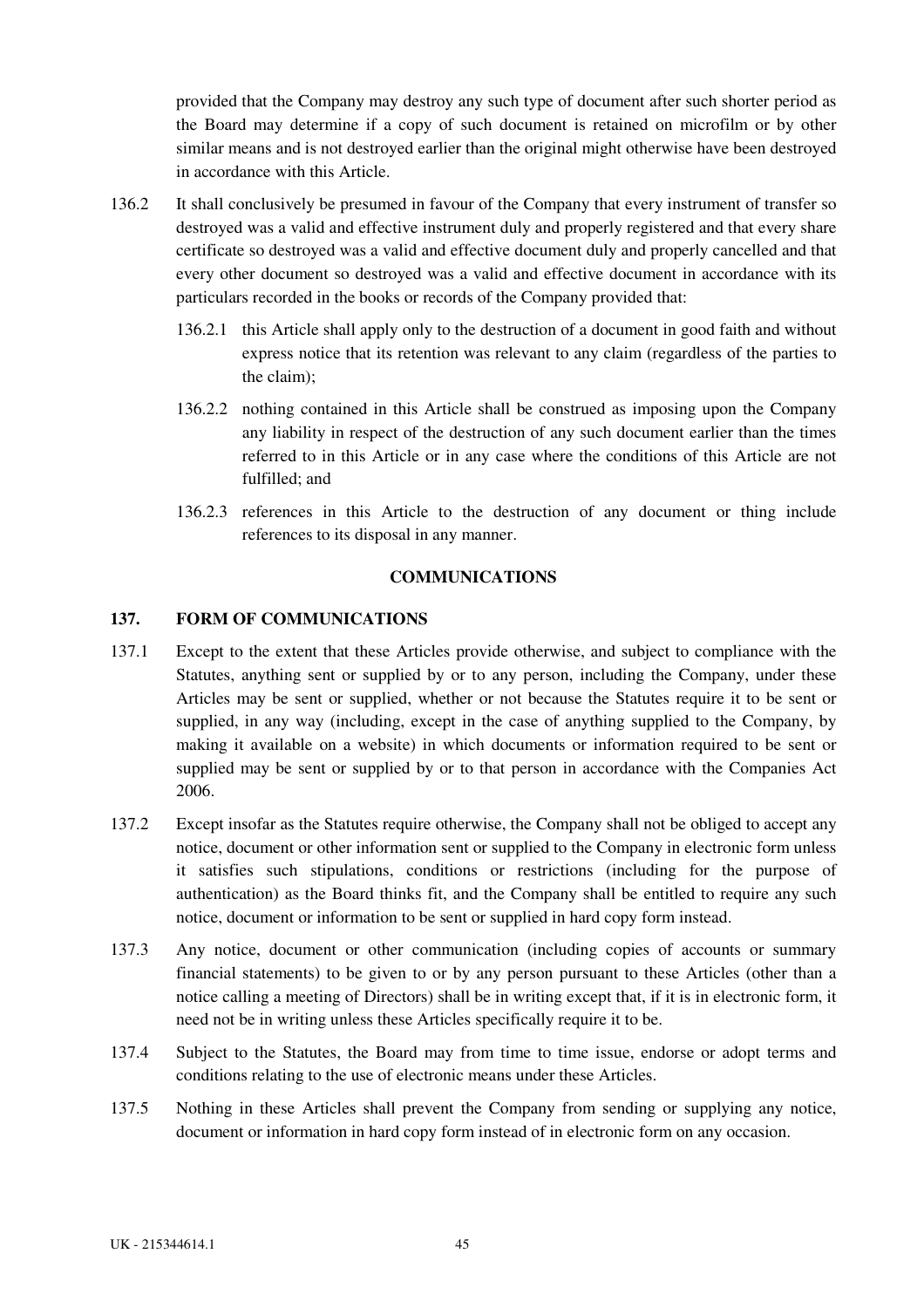## <span id="page-51-0"></span>**138. COMMUNICATION WITH JOINT HOLDERS**

In the case of joint holders of a share, all notices, documents or other information shall be given to the joint holder whose name stands first in the Register in respect of the joint holding and shall be deemed to have been given to all the joint holders. Any agreement by that holder that notices, documents and other information may be sent or supplied in electronic form or by being made available on a website shall be binding on all the joint holders.

## **139. COMMUNICATION WITH OVERSEAS MEMBERS**

A member whose registered address is not within the United Kingdom and who notifies the Company of an address within the United Kingdom at which documents or information may be supplied to him shall be entitled to have such things supplied to him at that address, but otherwise no such member shall be entitled to receive any document or information from the Company. Such address may, at the Board's discretion, be an electronic address but the Board may at any time without prior notice (and whether or not the Company has previously sent or supplied any documents or information in electronic form to that electronic address) refuse to send or supply any documents or information to that electronic address if it believes that its refusal is necessary or expedient in relation to any legal or practical problems under the laws of, or the requirements of any regulatory body or stock exchange or other authority in, any territory, or that for any other reason it should not send or supply any documents or information to that electronic address.

## **140. COMMUNICATIONS AFTER TRANSMISSION**

- 140.1 Any notice, document or other information sent or supplied to any member pursuant to these Articles shall, notwithstanding that the member is then dead or bankrupt or that any other event giving rise to the transmission of the share by operation of law has occurred and whether or not the Company has notice of the death, bankruptcy or other event, be deemed to have been properly sent or supplied in respect of any share registered in the name of that member as sole or joint holder.
- 140.2 Unless agreed otherwise with the relevant transmittee, the Company may send or supply any notice, document or other information to a transmittee in any manner in which it might have been sent or supplied to the member from whom the transmittee derives title to the relevant share, and as if the transmittee's address were the same as the member's address in the Register or the electronic address (if any) specified by the member; but the Company shall not be entitled to assume that the address or electronic address is correct if sending notice to the transmittee under section 793 of the Companies Act 2006.

## **141. WHEN NOTICE DEEMED SERVED**

- 141.1 Any notice, document or other information:
	- 141.1.1 if sent by the Company by post or other delivery service shall be deemed to have been received on the day (whether or not it is a working day) following the day (whether or not it was a working day) on which it was put in the post or given to the delivery agent and, in proving that it was duly sent, it shall be sufficient to prove that the notice, document or information was properly addressed, prepaid and put in the post or duly given to the delivery agent;
	- 141.1.2 if sent by the Company by electronic means in accordance with the Statutes shall be deemed to have been received on the same day that it was sent, and proof that it was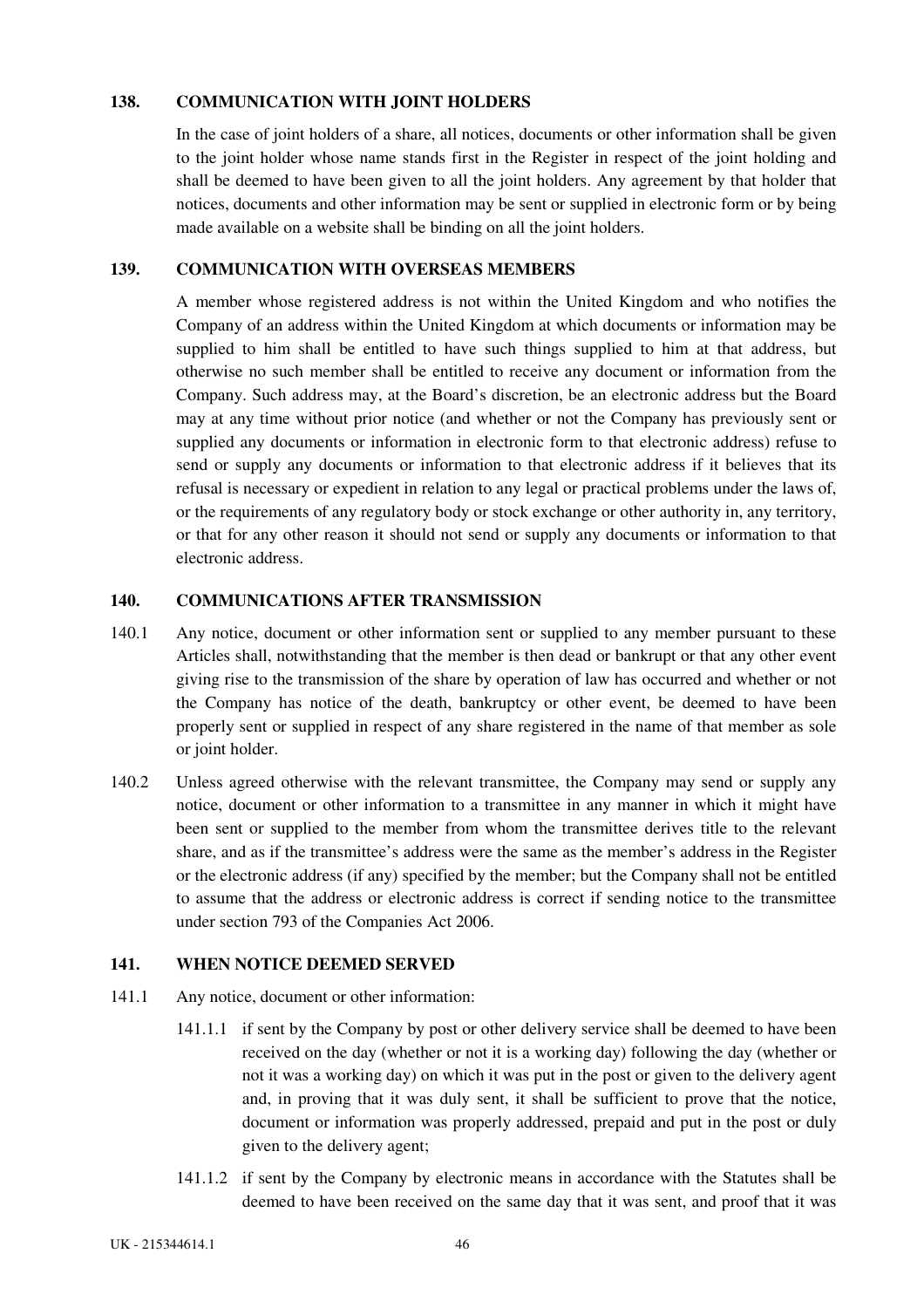sent in accordance with guidance issued by the Institute of Chartered Secretaries and Administrators shall be conclusive evidence that it was sent;

- <span id="page-52-0"></span>141.1.3 if made available on a website in accordance with the Statutes shall be deemed to have been received when notification of its availability on the website is deemed to have been received or, if later, when it is first made available on the website;
- 141.1.4 not sent by post or other delivery service but delivered personally or left by the Company at the address for that member on the Register shall be deemed to have been received on the day (whether or not it was a working day) and at the time it was so left;
- 141.1.5 sent or delivered by a relevant system shall be deemed to have been received when the Company (or a sponsoring system-participant acting on its behalf) sends the issuer instructions relating to the notice, document or information;
- 141.1.6 sent or supplied by the Company by any other means agreed by the member concerned shall be deemed to have been received when the Company has duly performed the action it has agreed to take for that purpose; and
- 141.1.7 to be given by the Company by advertisement shall be deemed to have been received on the day on which the advertisement appears.

## **142. RECORD DATE FOR COMMUNICATIONS**

Any notice, document or information may be sent or supplied by the Company by reference to the Register as it stands at any time not more than 21 days before the day it was sent or supplied. No change in the Register after that time shall invalidate the delivery of that notice, document or information, and every transmittee or other person not on the Register in relation to a particular share at that time who derives any title or interest in the share shall be bound by the notice, document or information without the Company being obliged to send or supply it to that person.

## **143. LOSS OF ENTITLEMENT TO RECEIVE COMMUNICATIONS**

If on two consecutive occasions notices, documents or information have been sent to any member at the registered address or his address (including an electronic address) for the service of notices but, through no fault of the Company, have been undelivered, such member shall not from then on be entitled to receive notices, documents or other information from the Company until he has notified to the Company in writing a new address within the United Kingdom to be either his registered address or his address (including an electronic address) for the service of notices.

## **144. NOTICE WHEN POST NOT AVAILABLE**

144.1 If at any time postal services within the United Kingdom are suspended or curtailed so that the Company is unable effectively to convene a general meeting or a meeting of the holders of any class of shares in its capital by notice sent through the post, the Board may decide that the only members to whom notice of the meeting must be sent are those to whom notice to convene the meeting can validly be sent by electronic means and those to whom notification as to the availability of the notice of meeting on a website can validly be sent by electronic means. In any such case the Company shall also advertise the meeting in at least two national daily newspapers published in the United Kingdom. If at least six clear days prior to the meeting the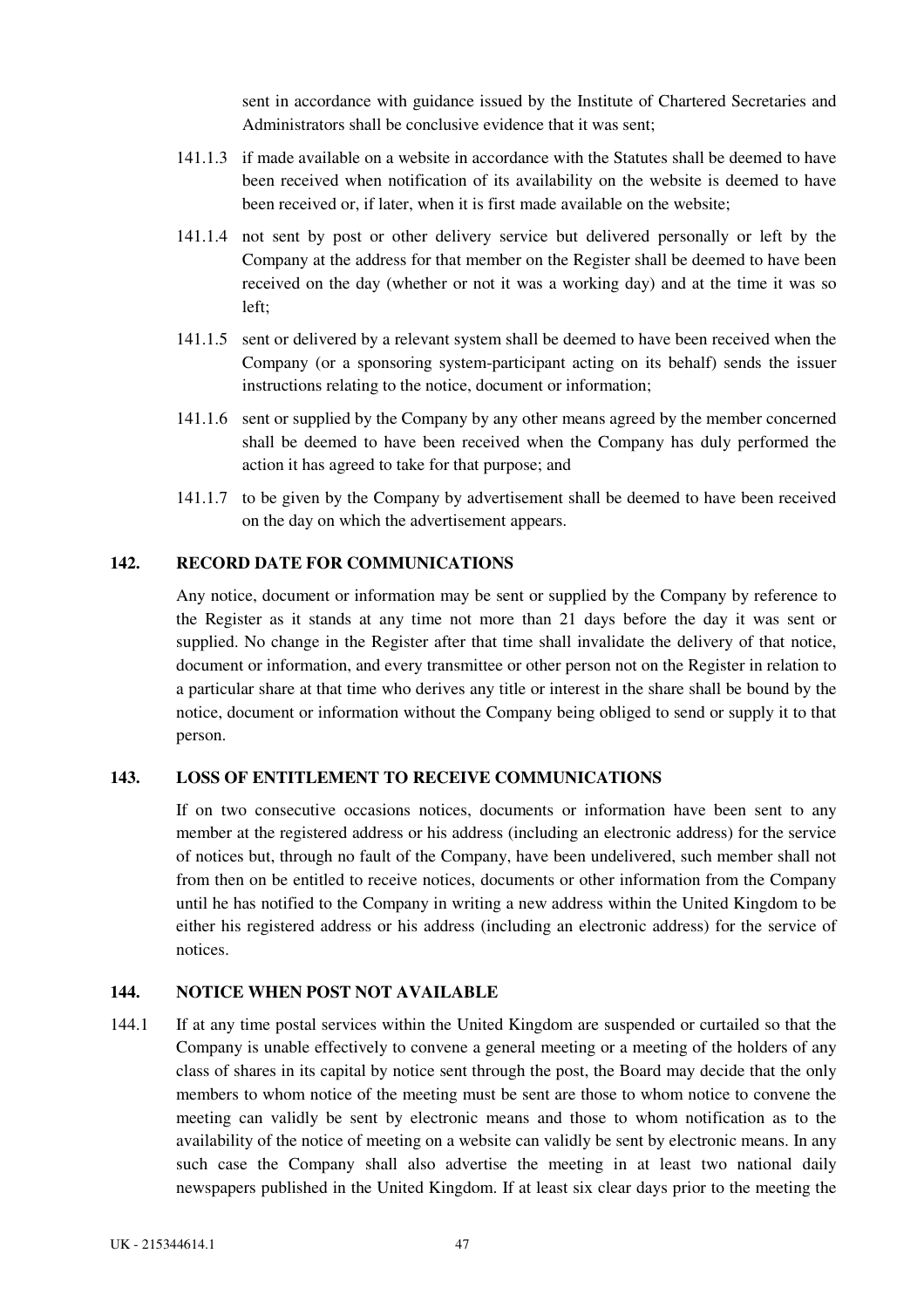<span id="page-53-0"></span>giving of notices by post to addresses throughout the United Kingdom has, in the Board's opinion, become practicable, the Company shall send confirmatory copies of the notice by post or such other manner as is permitted under these Articles to the persons entitled to receive them when postal services are running normally.

144.2 At any time that postal services within the United Kingdom are suspended or curtailed, any other notice or information considered by the Board to be capable of being supplied by advertisement shall, if advertised in at least one such newspaper, be deemed to have been notified to all members and transmittees to whom it would otherwise have been supplied in hard copy form.

#### **WINDING UP**

### **145. DISTRIBUTION IN SPECIE ON WINDING UP**

If the Company is wound up, the liquidator may, with the sanction of a special resolution of the Company and any other sanction required by law, divide among the members in specie the whole or any part of the assets of the Company and may, for that purpose, value any assets and determine how the division shall be carried out as between the members or different classes of members. The liquidator may, with such sanction, vest the whole or any part of the assets in trustees upon such trusts for the benefit of members as the liquidator with such sanction determines, but no member shall be compelled to accept any assets upon which there is a liability.

#### **INDEMNITY**

### **146. INDEMNITY AND PROVISION OF FUNDS**

- 146.1 Subject to, and to the extent not avoided by, the Statutes but without prejudice to any indemnity to which he may otherwise be entitled:
	- 146.1.1 any person who is or was at any time a director, secretary or other officer (unless the office is or was as auditor) of the Company or of any of its present or former subsidiary undertakings may be indemnified out of the assets of the Company to whatever extent the Board may determine against any costs, charges, expenses, losses and liabilities sustained or incurred by him in the actual or purported execution of his duties or in the exercise or purported exercise of his powers or otherwise in connection with his office, whether or not sustained or incurred in connection with any negligence, default, breach of duty or breach of trust by him in relation to the Company or the relevant undertaking; and
	- 146.1.2 the Board shall have power to provide funds to meet any expenditure incurred or to be incurred by any such person in defending himself in any criminal or civil proceeding in connection with any alleged negligence, default, breach of duty or breach of trust by him in relation to the Company or any such undertaking, or any investigation, or action proposed to be taken, by a regulatory authority in that connection, or for the purposes of any application under the Companies Act 2006, or in order to enable him to avoid incurring any such expenditure.

#### **147. POWER TO INSURE**

The Board may purchase and maintain insurance at the expense of the Company for the benefit of any person who is or was at any time a director or other officer (unless the office is or was as